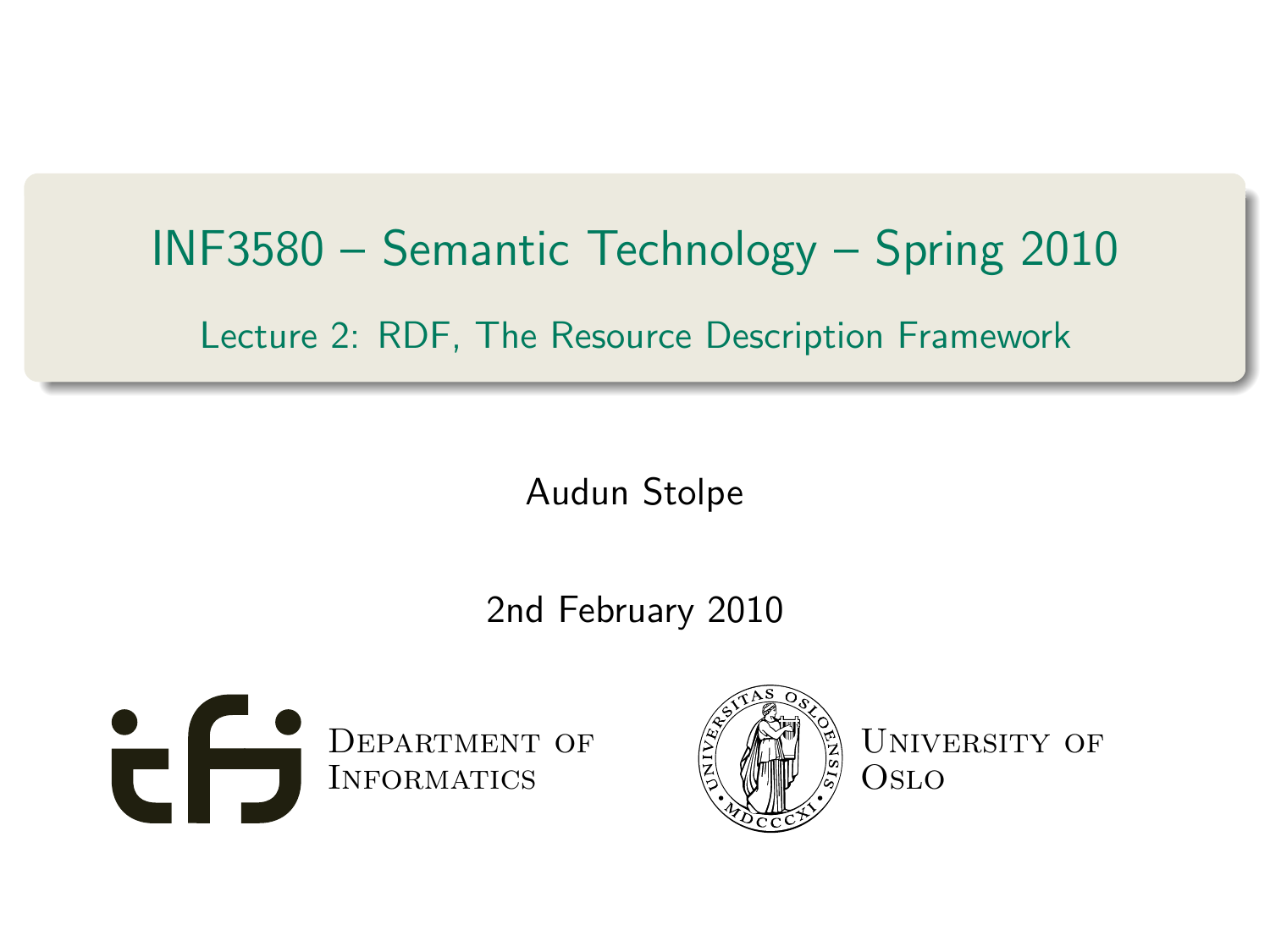# Today's Plan

- [The RDF data model](#page-3-0)
- 2 [Semantic Web architecture](#page-50-0)
- 3 [Nodes and edges closer up](#page-52-0)
- 4 [Merging graphs](#page-61-0)
- 5 [The Turtle syntax](#page-69-0)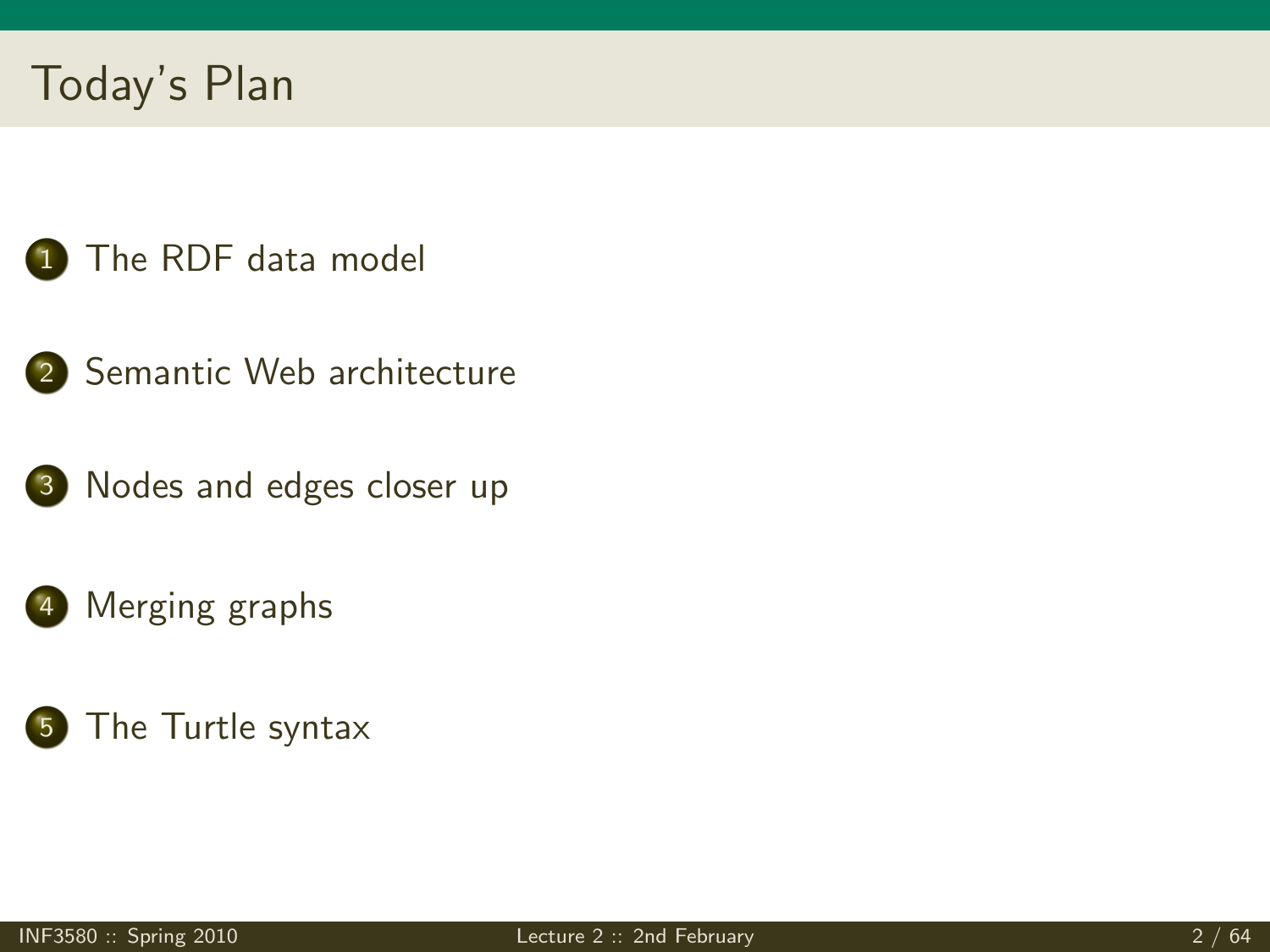## My lectures

02.02.2010 The RDF data model Graphs, vocabularies 23.02.2010 Semantics Models, entailment

#### Date Topic Keywords

02.03.2010 The RDFS language Taxonomies, design patterns 09.03.2010 OWL Basics Open worlds, more patterns 23.03.2010 Rules Expressive limitations of OWL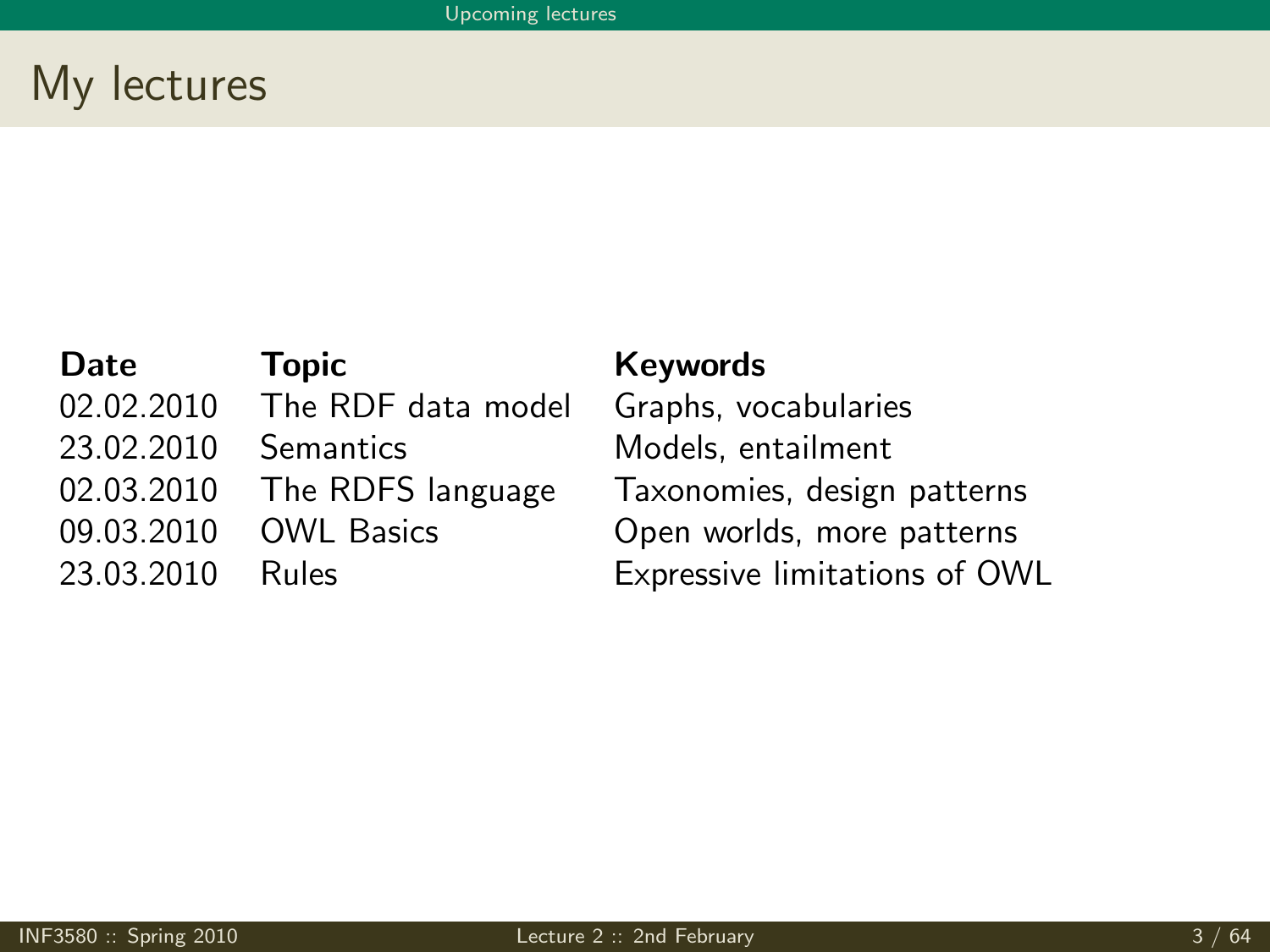## **Outline**

#### 1 [The RDF data model](#page-3-0)

- [Semantic Web architecture](#page-50-0)
- [Nodes and edges closer up](#page-52-0)
- [Merging graphs](#page-61-0)
- <span id="page-3-0"></span>[The Turtle syntax](#page-69-0)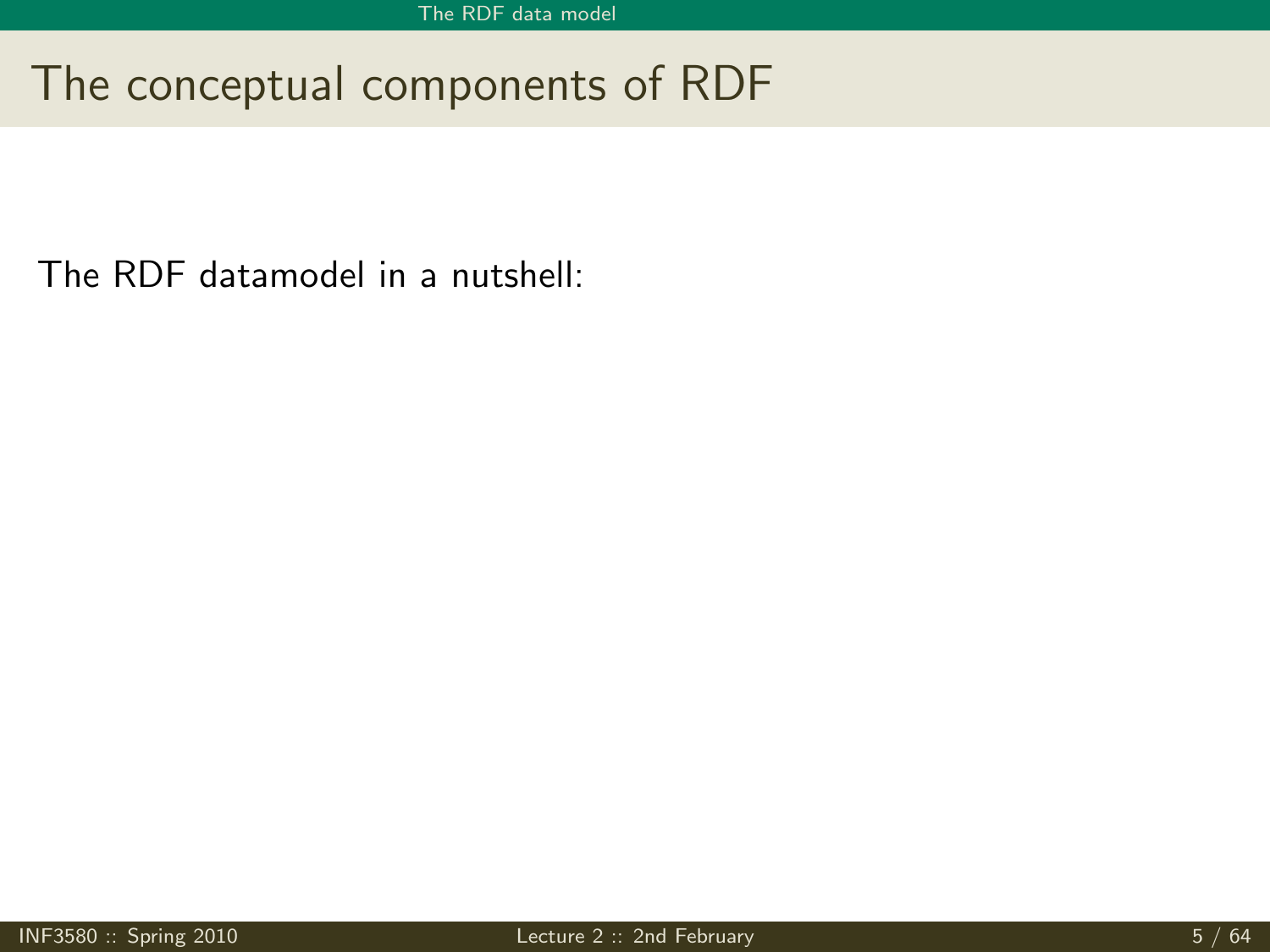The RDF datamodel in a nutshell:

• Information is encoded in triples.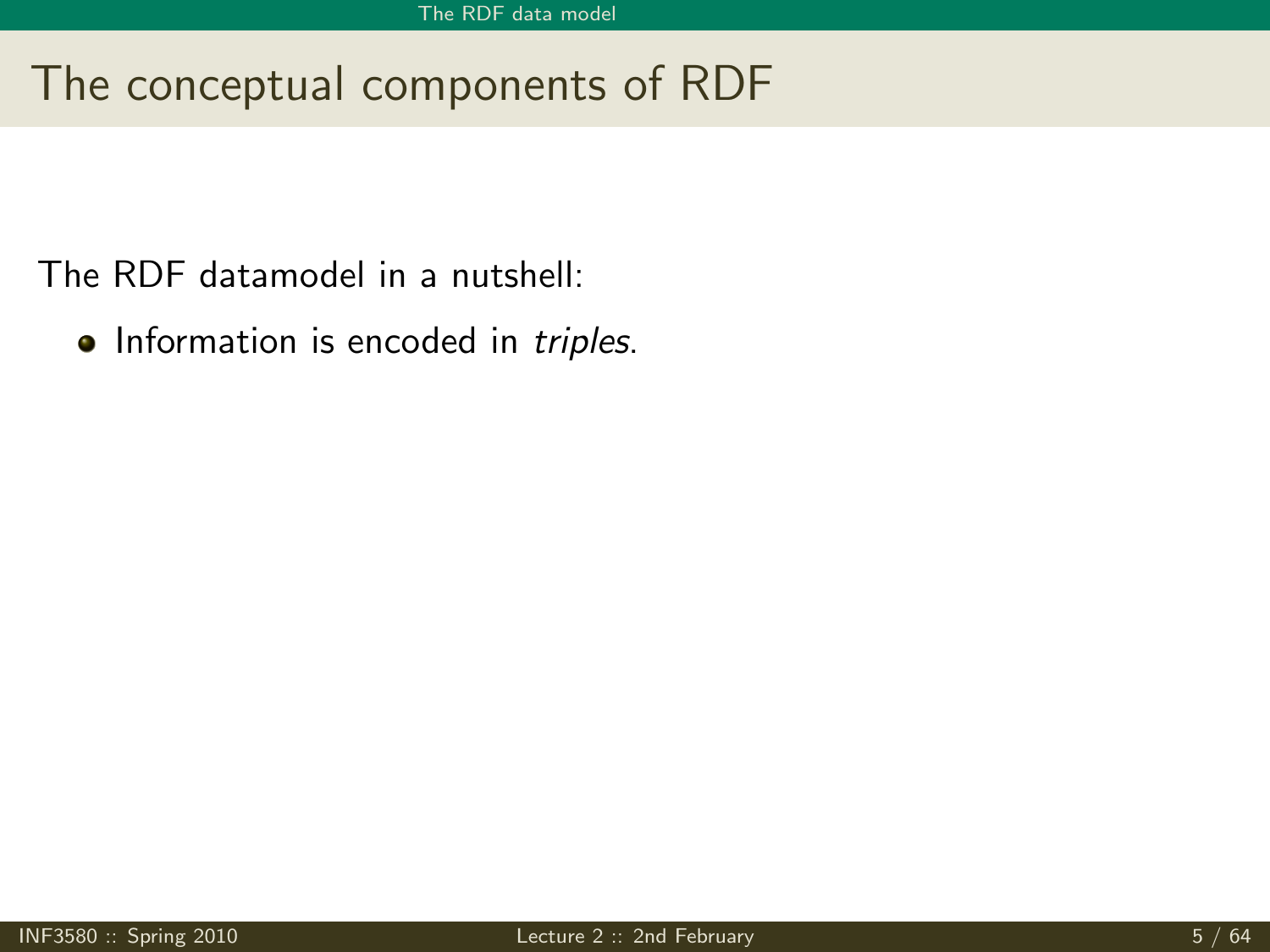- Information is encoded in *triples*.
	- $\bullet$  Triples = subject-predicate-object patterns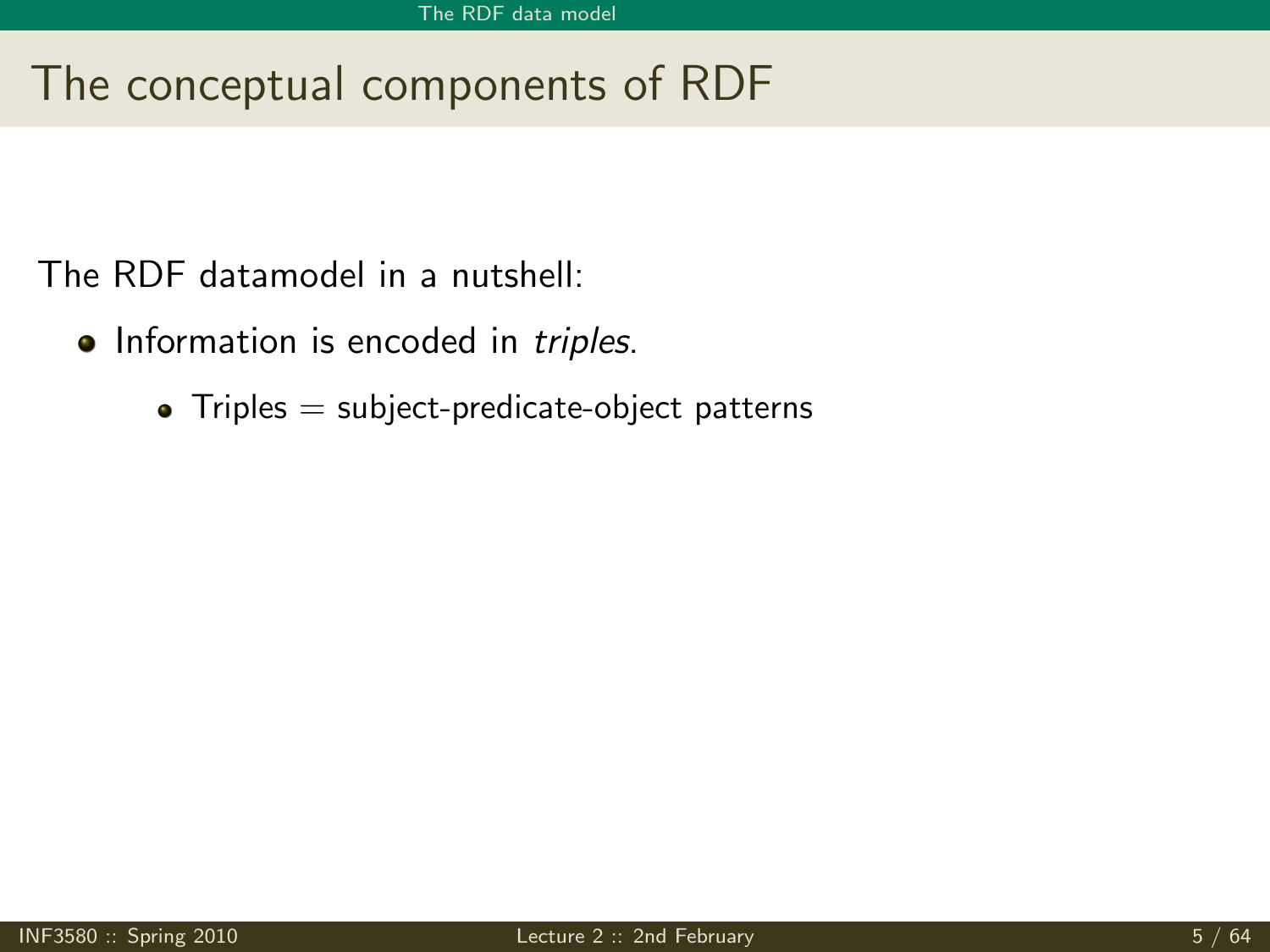- Information is encoded in *triples*.
	- $\bullet$  Triples  $=$  subject-predicate-object patterns
- Things (in a broad sense) are labelled with URIs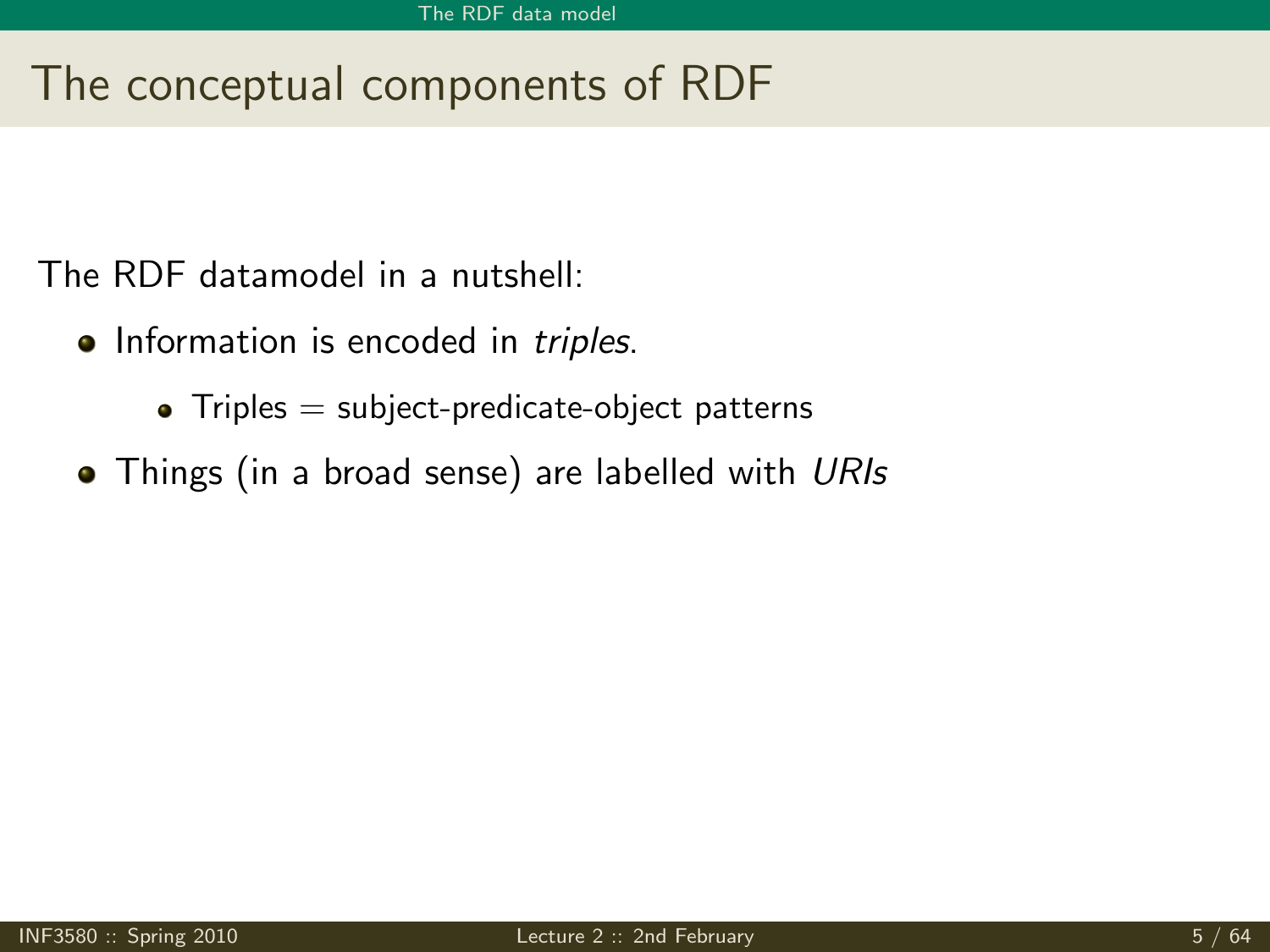- Information is encoded in *triples*.
	- $\bullet$  Triples  $=$  subject-predicate-object patterns
- Things (in a broad sense) are labelled with URIs
	- URIs act as globally valid names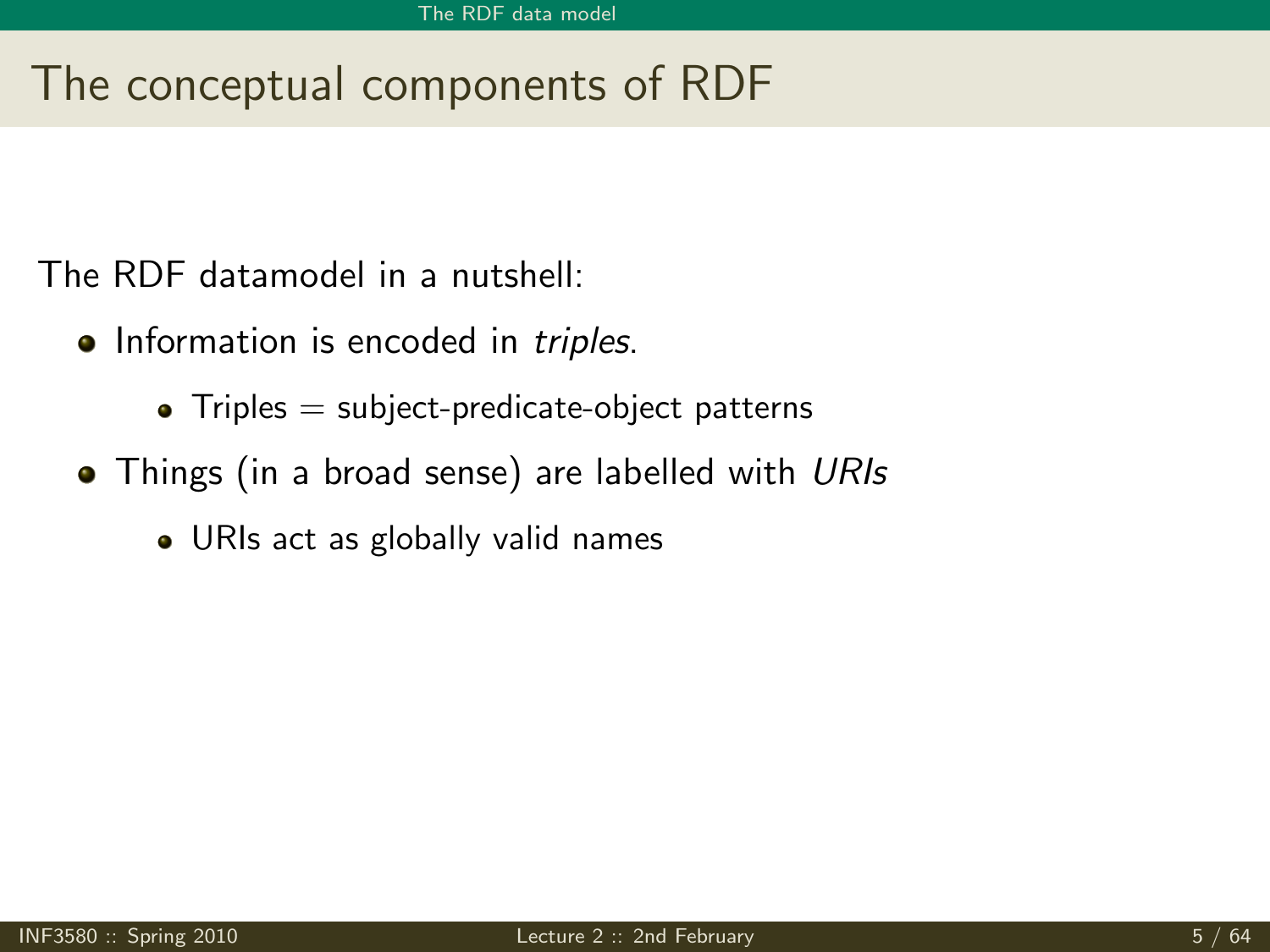- Information is encoded in *triples*.
	- $\bullet$  Triples  $=$  subject-predicate-object patterns
- Things (in a broad sense) are labelled with URIs
	- URIs act as globally valid names
- Sets of names are organized in vocabularies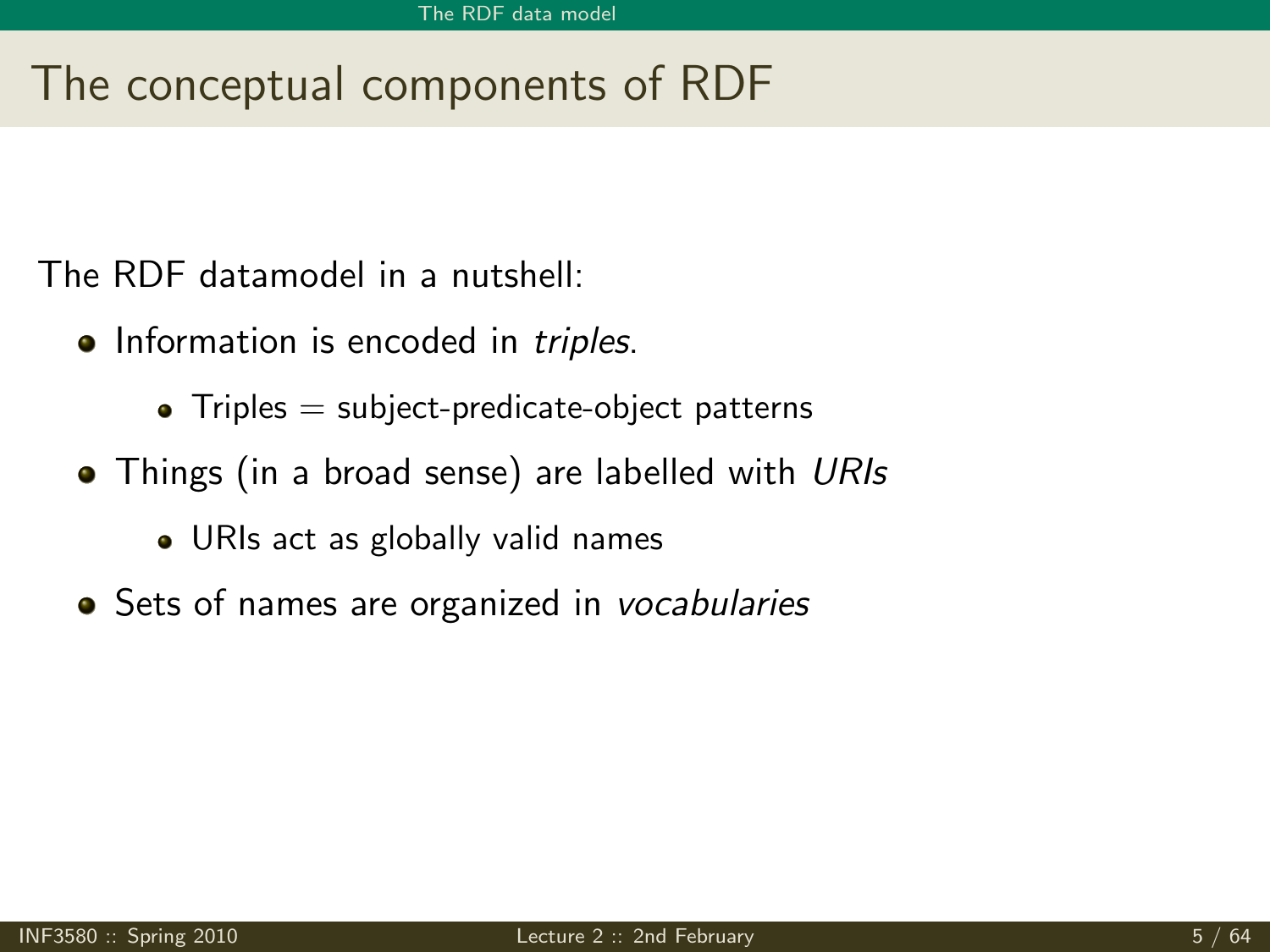- Information is encoded in *triples*.
	- $\bullet$  Triples  $=$  subject-predicate-object patterns
- Things (in a broad sense) are labelled with URIs
	- URIs act as globally valid names
- Sets of names are organized in vocabularies
	- Vocabularies are demarcated by *namespaces*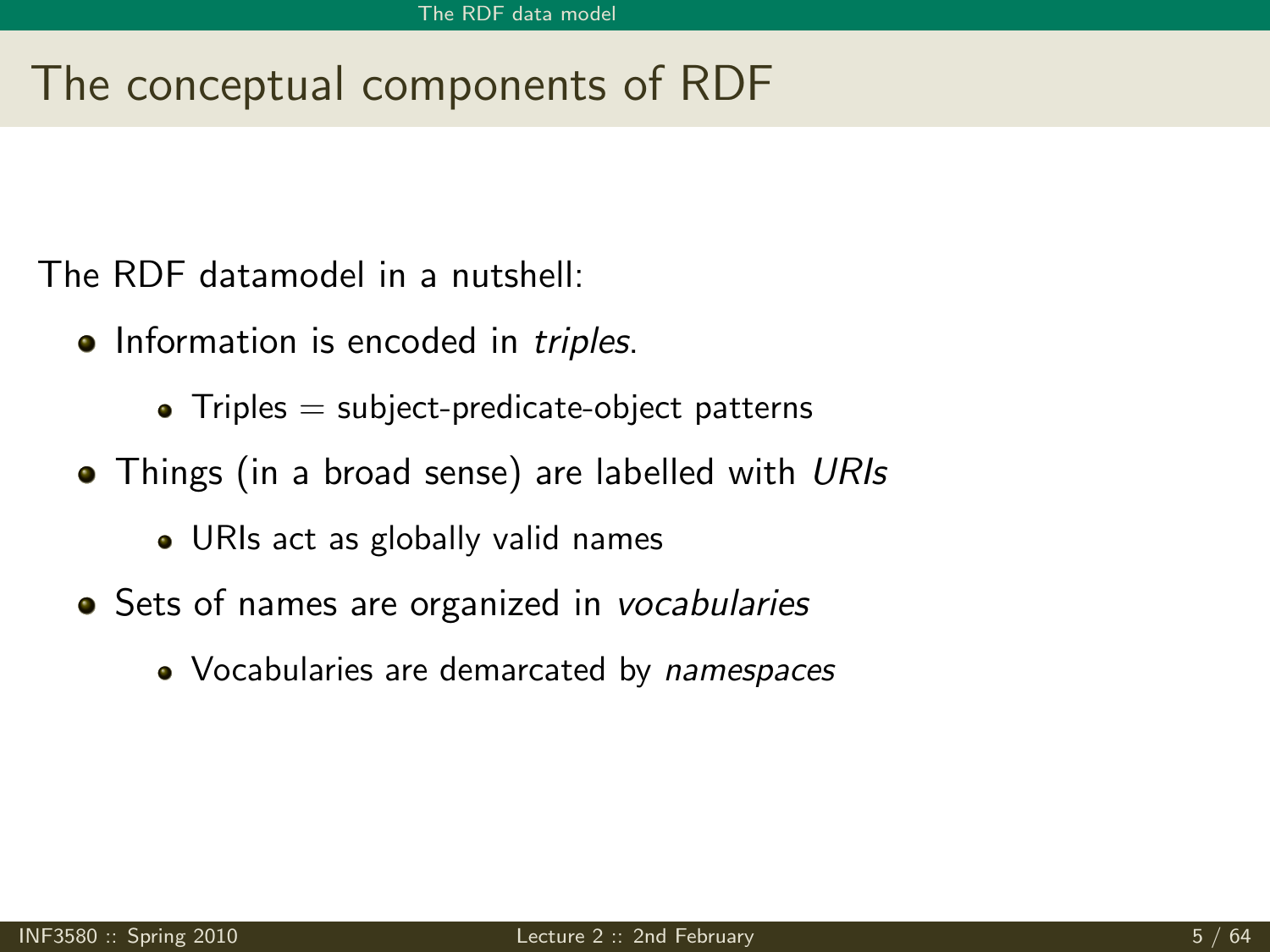The RDF datamodel in a nutshell:

- Information is encoded in *triples*.
	- $\bullet$  Triples  $=$  subject-predicate-object patterns
- Things (in a broad sense) are labelled with URIs
	- URIs act as globally valid names
- Sets of names are organized in vocabularies
	- Vocabularies are demarcated by *namespaces*

We shall look at each in turn.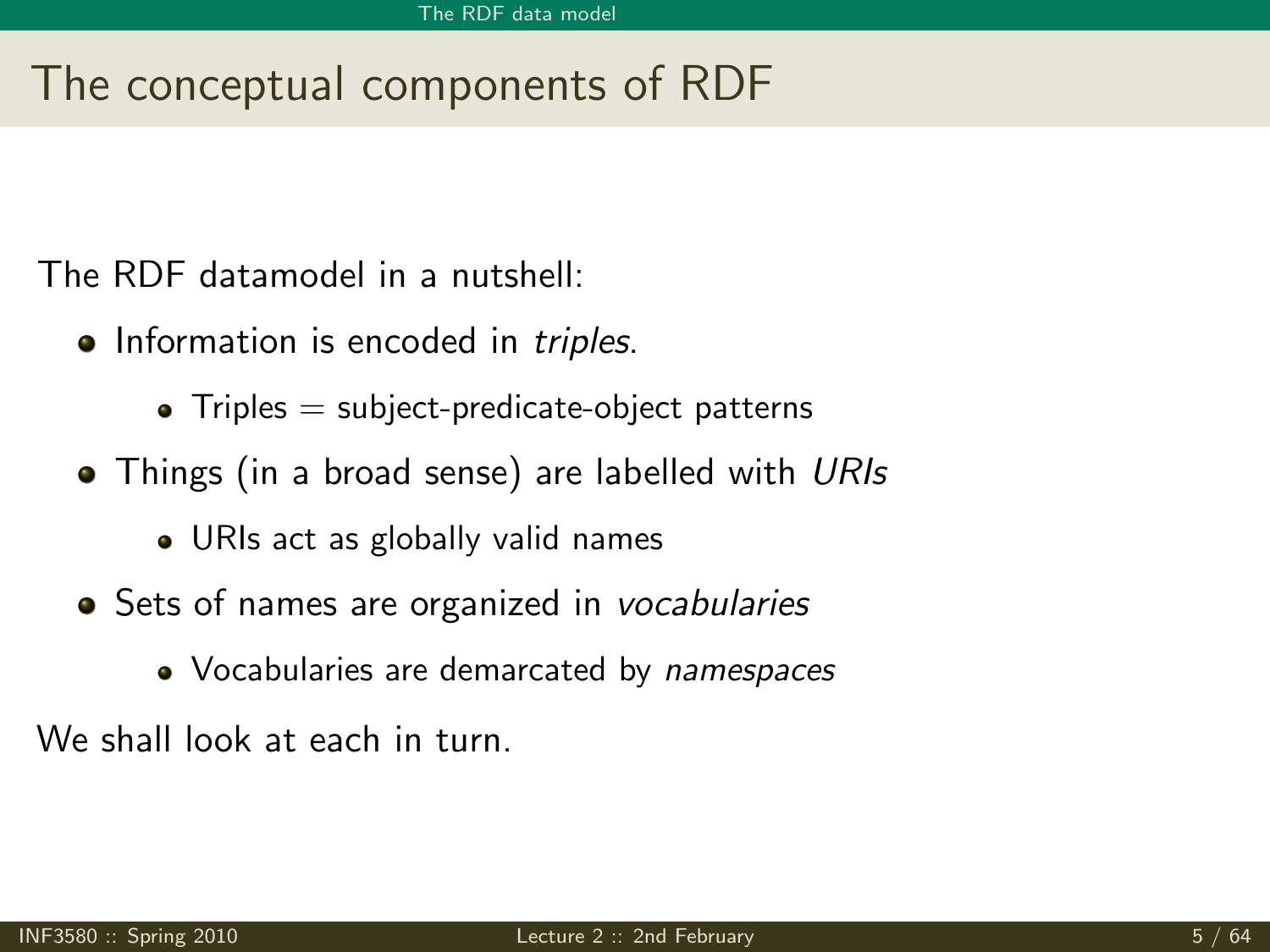# The triple as the least common denominator of relational data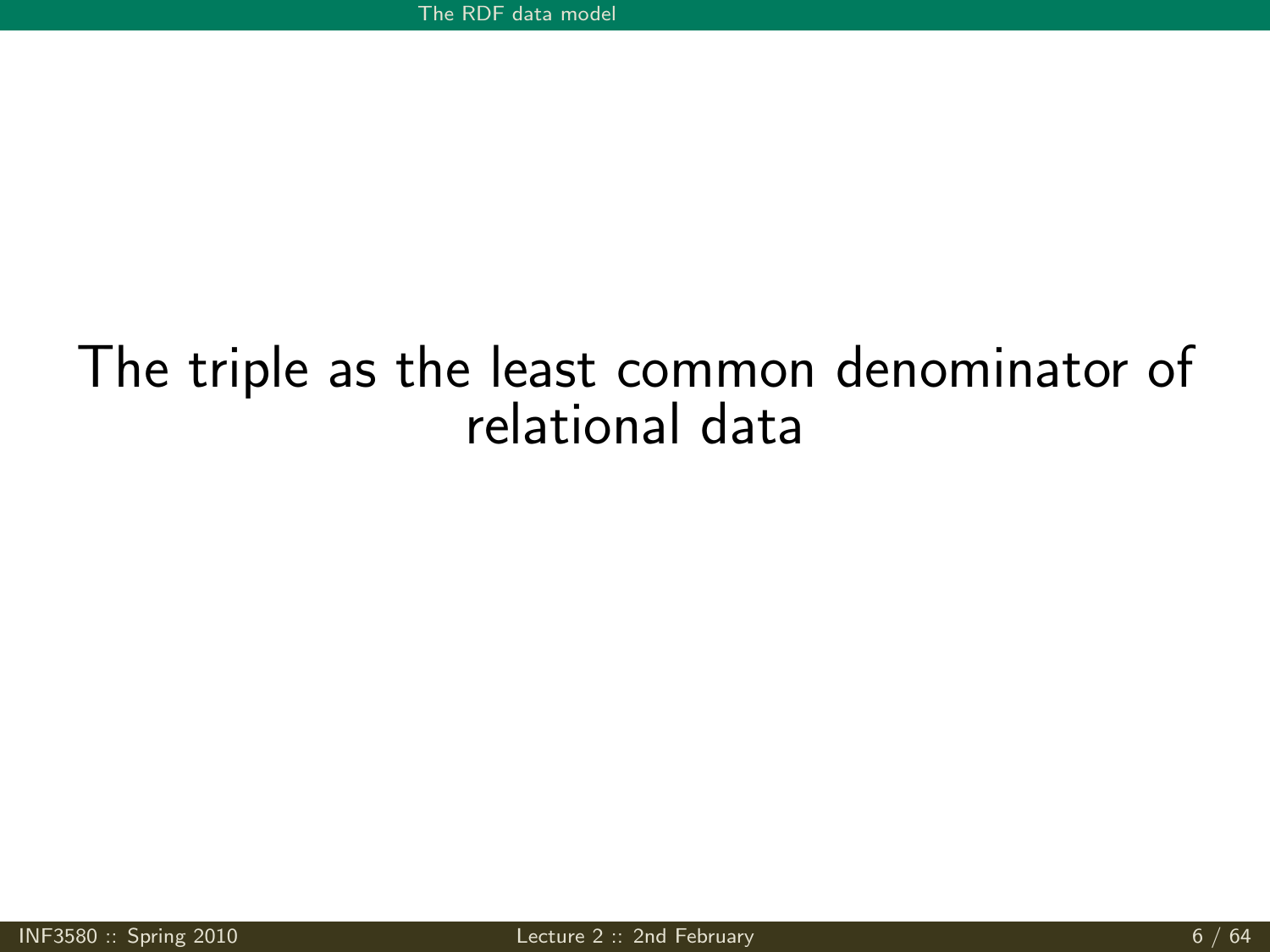# Graphs are suitable for encoding meaning:

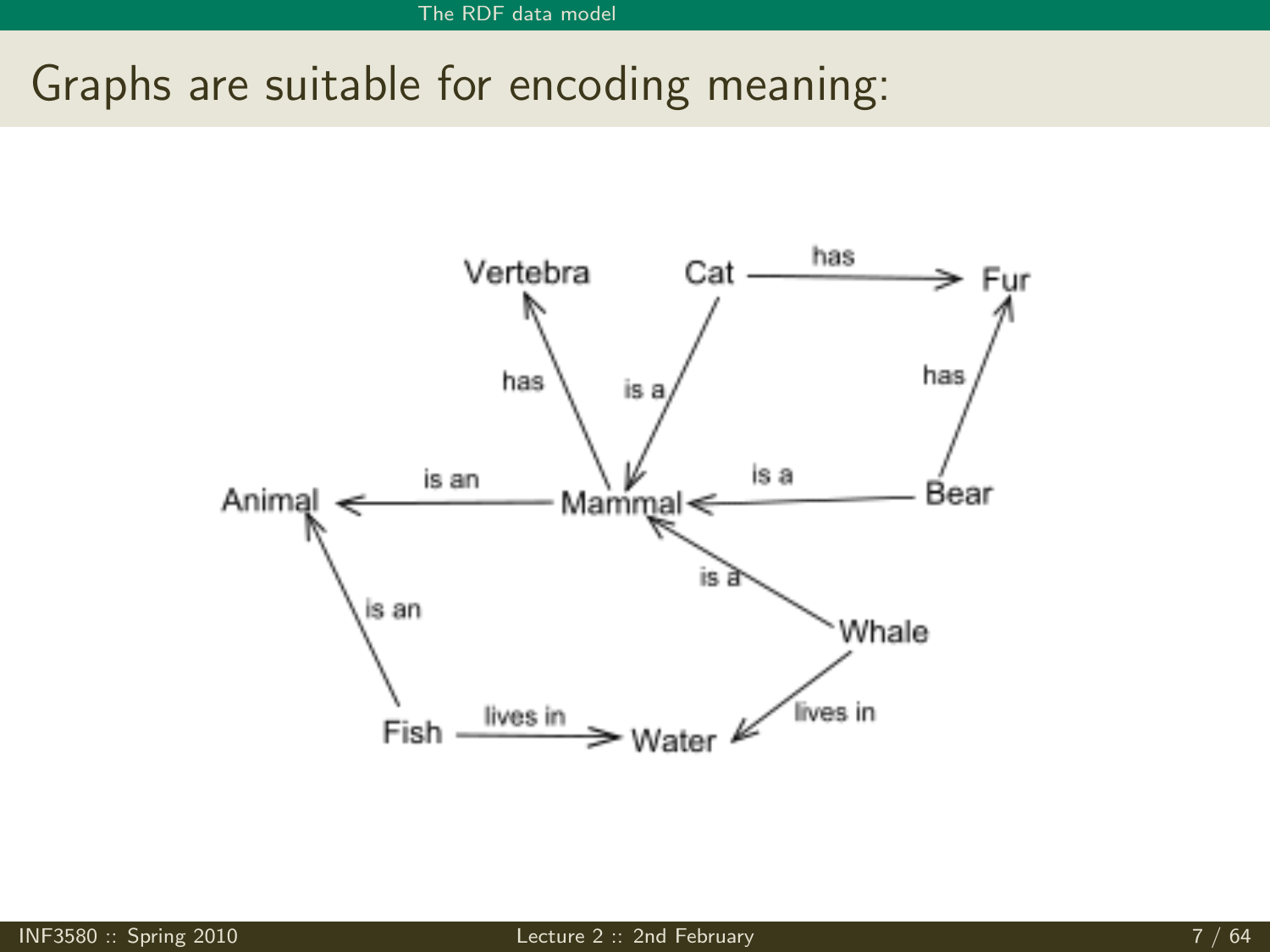## Yonder days

Encoding meaning in graphs has a long history. Examples include:

- Charles S. Peirce's system of existential graphs (see Roberts 1973)
	- Same expressive power as first order logic.
- The psycholingustic semantic networks of Collins and Quillian (1969)
	- Modelled human information storage and management
- Networks for machine translation (Masterman 1961)
	- One of the first computer implementations of networks.
- The conceptual graphs of John Sowa (1984)
	- Used to represent the conceptual schemas used in database systems.

All examples of *associationist* theories of meaning.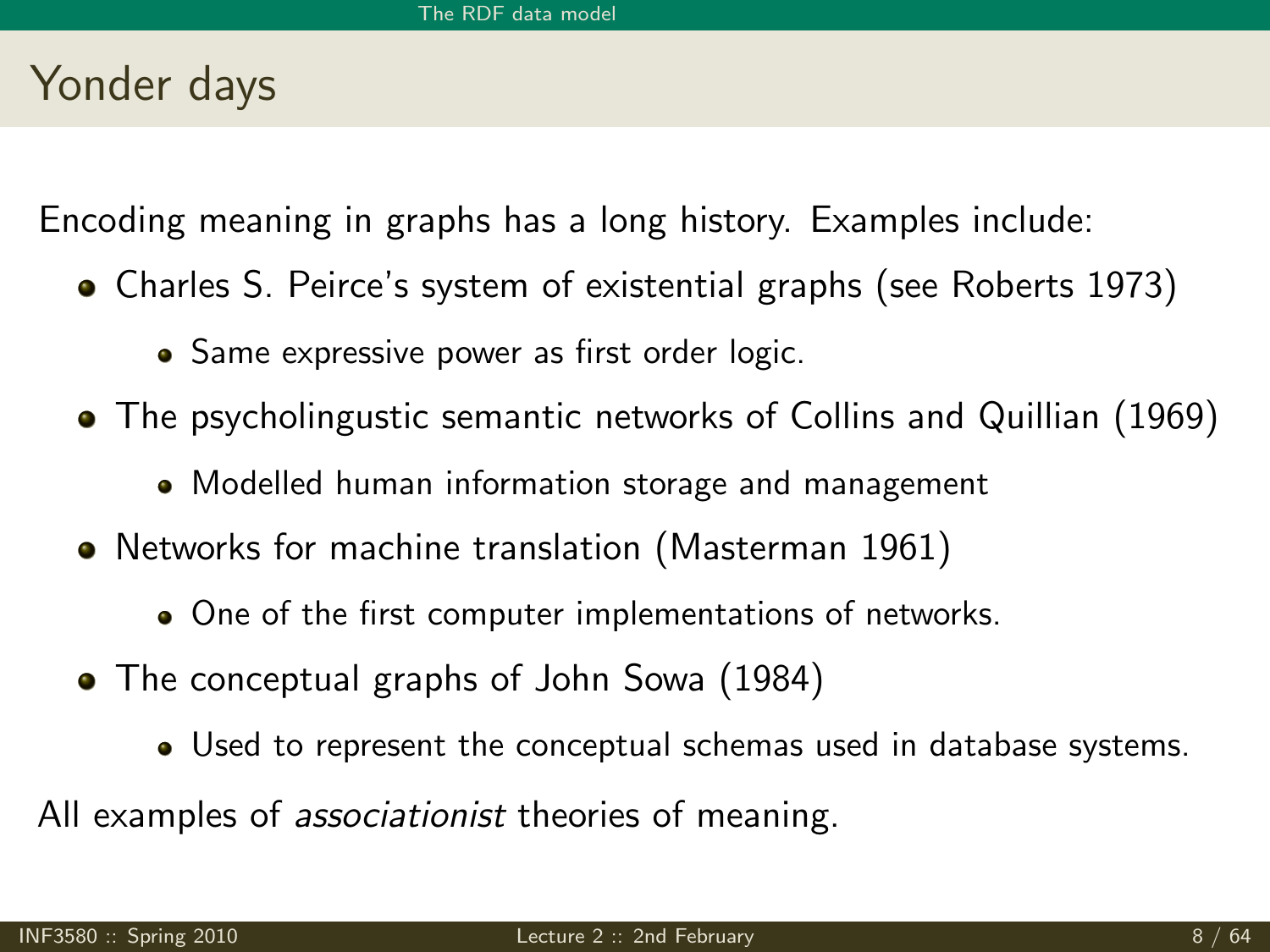## RDF, essential 'abouts':

- The Resource Description Framework was initially intended for annotation of web-accessible resources (1999).
- It has since developed into a general purpose language for describing structured information—on the web or elsewhere.
- The goal of RDF is to enable applications to exchange data on the Web in a meaning-preserving way.
- It is considered the basic representation format underlying the Semantic Web.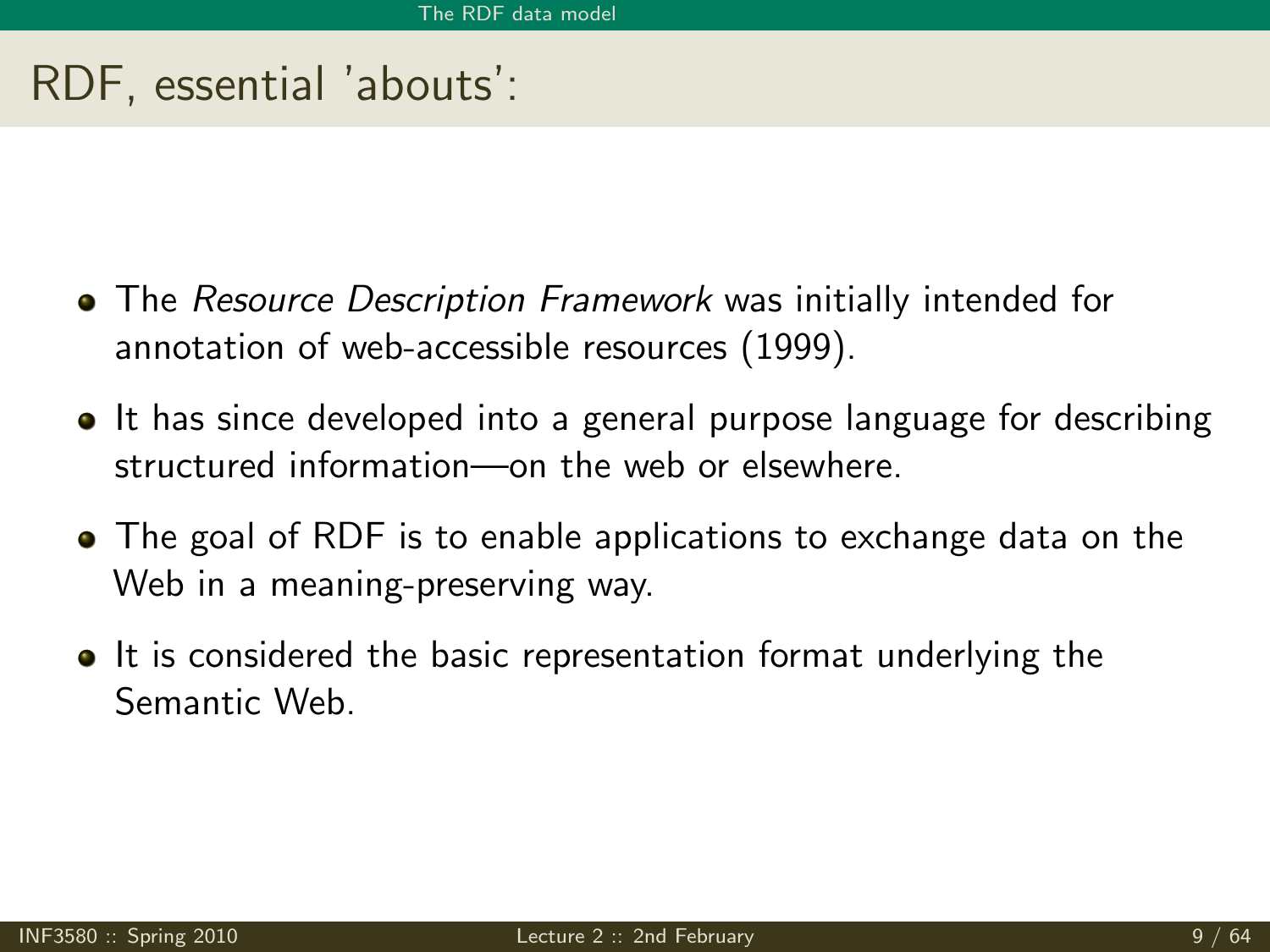## RDF graphs

Conceptually, RDF graphs are nothing new—they are just descriptions (often in the form of a document) of directed graphs.

- Due to the origin of RDF the nodes are usually called *resources*.
- Edges are called *predicates, relations* or *properties*.
- Both nodes and edges are labelled with identifiers.

Example:



Here, geonames denotes a *namespace*, whereas locatedIn is the name of the relation. More about namespaces shortly.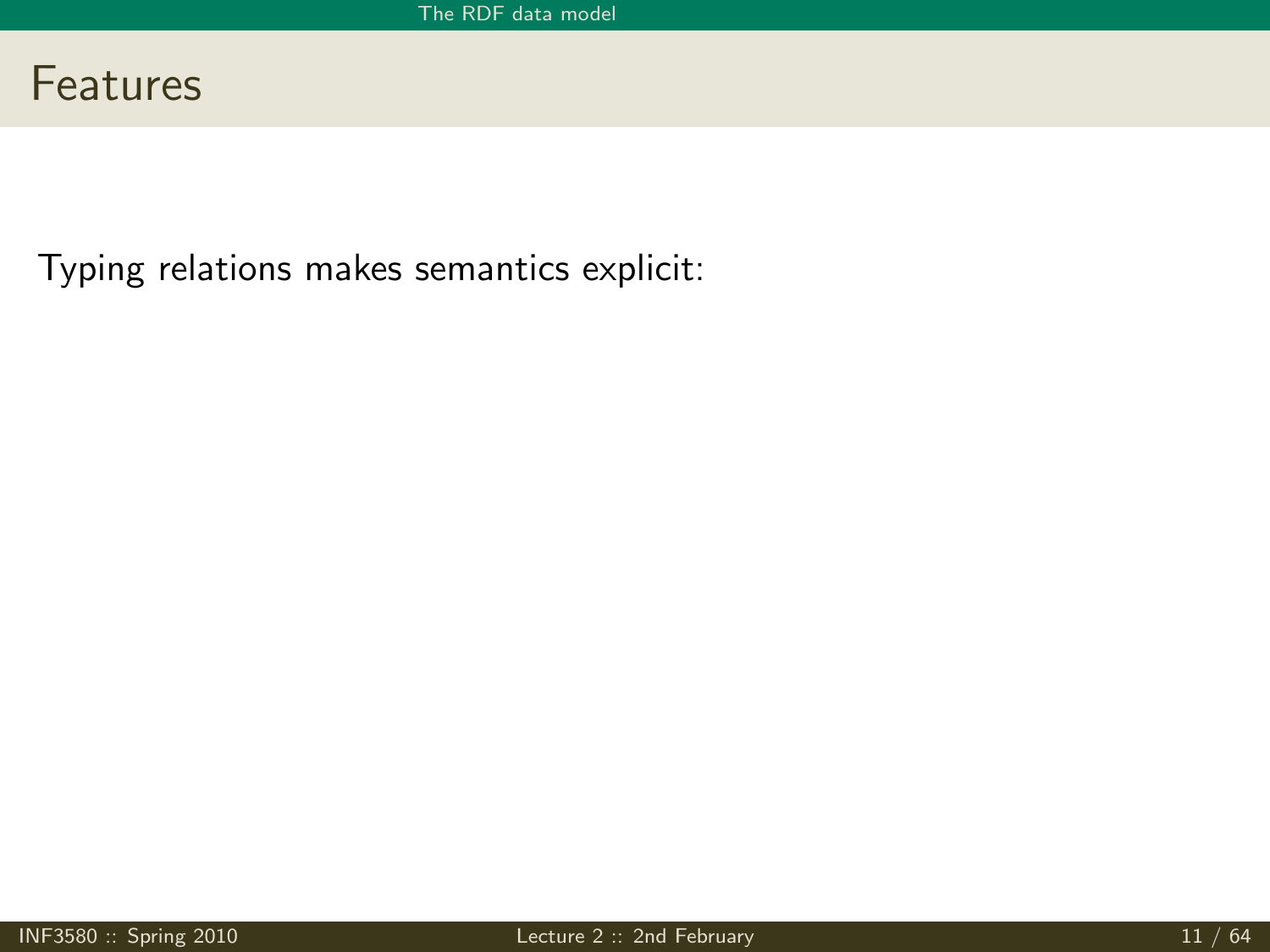Typing relations makes semantics explicit:

Typed relations constitute the fabric of the Semantic Web.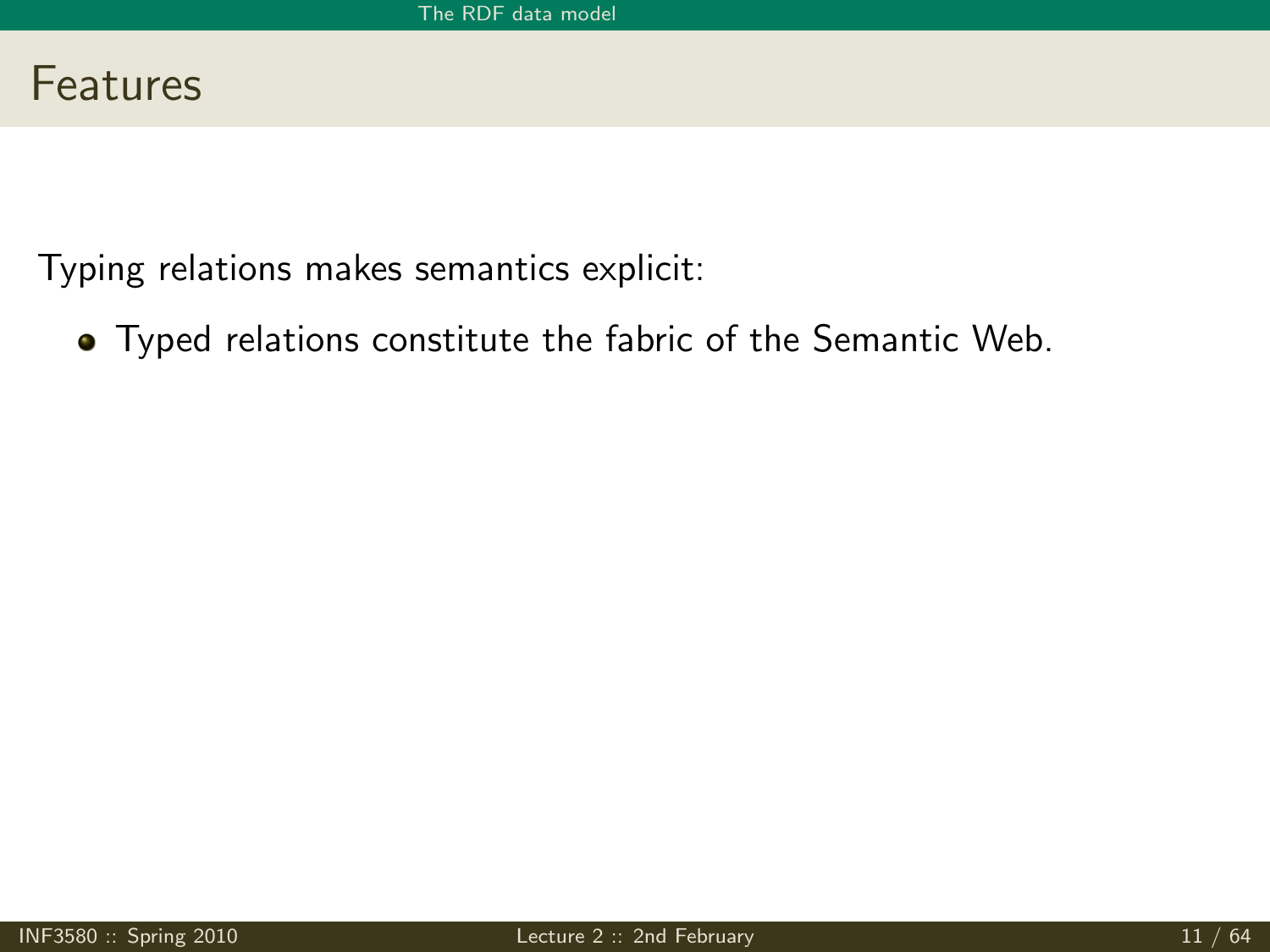- Typed relations constitute the fabric of the Semantic Web.
- The types expose the semantics of the nodes in the graph.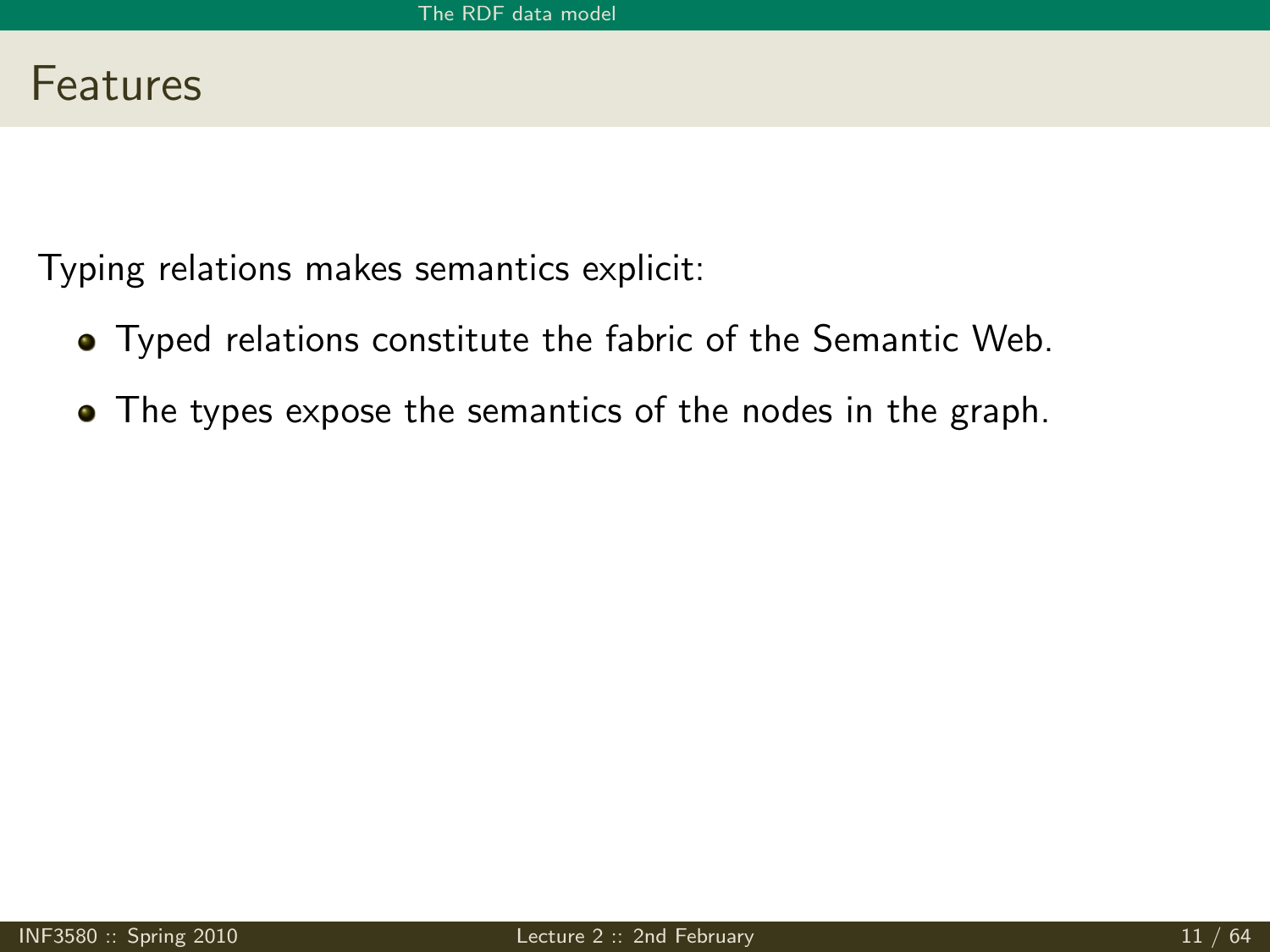- Typed relations constitute the fabric of the Semantic Web.
- The types expose the semantics of the nodes in the graph.
- This has the effect of decoupling data from applications.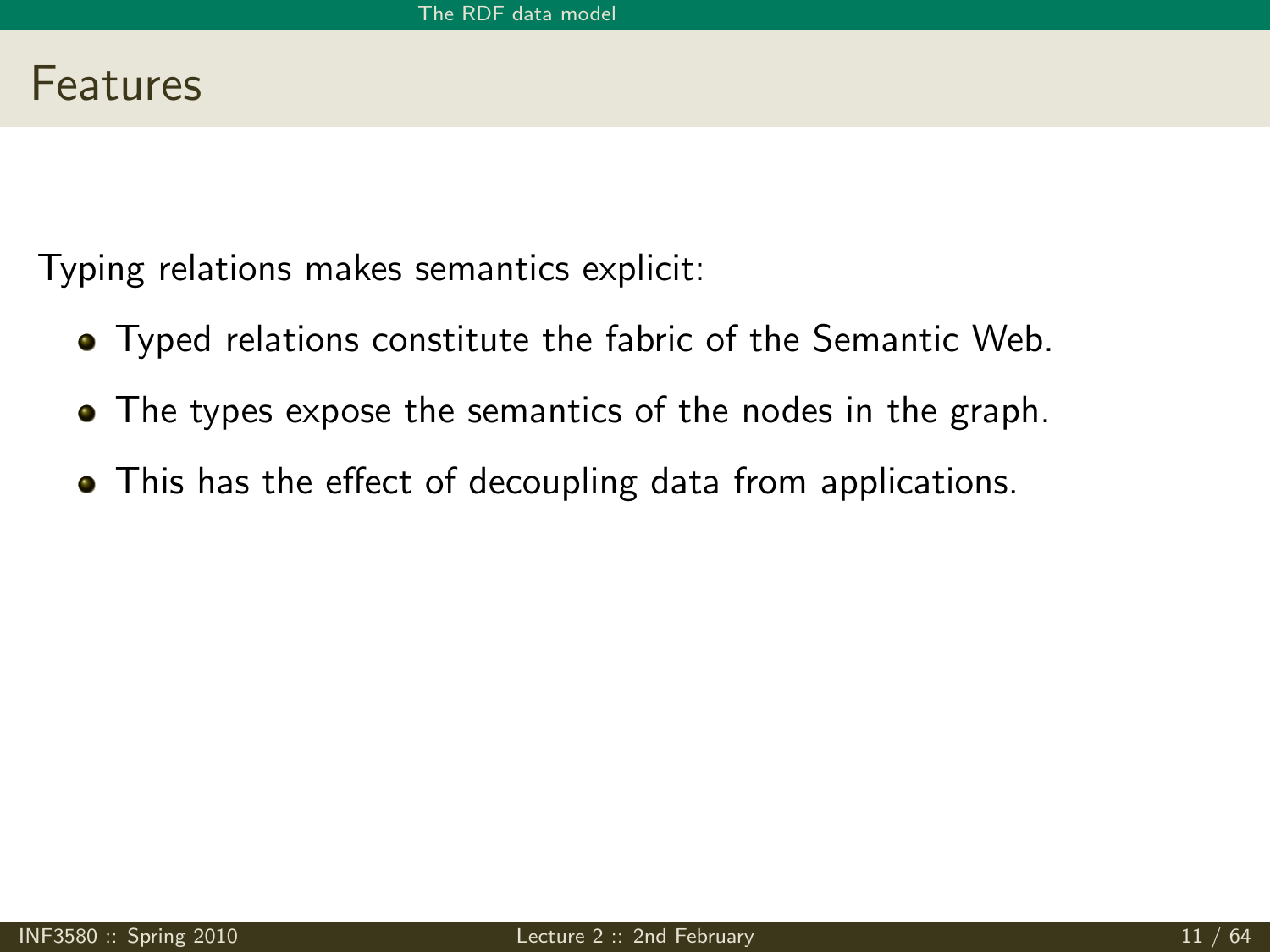- Typed relations constitute the fabric of the Semantic Web.
- The types expose the semantics of the nodes in the graph.
- This has the effect of decoupling data from applications.
- In a sense, therefore, the data describes itself.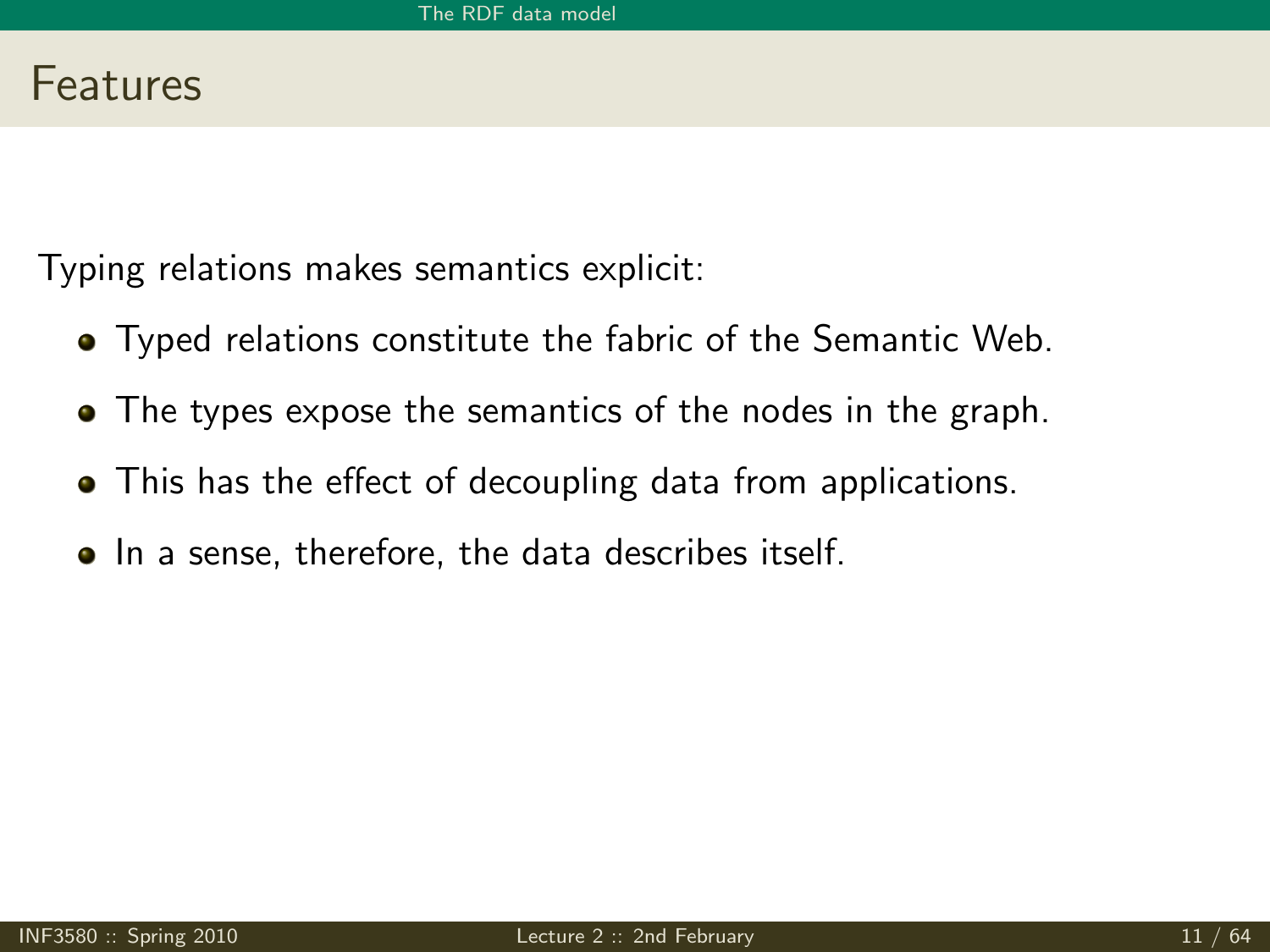- Typed relations constitute the fabric of the Semantic Web.
- The types expose the semantics of the nodes in the graph.
- This has the effect of decoupling data from applications.
- In a sense, therefore, the data describes itself.
- This lightens the programming burden.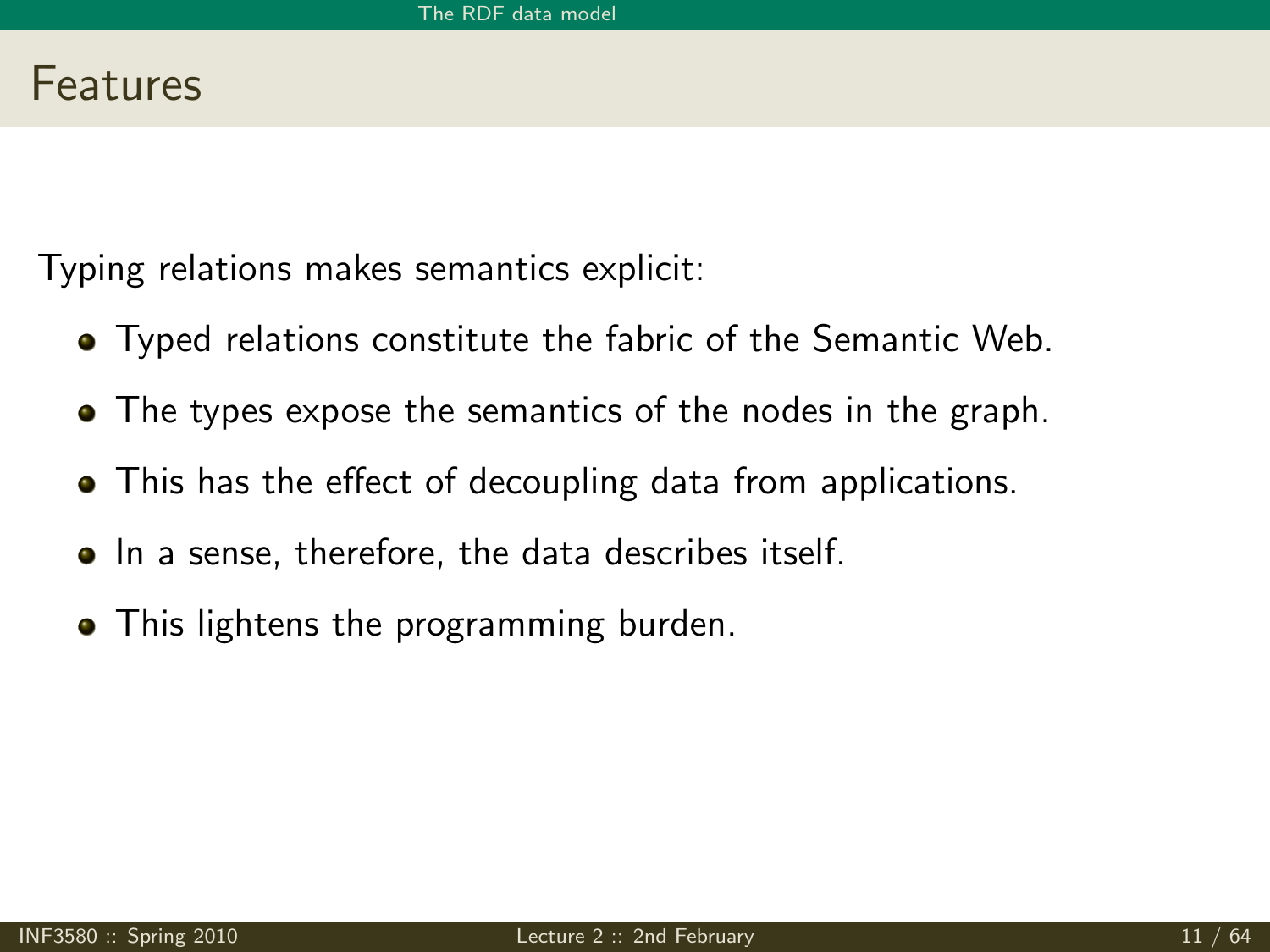- Typed relations constitute the fabric of the Semantic Web.
- The types expose the semantics of the nodes in the graph.
- This has the effect of decoupling data from applications.
- In a sense, therefore, the data describes itself.
- This lightens the programming burden.
- Typically therefore, Semantic Web applications are generic and general purpose, whilst data sets are rich and knowledge intensive.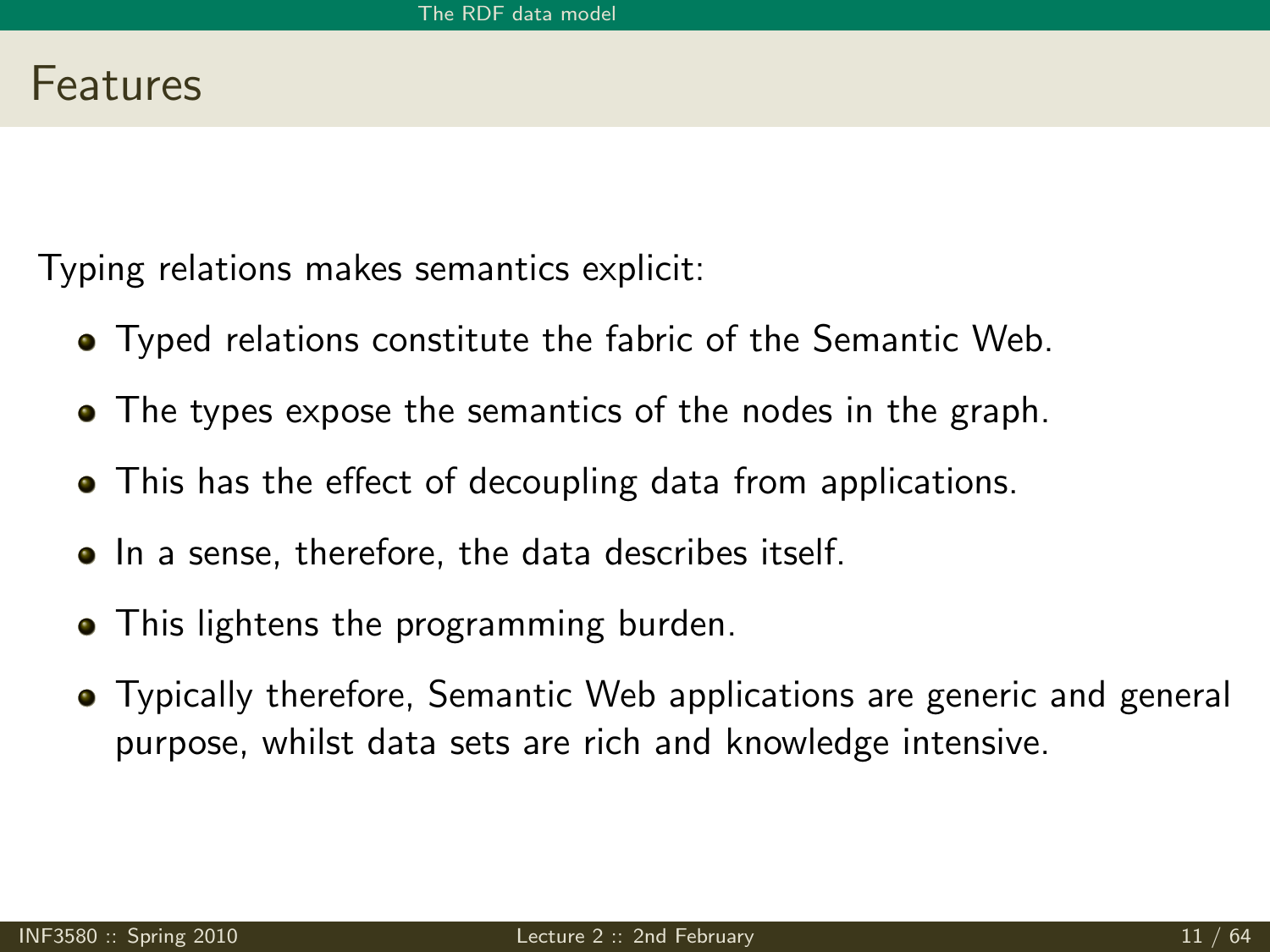# Subjects, predicates and objects

The directedness of RDF graphs gives triples a grammatical form: We call

- the node from which the relation exits the *subject*,
- the relation itself the *predicate*, and
- the node at the distal end the *object*

of the triple. Example:



Such triples are the *morphemes* of RDF.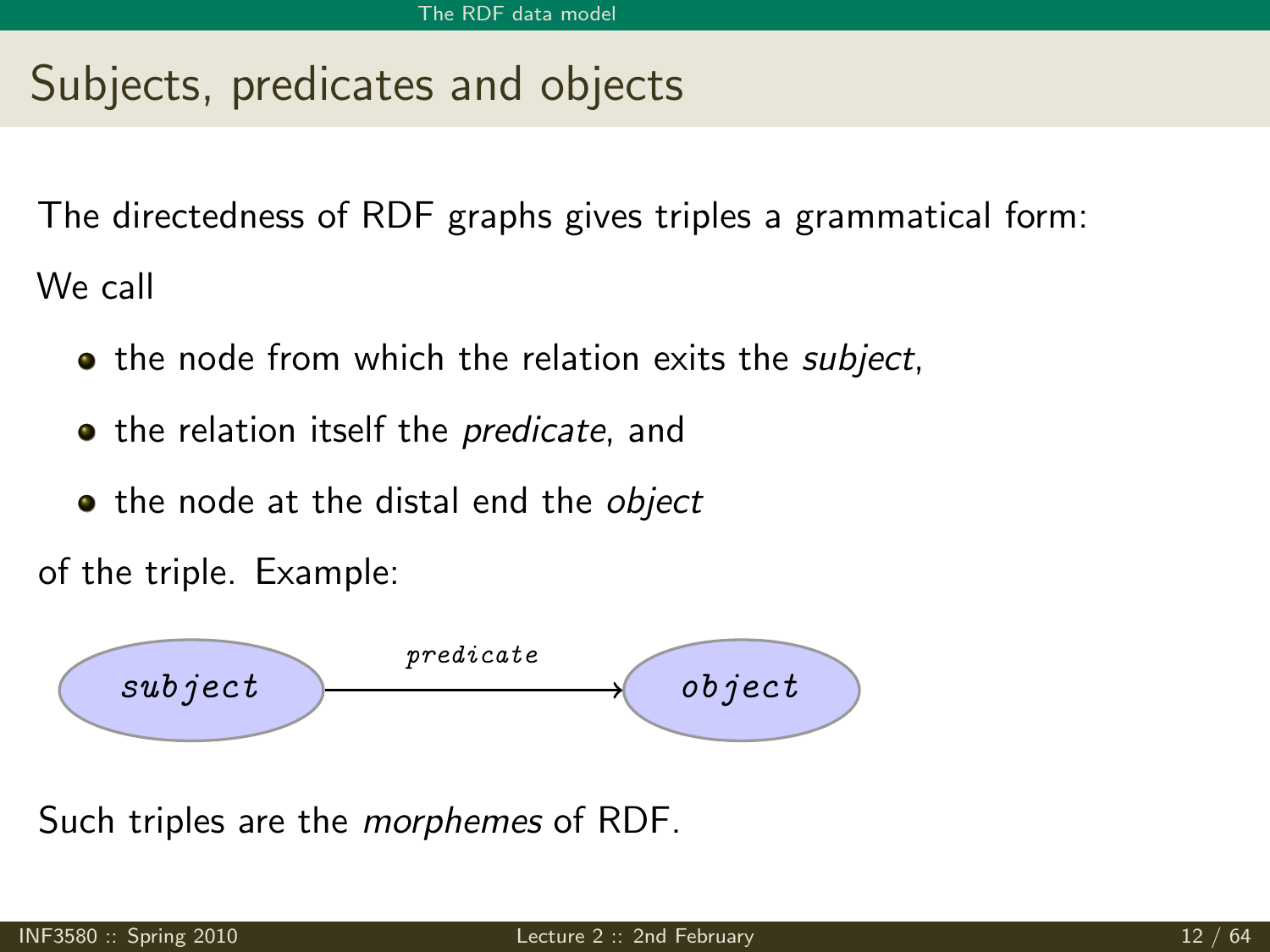## Comparison with tabular data

|                                                                                                                                                                                                                               | Position |
|-------------------------------------------------------------------------------------------------------------------------------------------------------------------------------------------------------------------------------|----------|
| Gary Lineker ENG<br>180 cm 70-77 kg Forward<br>Midfielder<br>Ryan Giggs<br>Wales<br>181 cm 11 stone<br>$\mathcal{P}$<br>Alan Shearer<br>ENG.<br>Forward<br>182 cm 78 kg<br>3<br>Defense<br>NOR.<br>177 cm 75 kg<br>Riise<br>4 |          |

Table: Premier League players.

Each cell can be described with three items of information; ID, column name and cell value.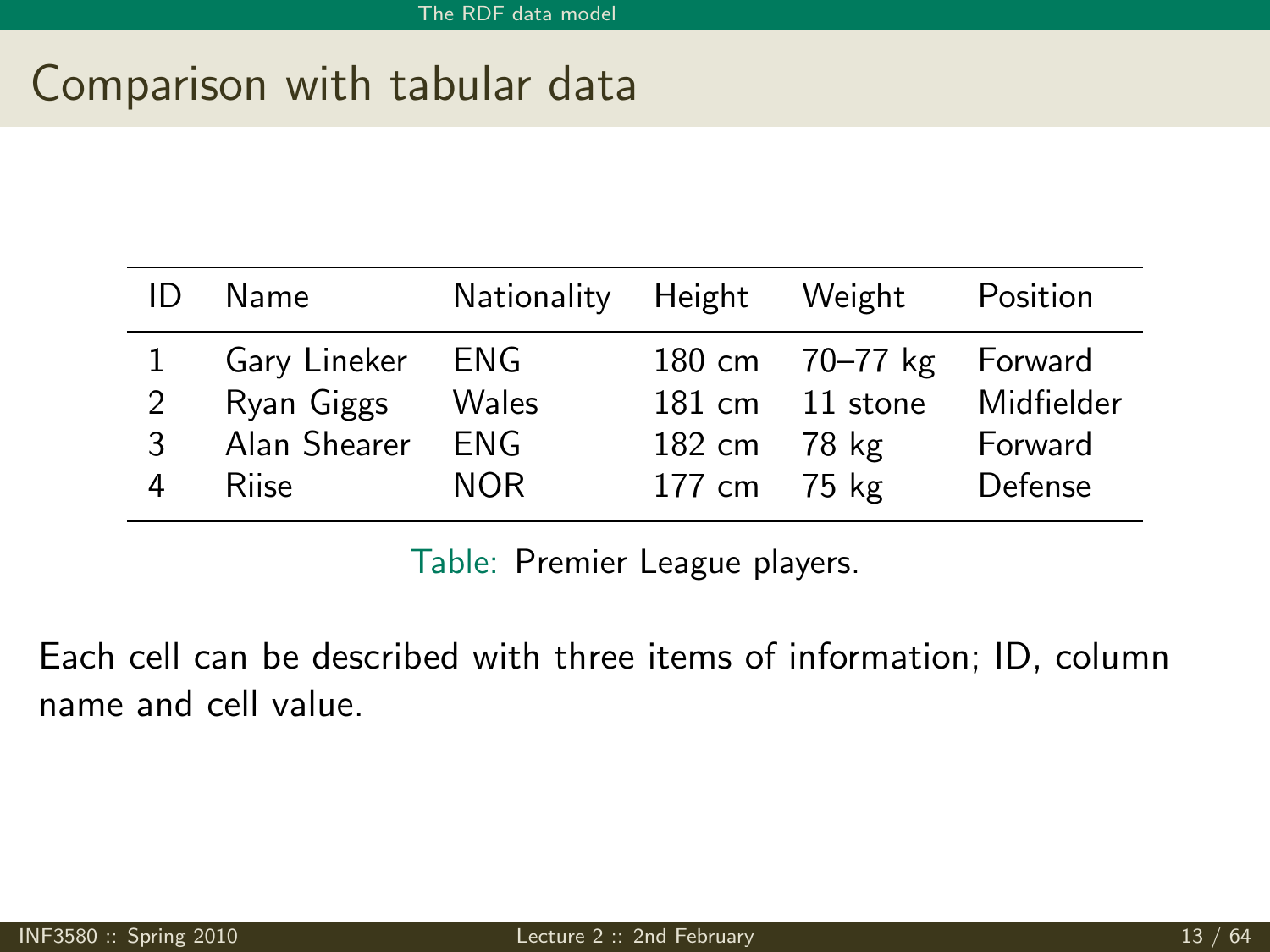## Table excerpts:

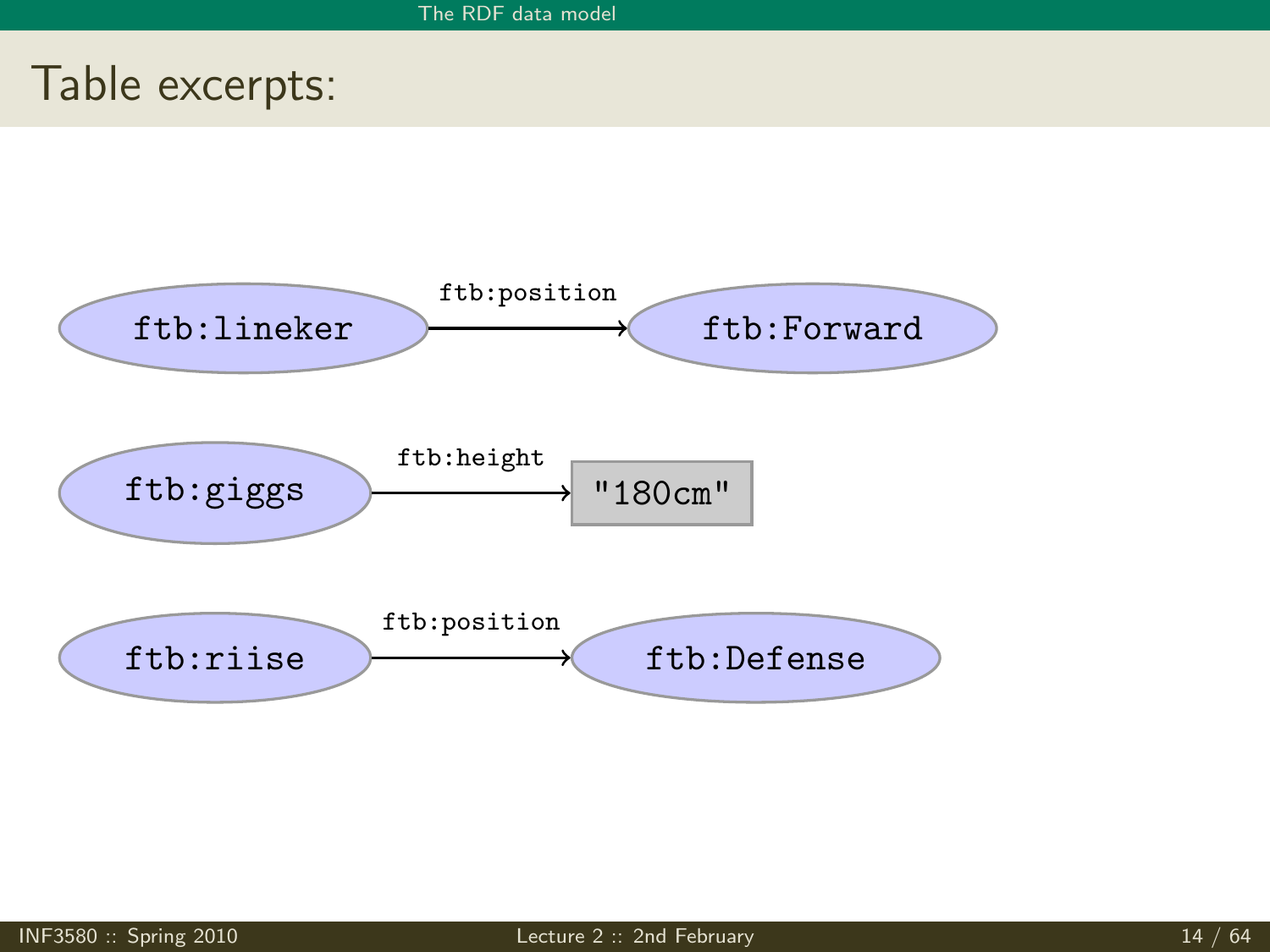# Simple algorithm for porting tabular data to RDF

- **1** Make each row in the table a resources,
- **2** Make each column name a predicate
- **3** Make each cell value a literal,
- <sup>4</sup> Link each row to each cell value by means of the RDFized column names.

Many so-called RDFizers are based upon this simple procedure:

- D2RQ–treats relational databases as virtual RDF graphs
- D2RMAP–database to RDF mapping language and processor.

Live example:

[D2R server publishing the DBLP Bibliography Database](http://www4.wiwiss.fu-berlin.de/dblp/)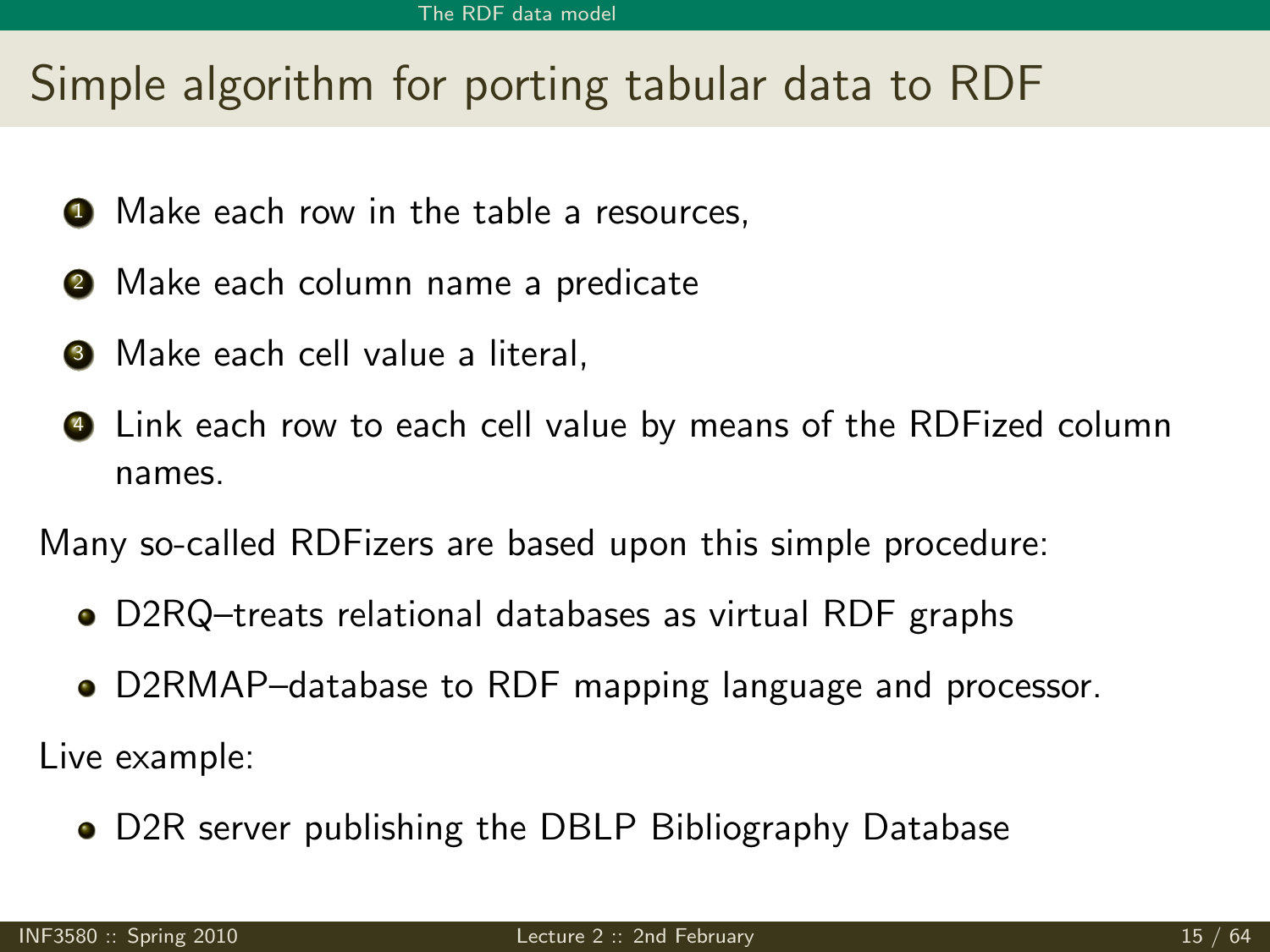# Triples can be chained



Traversing such chains constitutes the basis of inference and querying.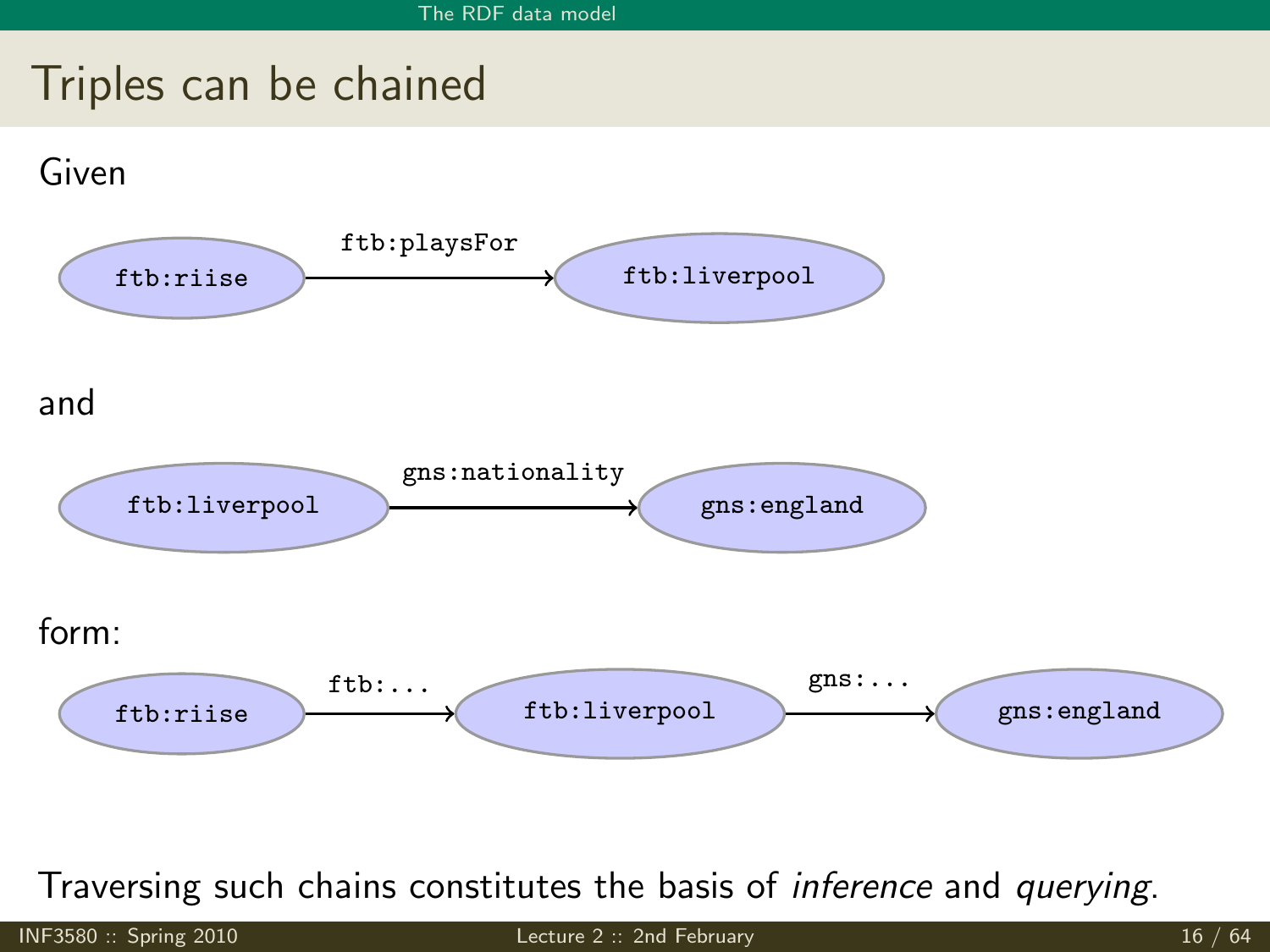## Taking stock so far

Triples  $W$ /typed relations, a powerful way of encoding semantic connections:

- All tabular data can be expressed in the form of triples.
- Triples can be chained together to form larger graphs.
- Chaining corresponds to database joins.
- Relations are *directed*.
- Triples therefore conform to a simple subject-predicate-object grammar.
- Query answering and inferencing becomes graph traversal.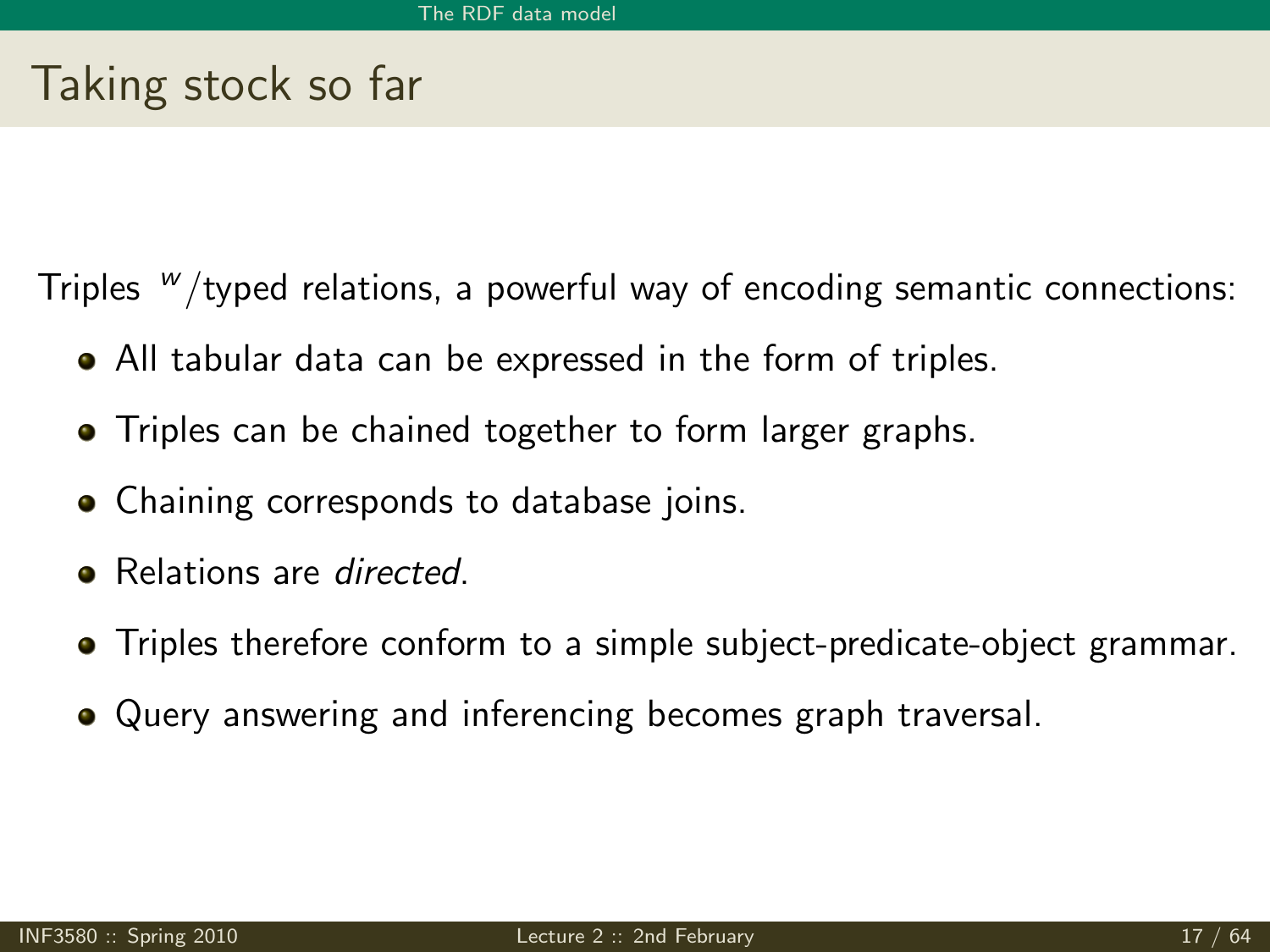## Referring to things—URIs as names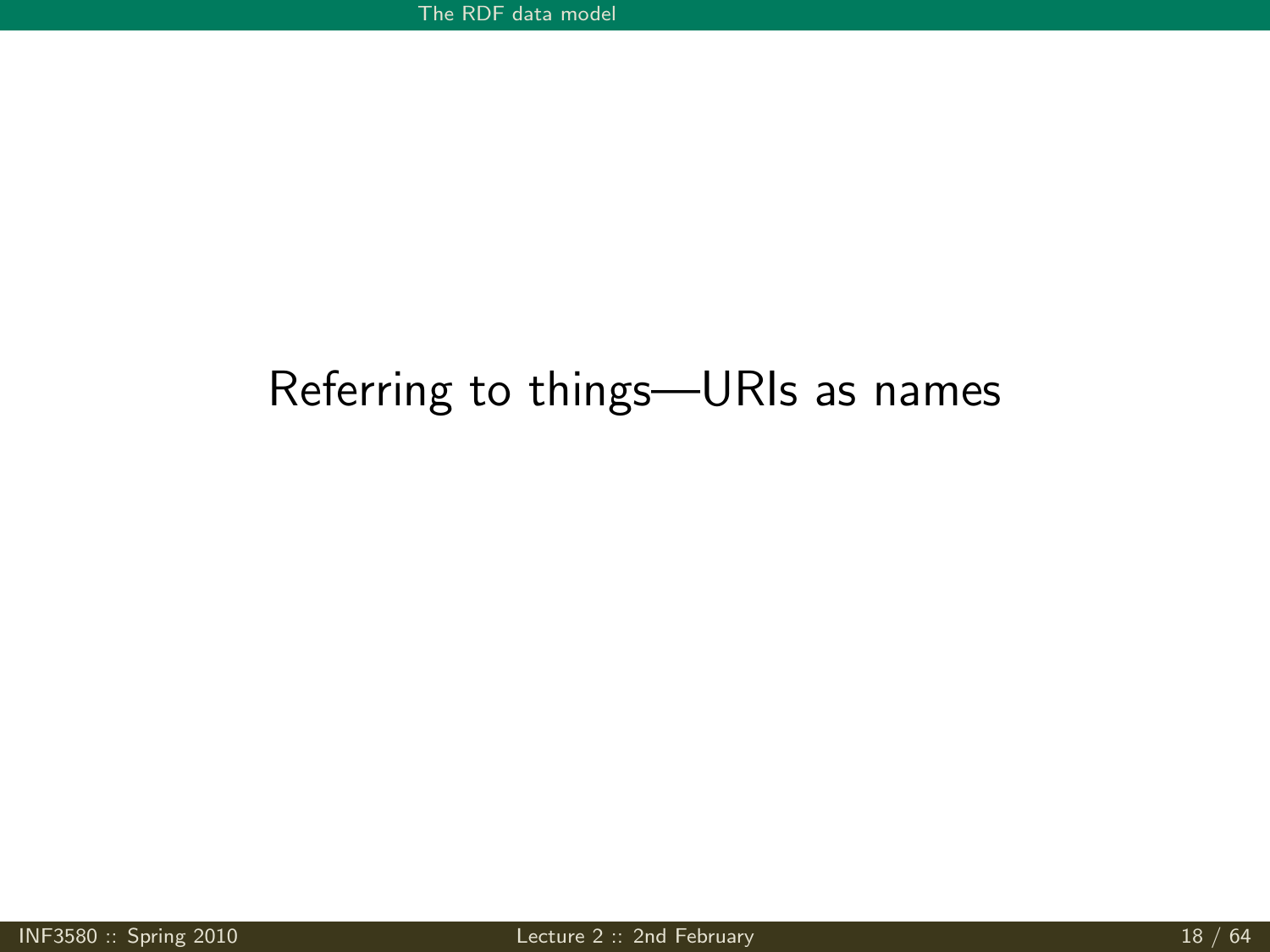## Nameclashes

#### Two tables from different sources.

| ID | Name         | Nationality | Height | Weight   | Position   |
|----|--------------|-------------|--------|----------|------------|
| 1  | Gary Lineker | ENG         | 180 cm | 70-77 kg | Forward    |
| 2  | Ryan Giggs   | Wales       | 181 cm | 11 stone | Midfielder |
| 3  | Alan Shearer | ENG         | 182 cm | 78 kg    | Forward    |
| 4  | Riise        | NOR.        | 177 cm | 75 kg    | Defense    |

Table: Premier League players.

| ID             | Name                                               | Date of birth Caps                     |                | Goals          | Position                                            |
|----------------|----------------------------------------------------|----------------------------------------|----------------|----------------|-----------------------------------------------------|
| 4<br>5<br>6    | Gary Winston Lineker<br>Alan Shearer<br>Ryan Giggs | 30.11.1960<br>13.09.1970<br>29.11.1973 | 80<br>63<br>64 | 48<br>30<br>12 | Centre Forward<br>Centre Forward<br>Left Midfielder |
| $\overline{7}$ | Paul John Gascoigne                                | 27.05.1967                             | 57             | 10.            | Midfielder                                          |

Table: National team football players.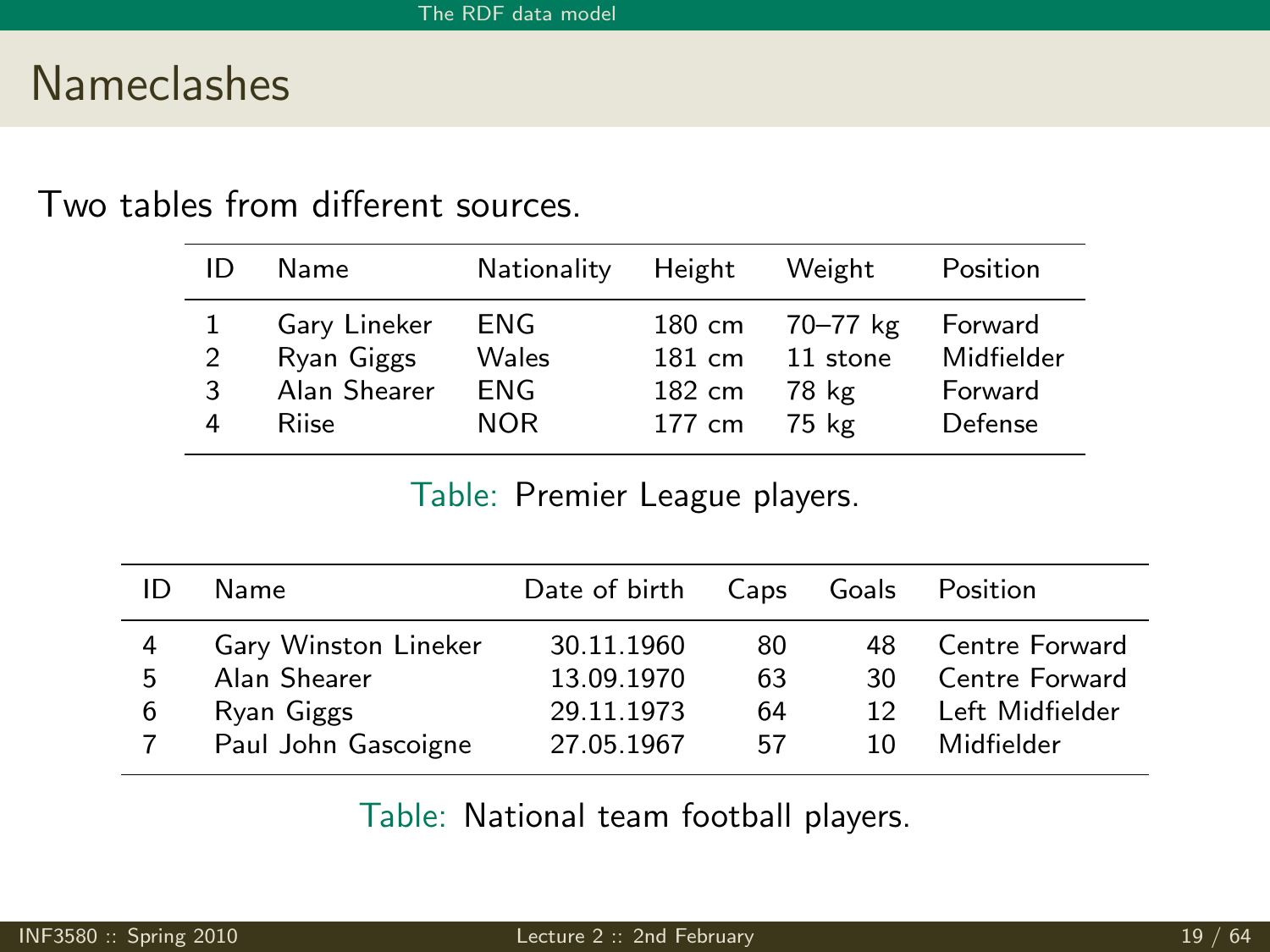# The necessity of qualifying names

Who does ID 4 name? Riise or Lineker?

- We simply do not know, if the names are not further qualified.
- We need to say 'the player ID 4 in the database so-and-so'.
- To be sure that the so-and-so suffices, we would want:
	- Absolute names that would never need further qualification
	- That is, the name would refer to the same entity in all contexts.
	- Unclear references would never occur.

Unfortunately that is not possible (contrary to popular belief).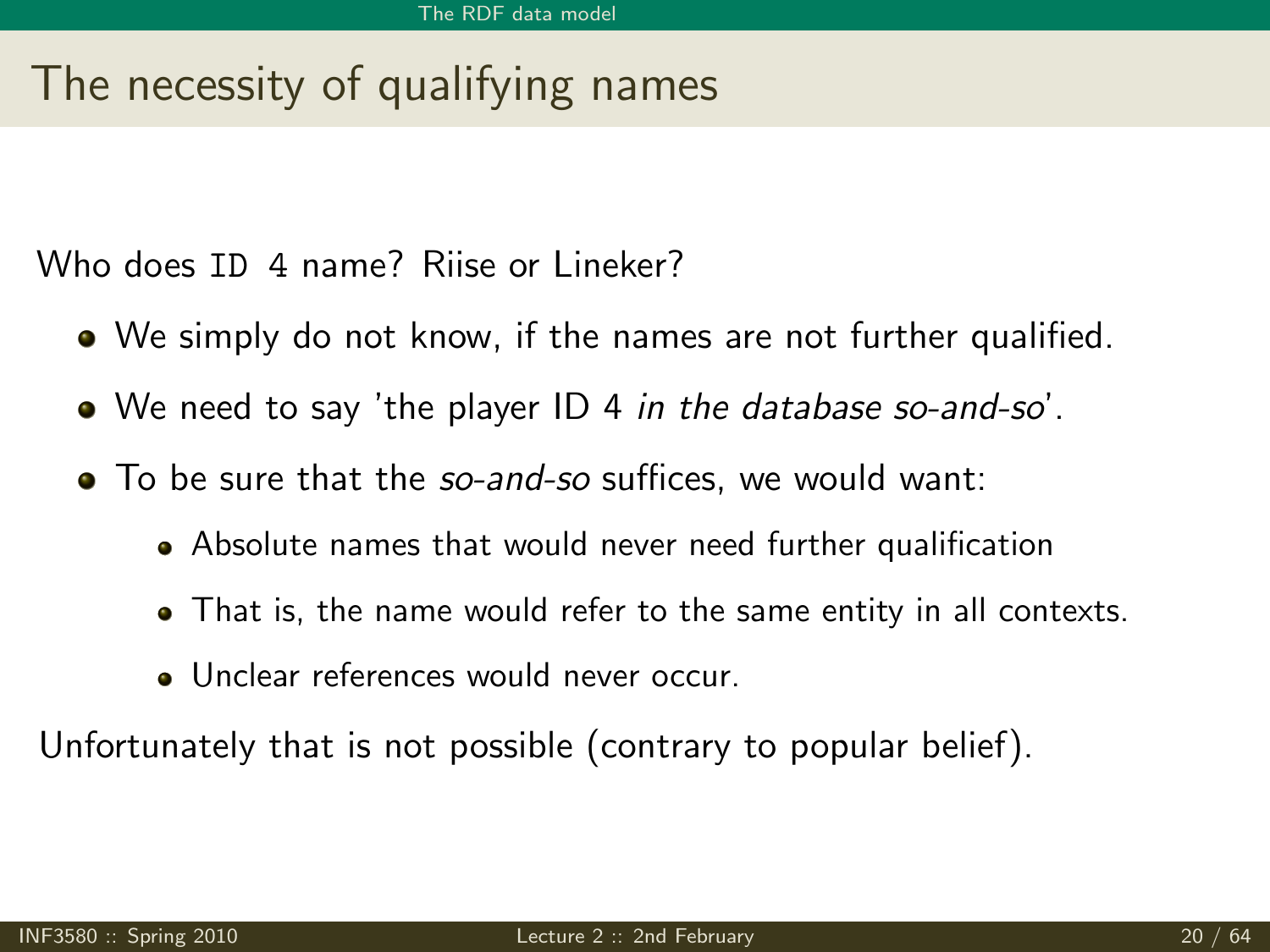# The URI: A good approximation

URIs have attractive properties that make them suitable as names:

- URIs belong to domains that are controlled by its owners.
- "Don't name with your neighbours domain" is easy to remember.
- A URI can resolve to a web document that indicates its meaning.
- Convention tends to fix prominent sets of URIs, e. g.
	- FOAF
	- **·** Dublin Core
	- DBpedia
	- **o** GeoNames
- Naming practices tend to converge by use.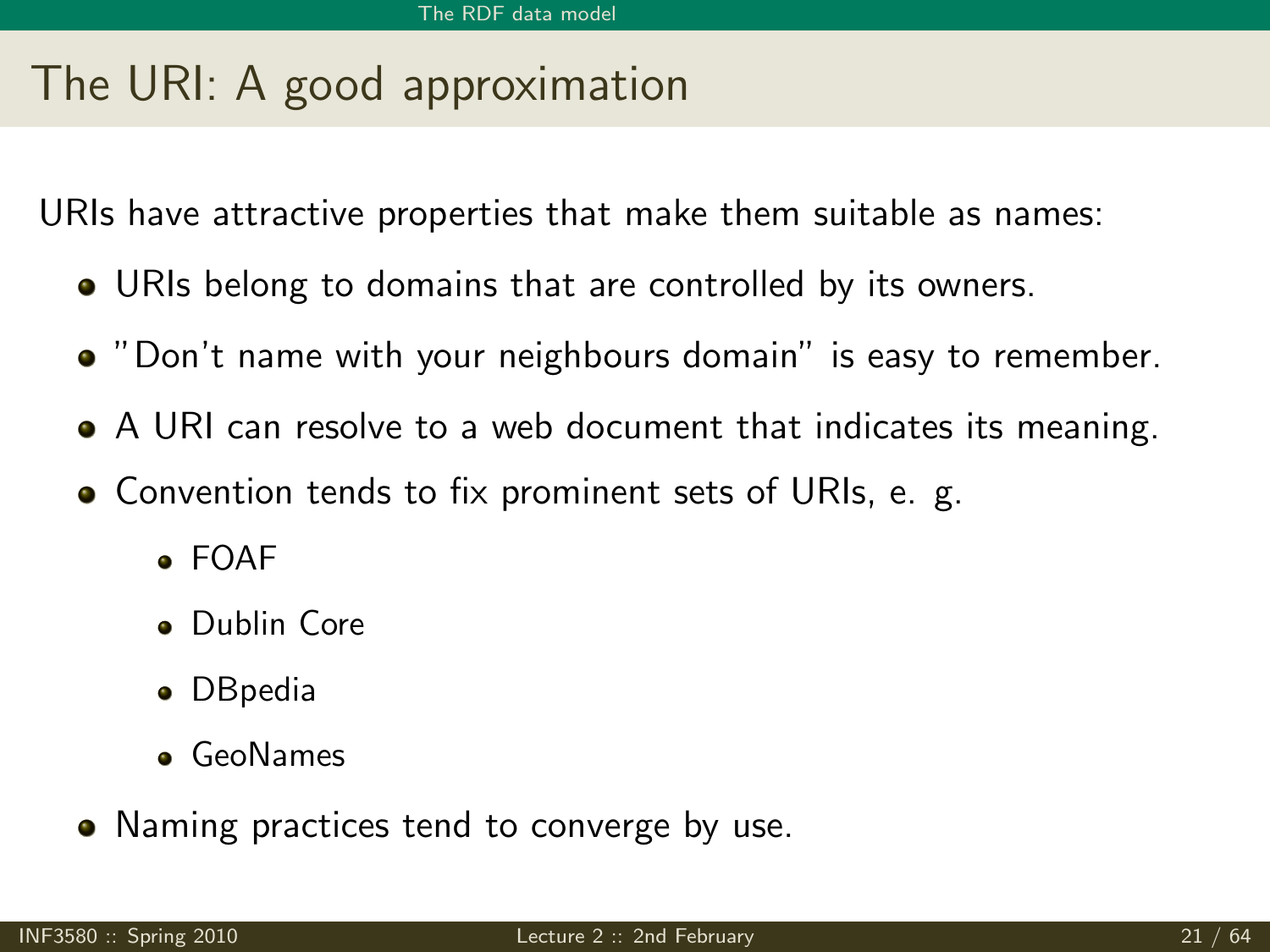## The structure of URIs

The general construction scheme of URIs is

```
scheme:[//authority]path[?query][#fragment]
```
scheme Classifies the type of URI. Examples are http, mailto, file and irc.

authority Typically a domain name.

- path Paths are organised hierarchically using / as a separator.
- query Optional part typically used for providing parameters to, say, a Web Service.

fragment For parts of documents or resources

URIs are a generalisation of URLs—that is, of web adresses. A URI does not necessarily identify a Web resource.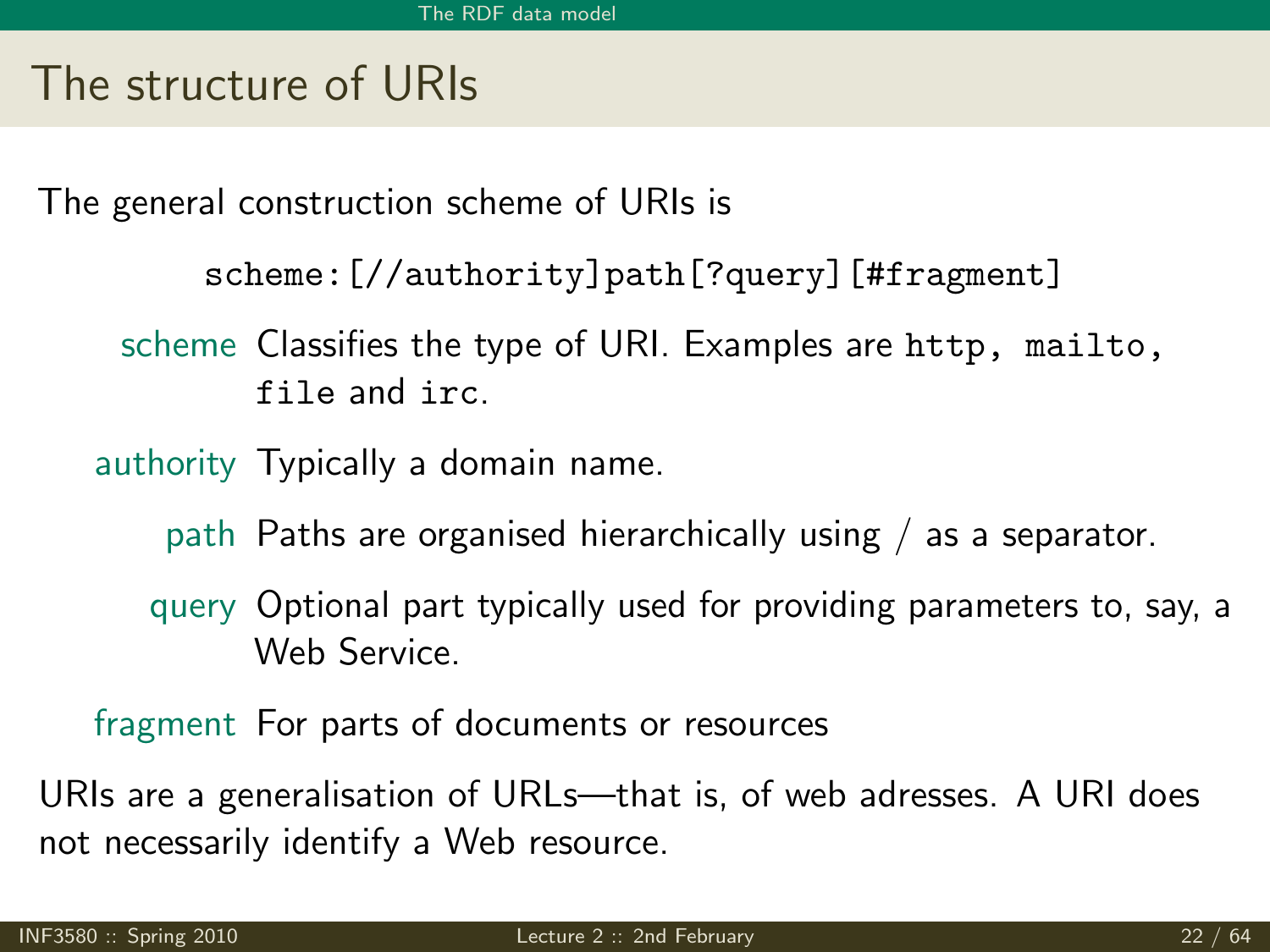## On the negative side

- URIs do not prevent synonymous uses of different names
- URIs do not prevent homonymous uses of the same name
- Any URI can in principle be misused

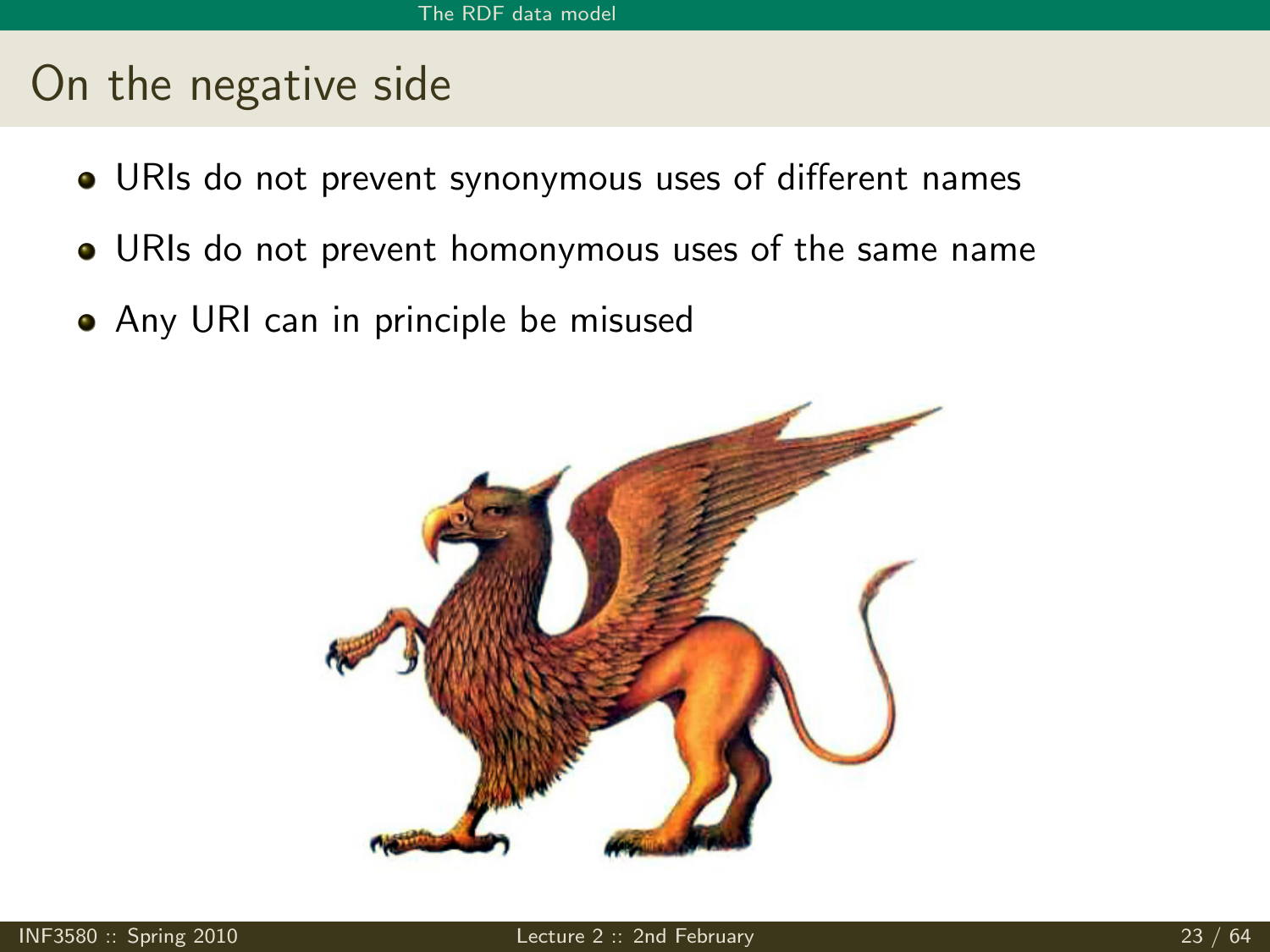# One sees the following quite frequently:

#### A common mistake

"Because URIs uniquely identify resources (things in the world), we consider them strong identifiers. There is no ambiguity about what they represent, and they always represent the same thing, regardless of the context we find them in."



This is simply wrong. URIs are not foolproof, but they are sufficiently clear to support a sustainable and stable practice.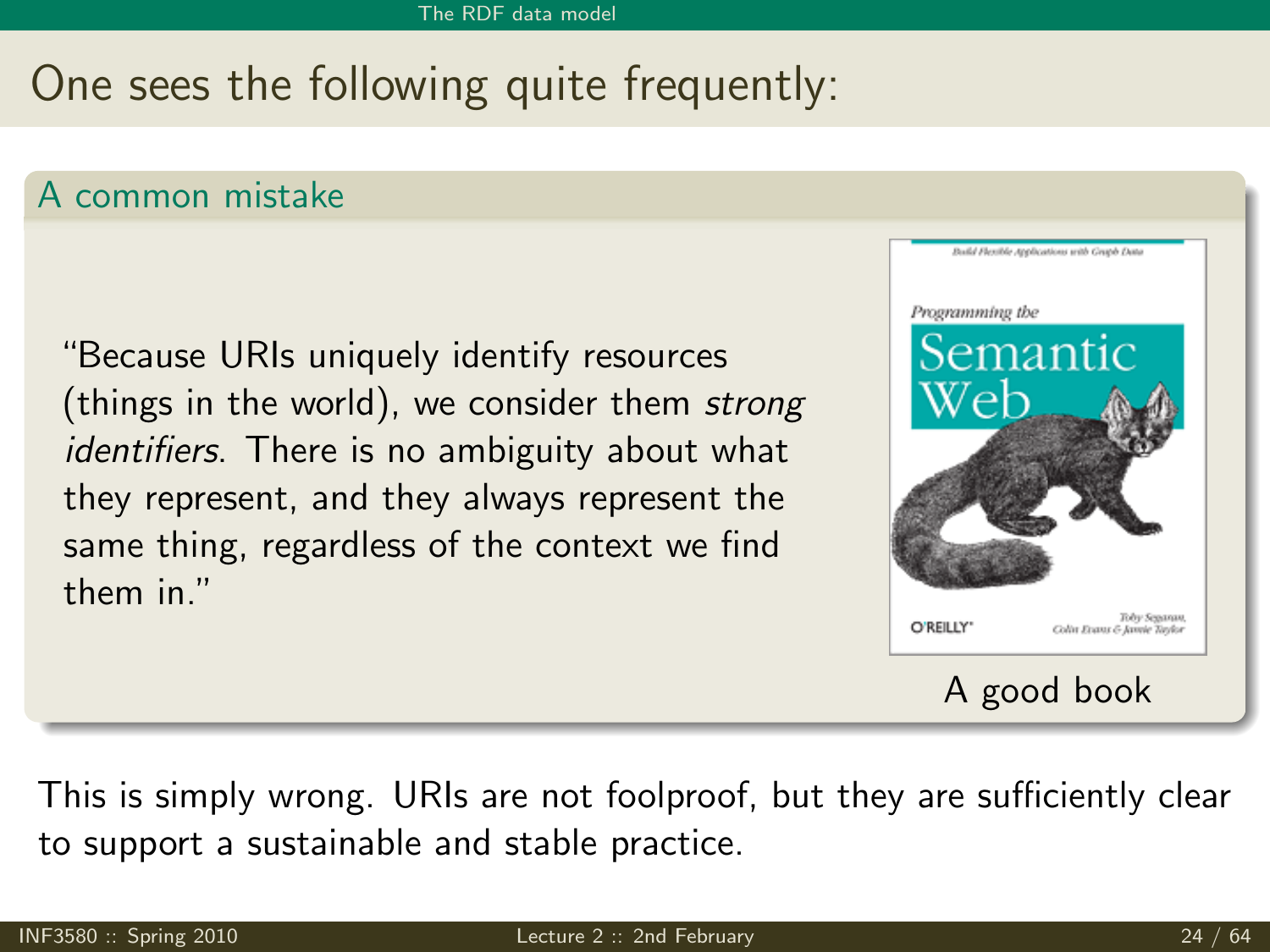# Namespaces and vocabularies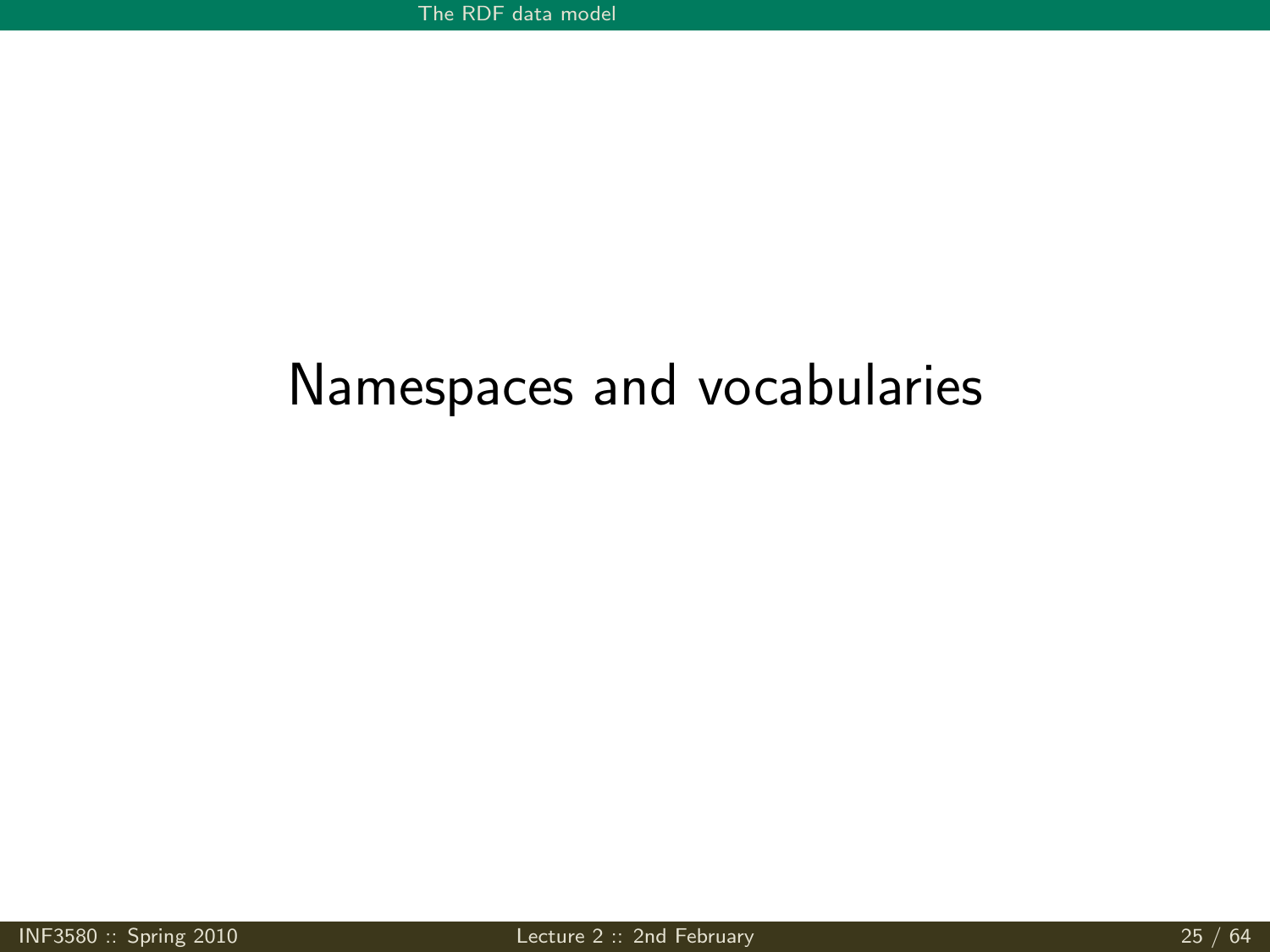### Vocabularies

How do we appreciate the situation wrt URIs as names?

- On the one hand, URIs do not eliminate the possibility of ambiguity.
- But consistent naming conventions might.
	- At least for all *practical* purposes,
	- if everyone respects other people's domain names
- A widely adopted solution is therefore to
	- collect the names you need,
	- and keep them safe 'behind' your domain name
- Such a collection of names is usually called an RDF-vocabulary.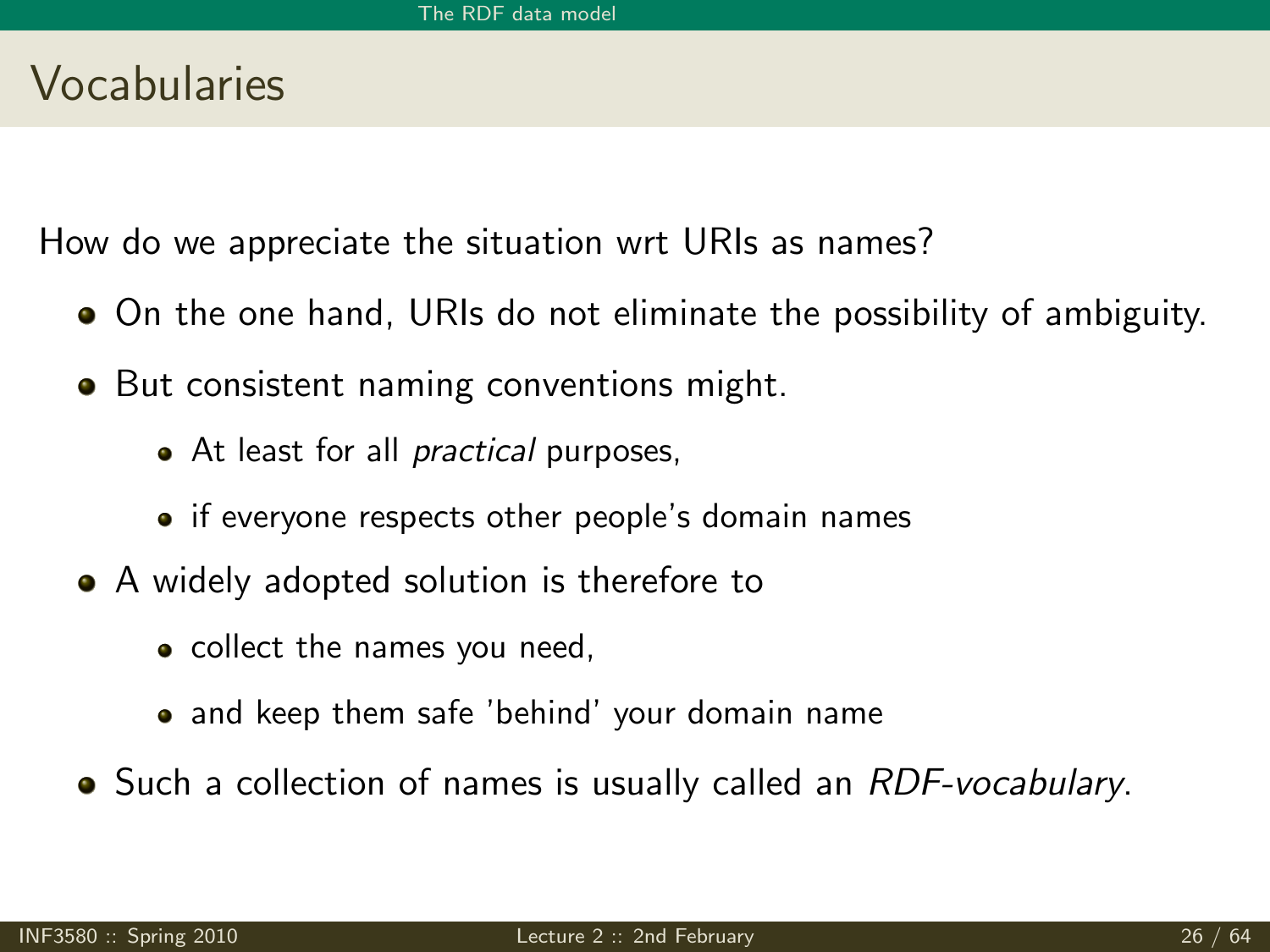### Vocabularies contd.

A typical example of an RDF-vocabulary is RDF itself:

- **It contains local names like Description, type and resource**
- which are qualified by prepending the w3c domain (and more) to each:
	- <http://www.w3.org/1999/02/22-rdf-syntax-ns#Description>
	- <http://www.w3.org/1999/02/22-rdf-syntax-ns#type>
	- <http://www.w3.org/1999/02/22-rdf-syntax-ns#resource>

Names in a vocabulary should be given a clearly defined meaning,

- **e** either informally, in the form of a specification document,
- or, as in the case of RDF, formally, by way of a model theoretic semantics.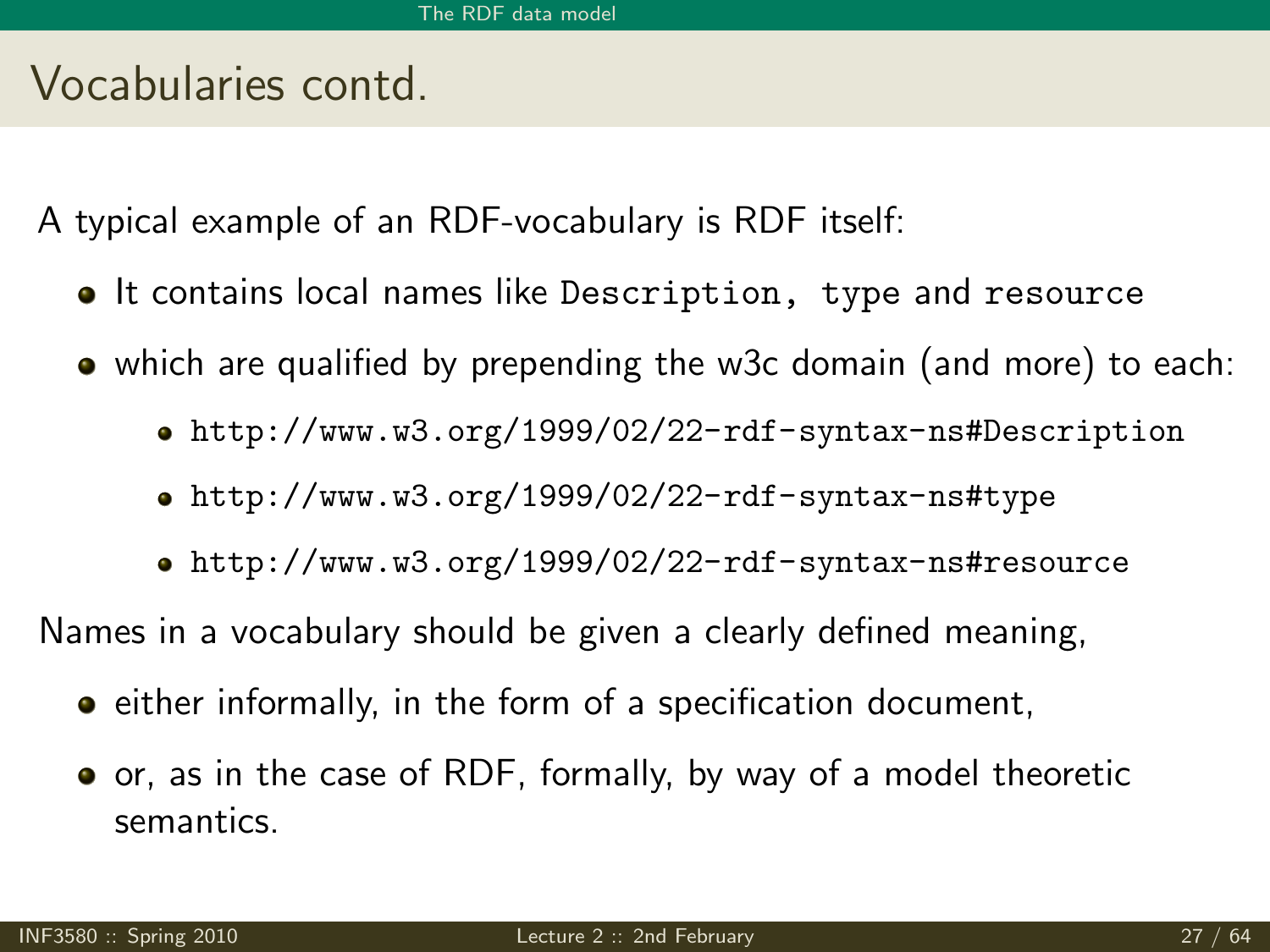# Excerpt from the RDF vocabulary

#### Logic

rdf:Description rdf:resource rdf:Property rdf:type

#### Identification/reference

rdf:about rdf:ID rdf:nodeID

#### Reification

rdf:Statement rdf:subject rdf:predicate rdf:object

#### **Collections**

rdf:Seq rdf:Alt rdf:Bag rdf:List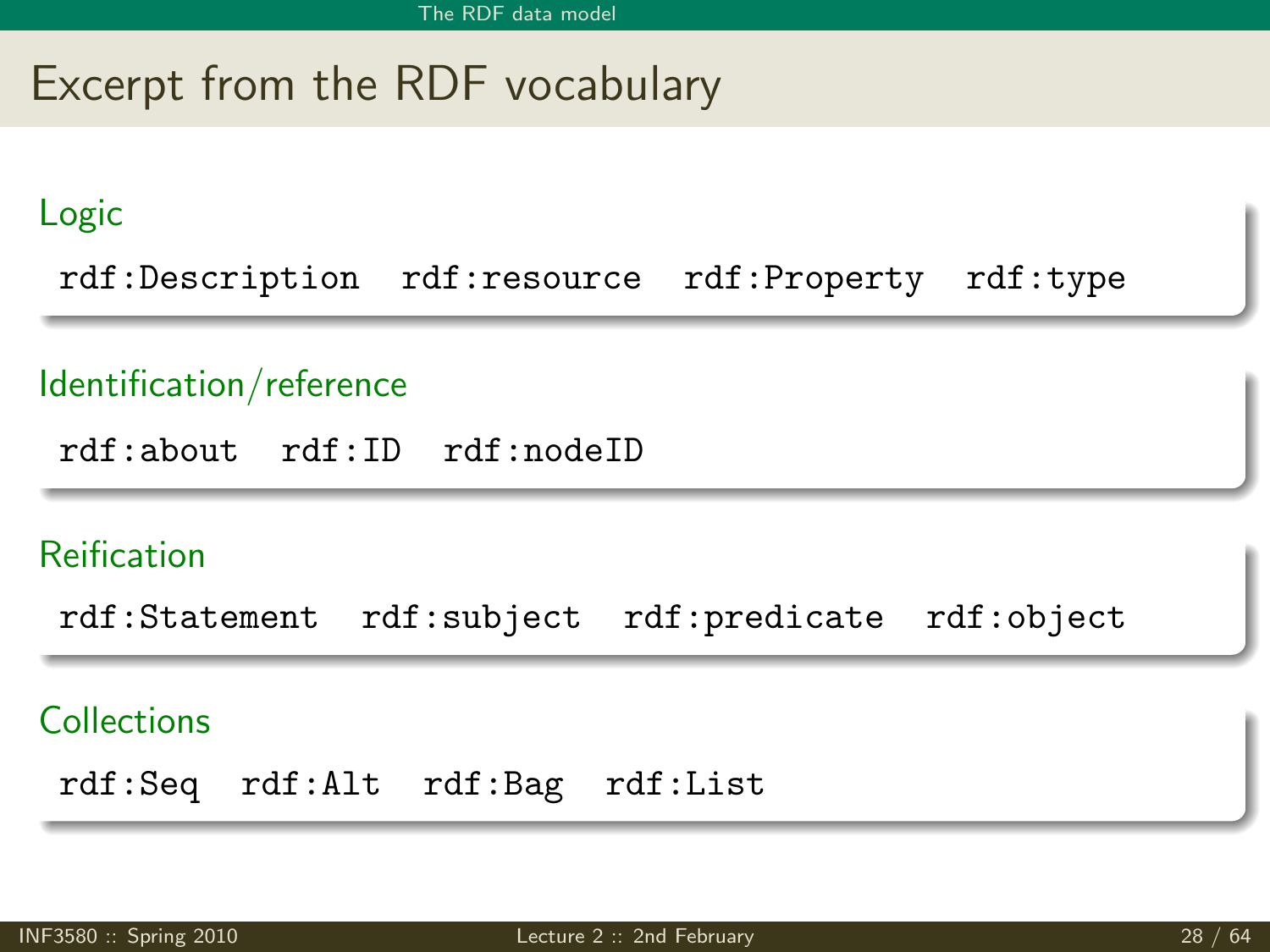# RDF-vocabulary contd.

#### Things to note:

- The list on the previous slide is not complete.
- The list may vary from one serialization to the next.
- $\bullet$  Some names are used in the XML/RDF format only, e.g. rdf:Description
- Only names that belong to all serializations are *conceptually* essential.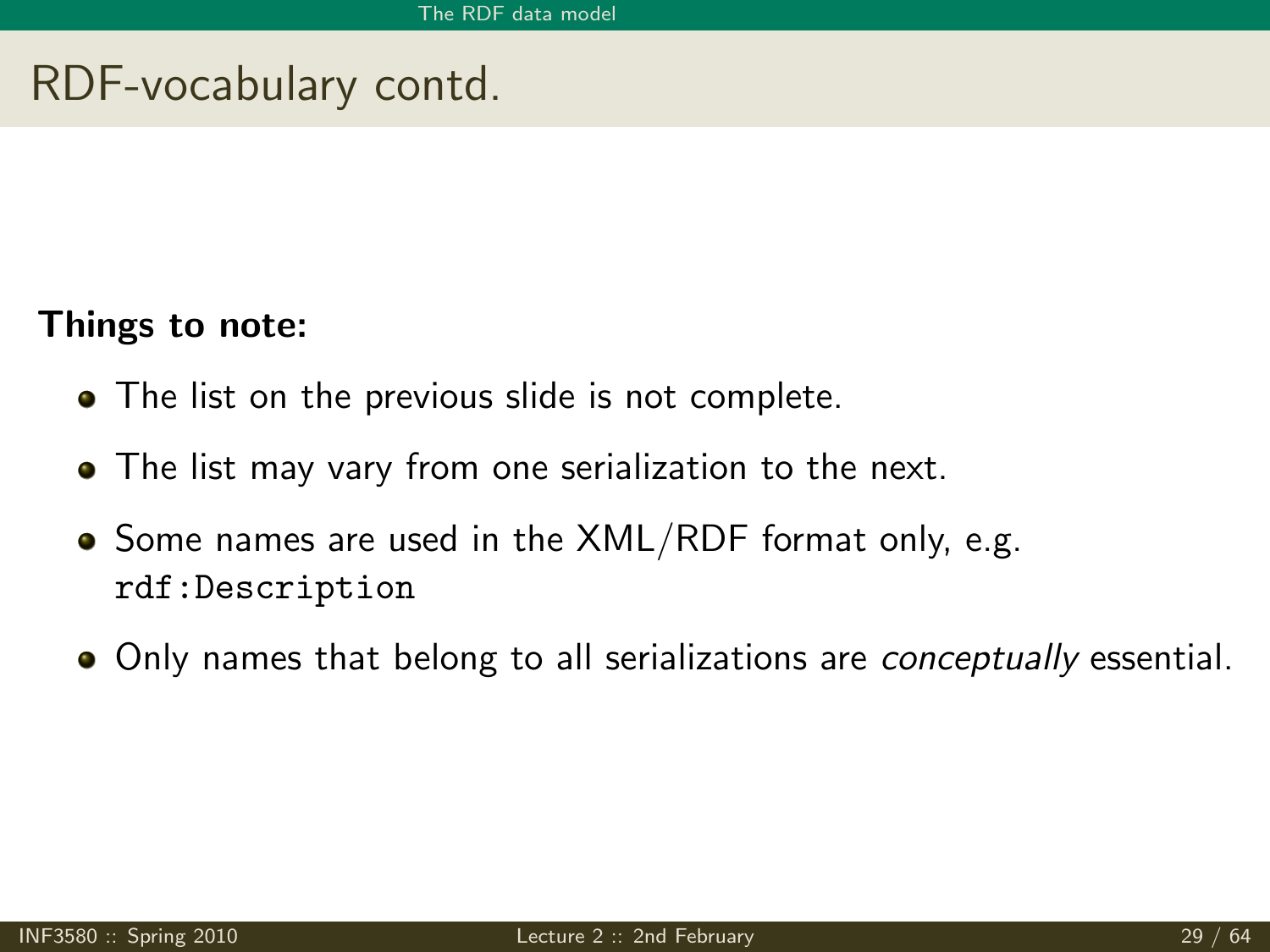# Example—XML syntax (optional)

#### Germany is a country

```
<rdf:RDF
  xmlns:rdf="http://www.w3.org/1999/02/22-rdf-syntax-ns#"
  xmlns:geonames="http://www.geonames.org/ontology/#"
```
>

```
<rdf:Description rdf:about="http://www.geonames.org/ontology/#germany">
    <rdf:type rdf:resource="http://www.geonames.org/ontology/#Country"/>
  </rdf:Description>
\langle \text{rdf}:RDF \rangle
```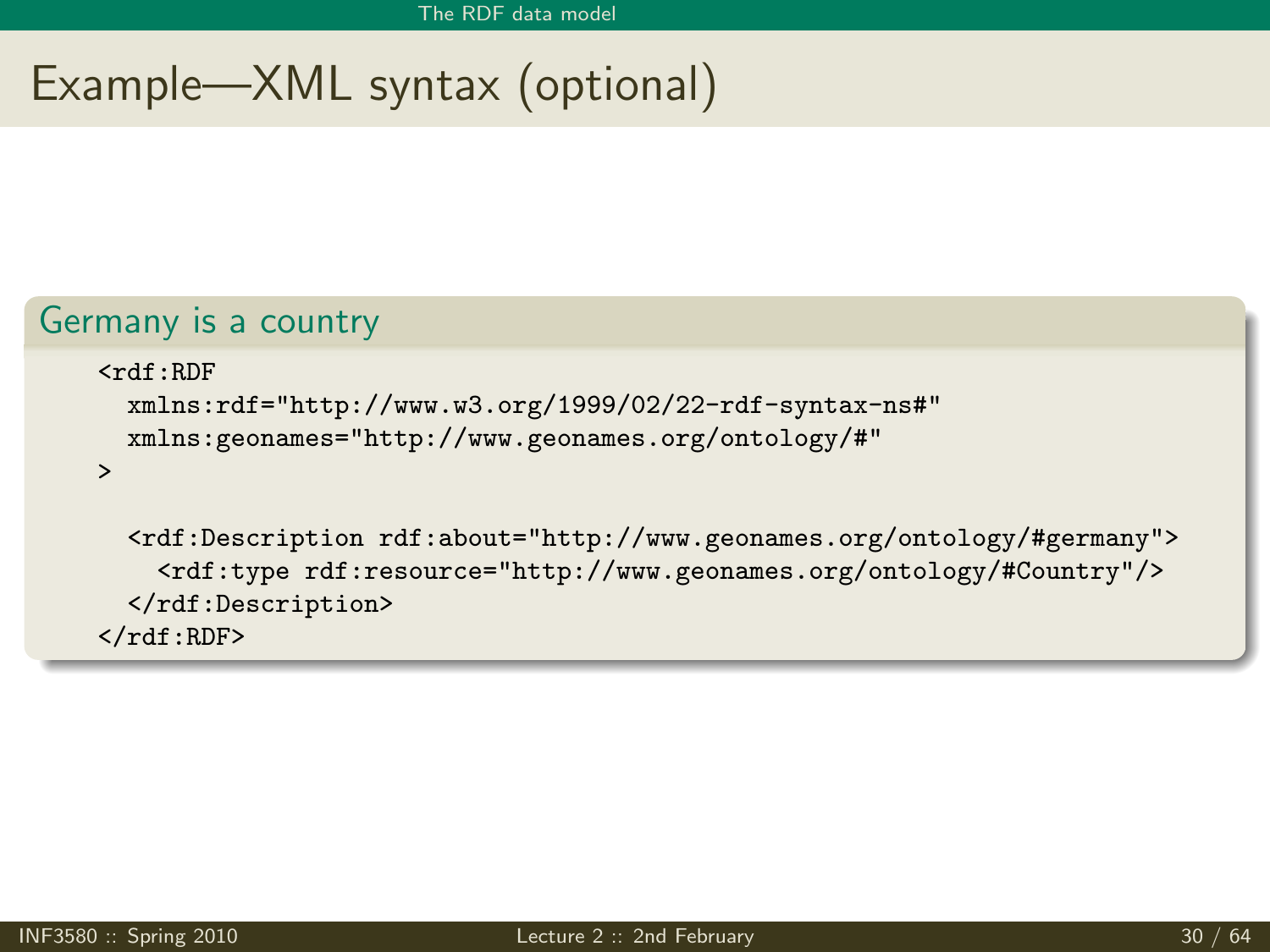### **Namespaces**

A namespace is the common part of the URIs that make up a particular vocabulary:

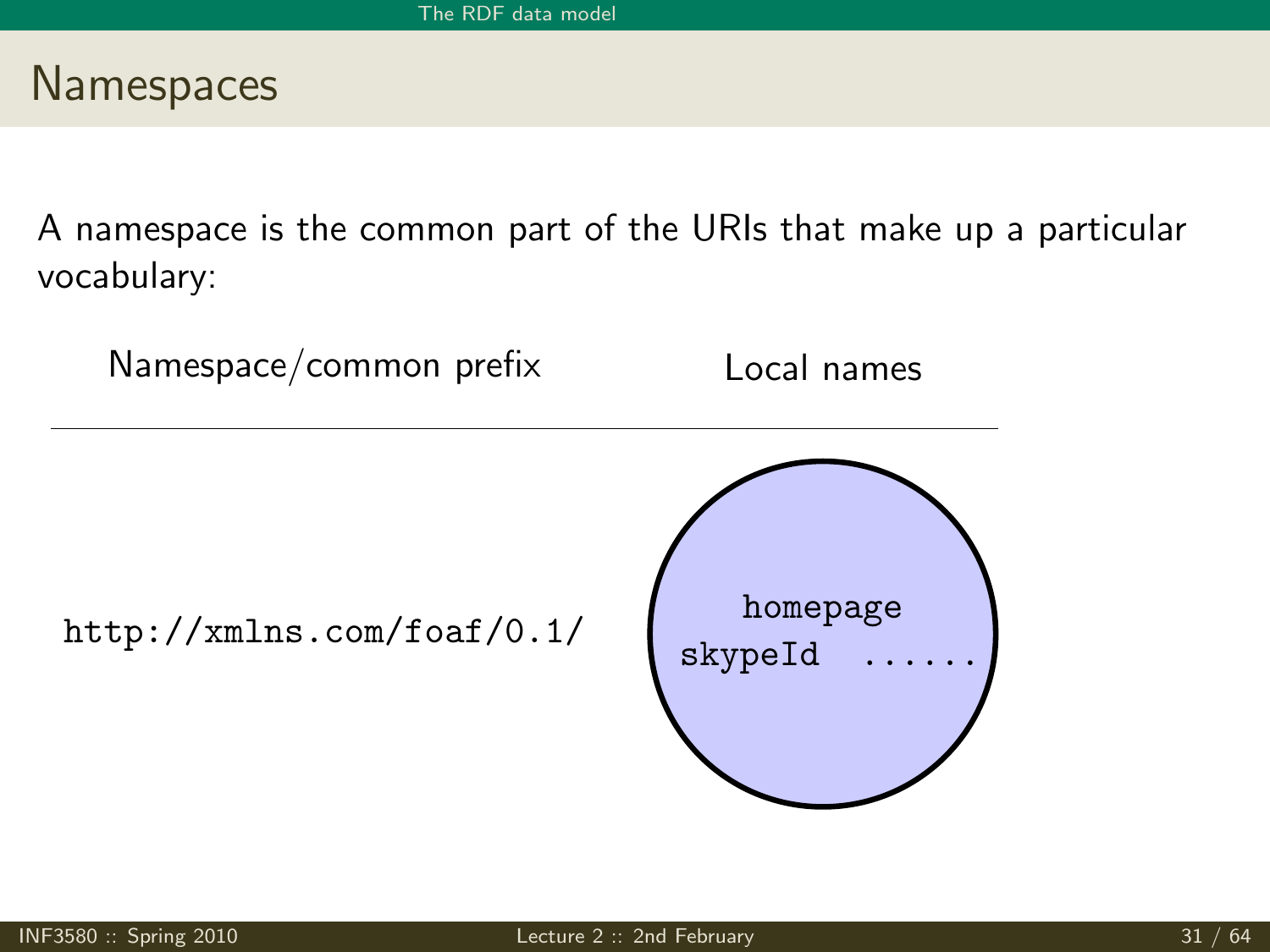# Kinds of namespaces

Most vocabularies you will come across, use either a

- hash namespace, or a
- slash namespace

depending on whether the character that separates the namespace from the local name is a  $'#'$  or a  $'$ .

- FOAF is a slash namespace:
	- <http://xmlns.com/foaf/0.1/Person>
	- <http://xmlns.com/foaf/0.1/maker>
- SKOS (Simple Knowledge Organisation System) is a slash namespace:
	- <http://www.w3.org/2004/02/skos/core#Concept>
	- <http://www.w3.org/2004/02/skos/core#prefLabel>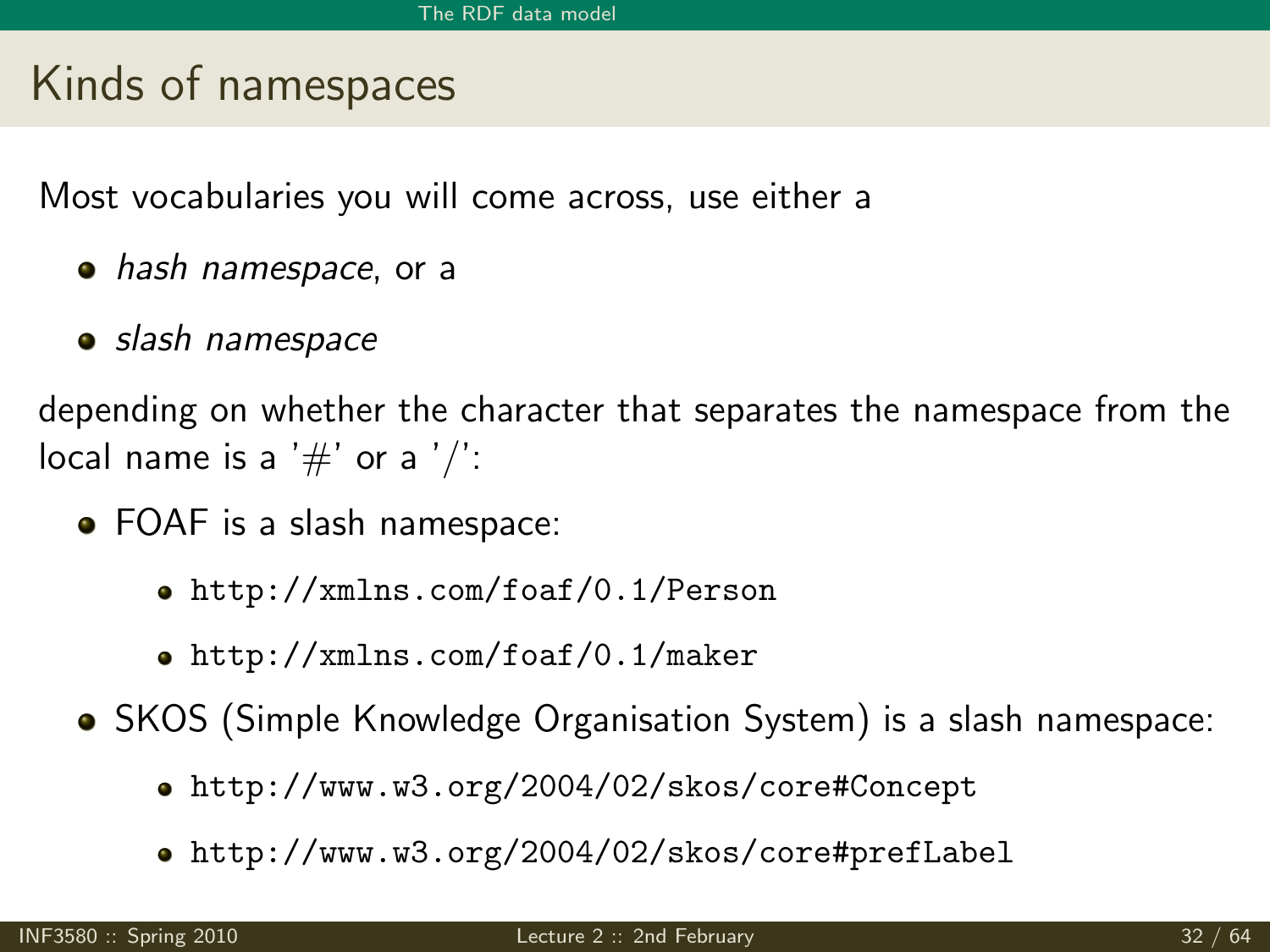# Abbreviating namespaces

Depending on the serialization format, one may declare abbreviations for namespaces. Vocabulary elements may be identified accordingly:

- **o** foaf:homepage
- **o** foaf:skypeId

Denote respectively:

- <http://xmlns.com/foaf/0.1/homepage>
- <http://xmlns.com/foaf/0.1/skypeId>

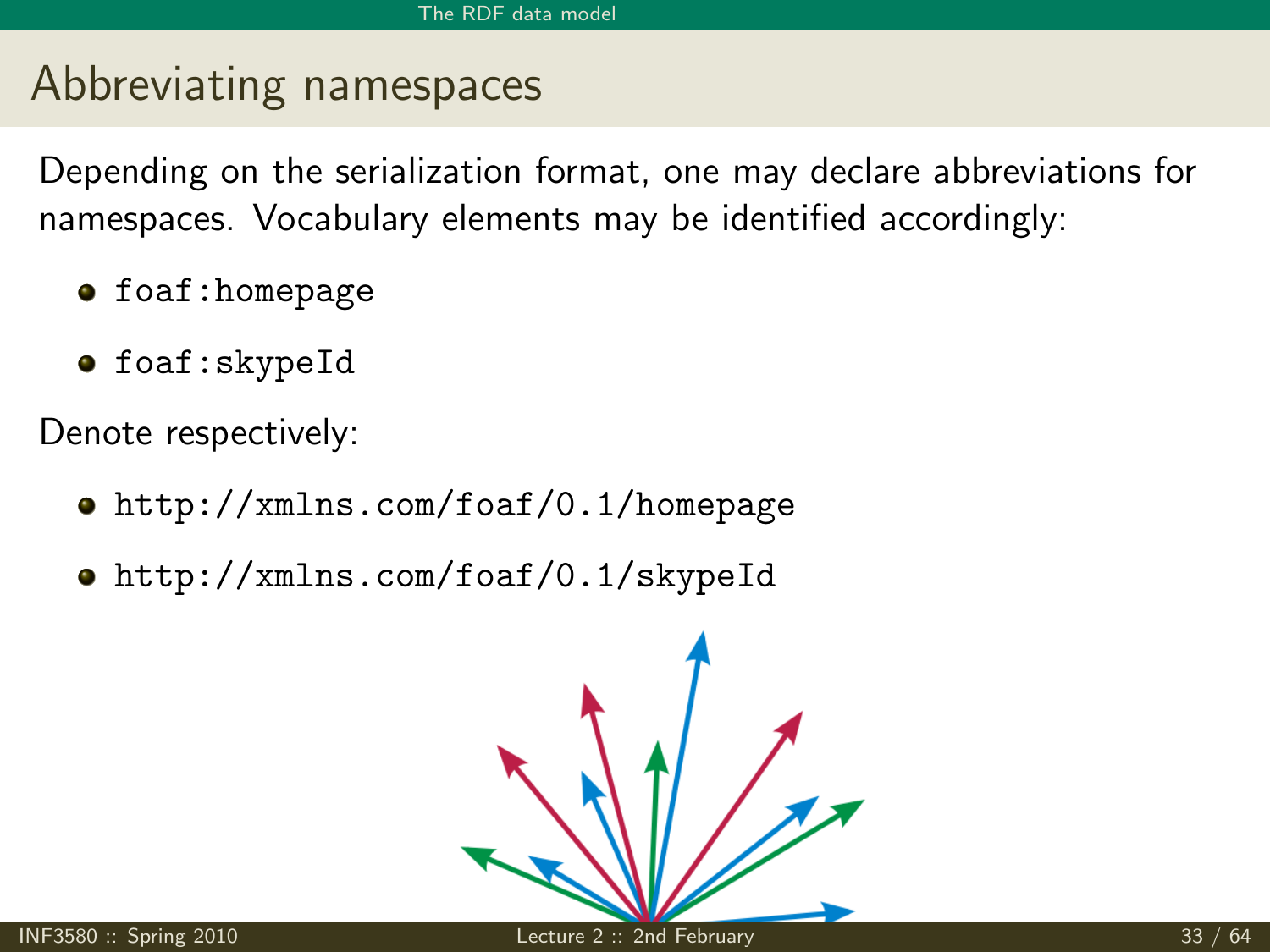# Naming is non-trivial

The question of how to design an easy to use, robust namespace is non-trivial, and should not be taken lightly:

Here is some good advice:

- Don't invent new vocabularies if there is already one out there that covers your needs.
- If you do need a new one, adher to a policy described in a 'best practice' document.

For prototyping and documentation, w3c gives you these to play with;

- <http://www.example.com>
- <http://www.example.net>
- <http://www.example.org>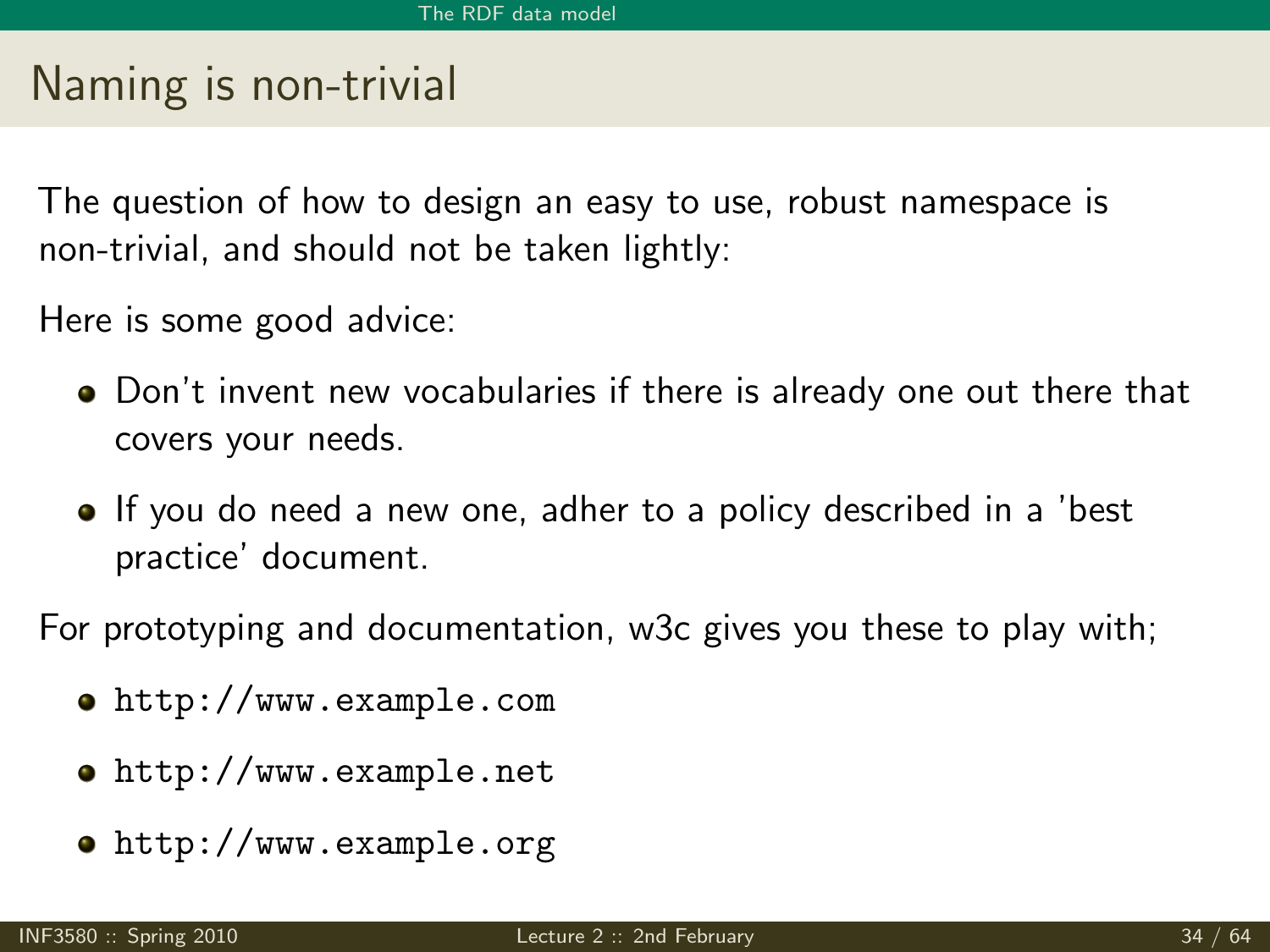### Example in Turtle syntax

#### Germany is a country

@prefix rdf: <http://www.w3.org/1999/02/22-rdf-syntax-ns#> . @prefix geonames: <http://www.geonames.org/ontology/#> .

geonames:germany rdf:type geonames:Country .

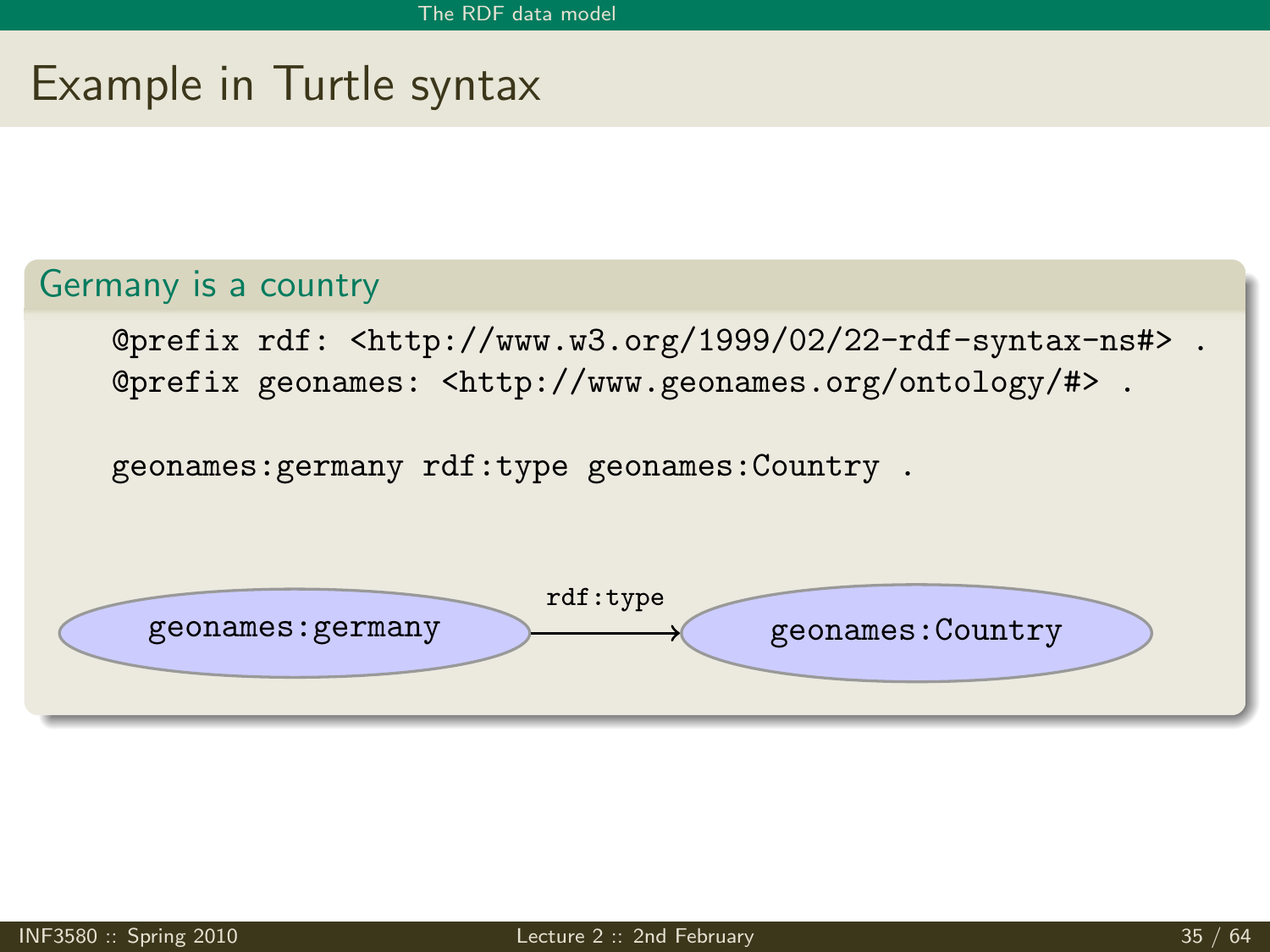# Supplementary reading

- **Best Practice Recipes for Publishing RDF Vocabularies:** 
	- <http://www.w3.org/TR/2008/NOTE-swbp-vocab-pub-20080828/>
- **Cool URIs for the Semantic Web:** 
	- <http://www.w3.org/TR/cooluris/>

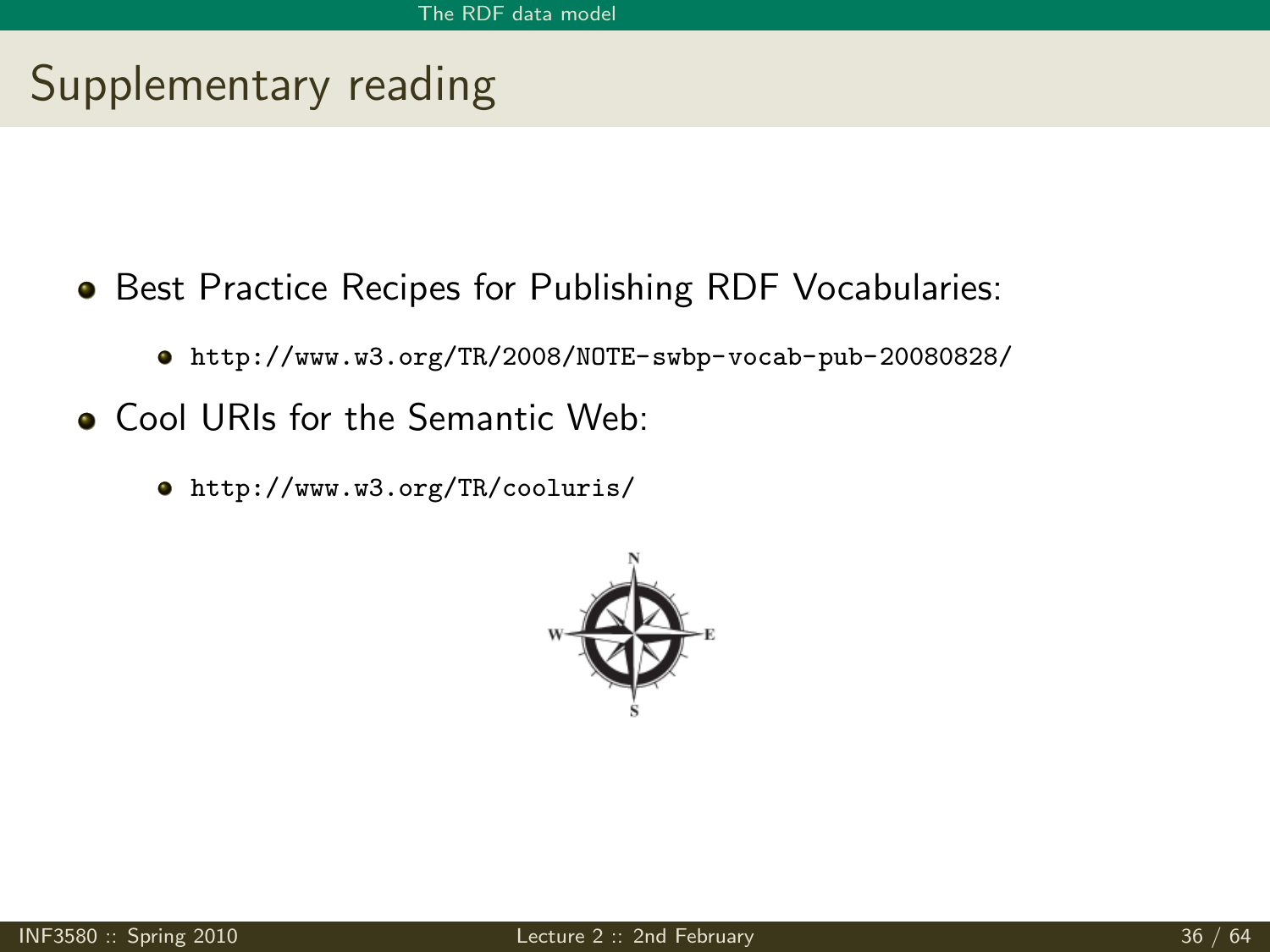# The RDF data model: Summary

- Semantics is encoded in directed graphs, with typed edges.
- Edges and nodes are identified using URIs.
- Although any arbitrary collection of URIs forms a *vocabulary*, it is more common to reserve the term for URIs that share a common prefix, that is, for URIs that belong to the same namespace.
- Depending on the serialization, namespaces may be abbreviated.
- A domain names are usually the core of a namspace, but namespaces may in turn be divuded into different subspaces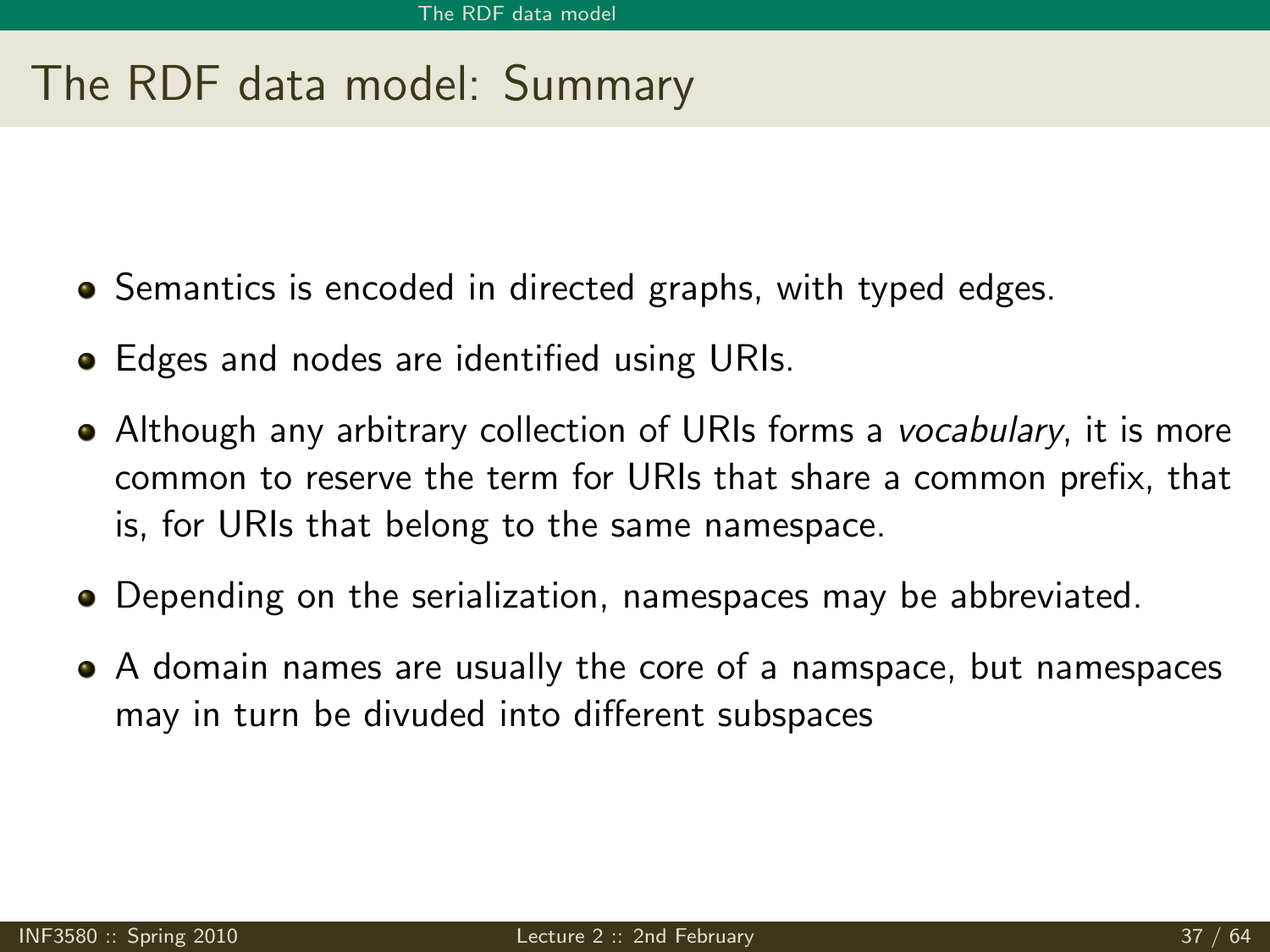# Outline

### [The RDF data model](#page-3-0)

- <span id="page-50-0"></span>2 [Semantic Web architecture](#page-50-0)
	- [Nodes and edges closer up](#page-52-0)
	- [Merging graphs](#page-61-0)
	- [The Turtle syntax](#page-69-0)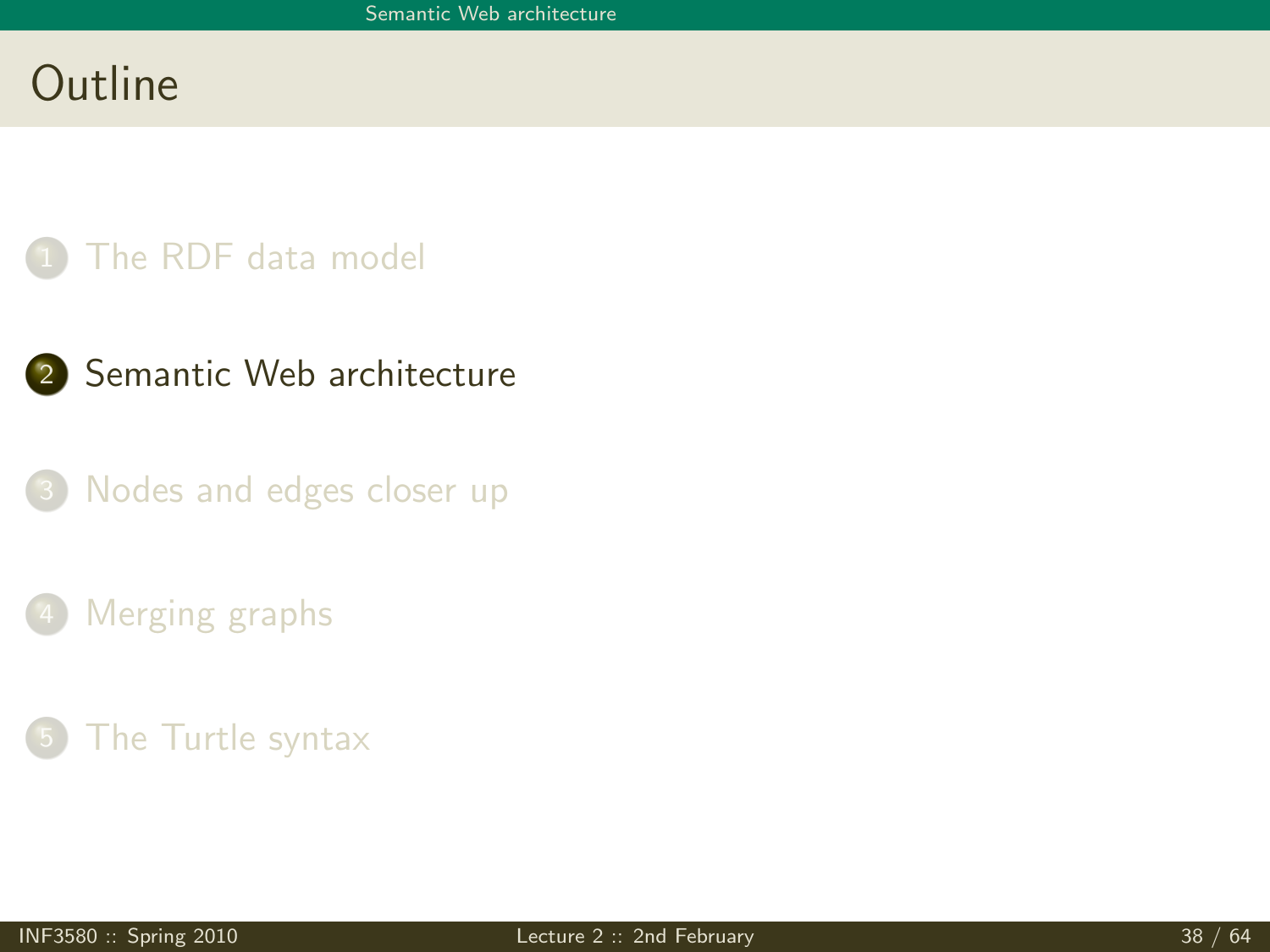# Locating RDF in the Semantic Web Stack architecture



Figure: Semantic Web Stack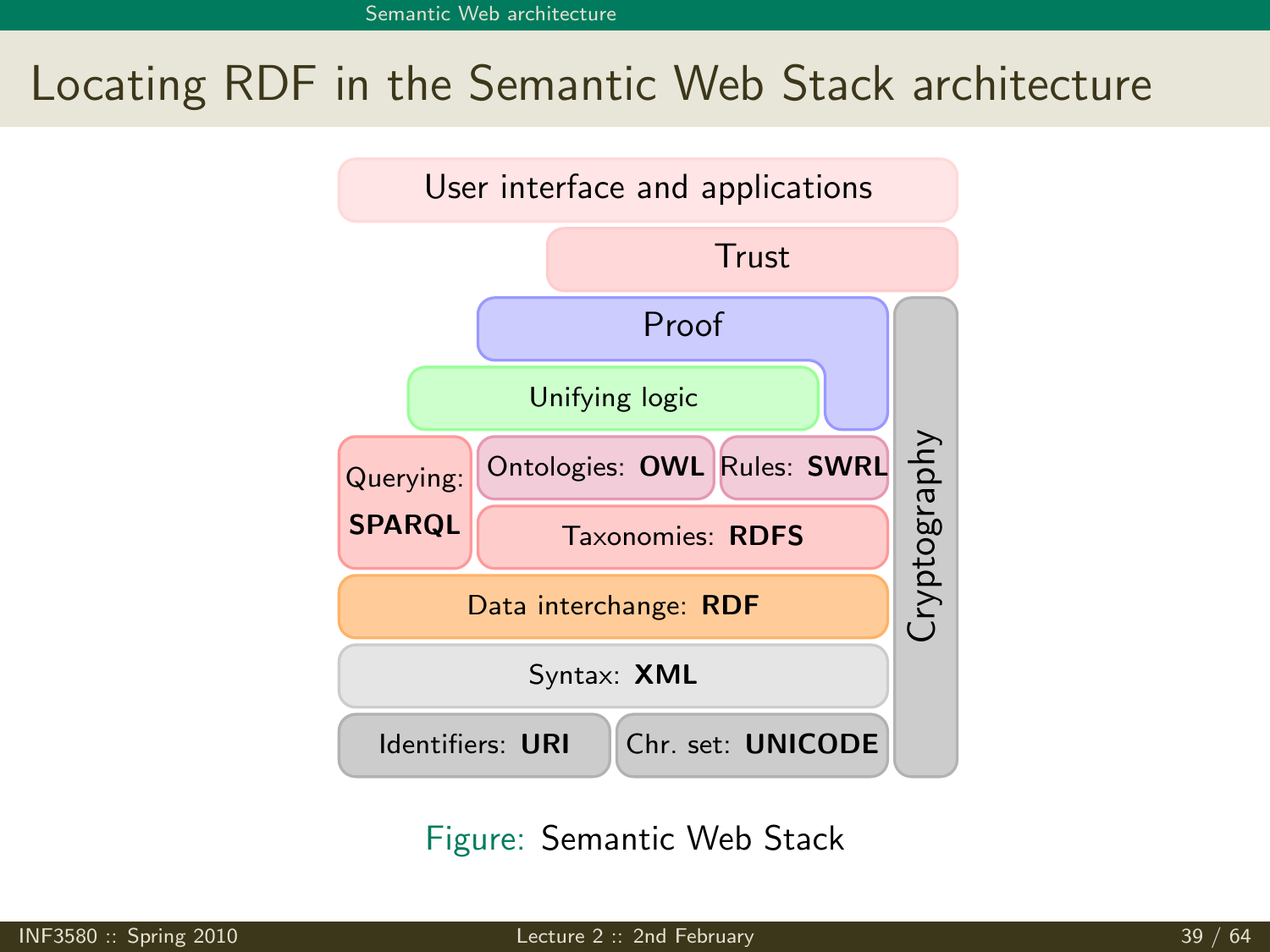# Outline

- [The RDF data model](#page-3-0)
- [Semantic Web architecture](#page-50-0)
- <span id="page-52-0"></span>3 [Nodes and edges closer up](#page-52-0)
	- [Merging graphs](#page-61-0)
	- [The Turtle syntax](#page-69-0)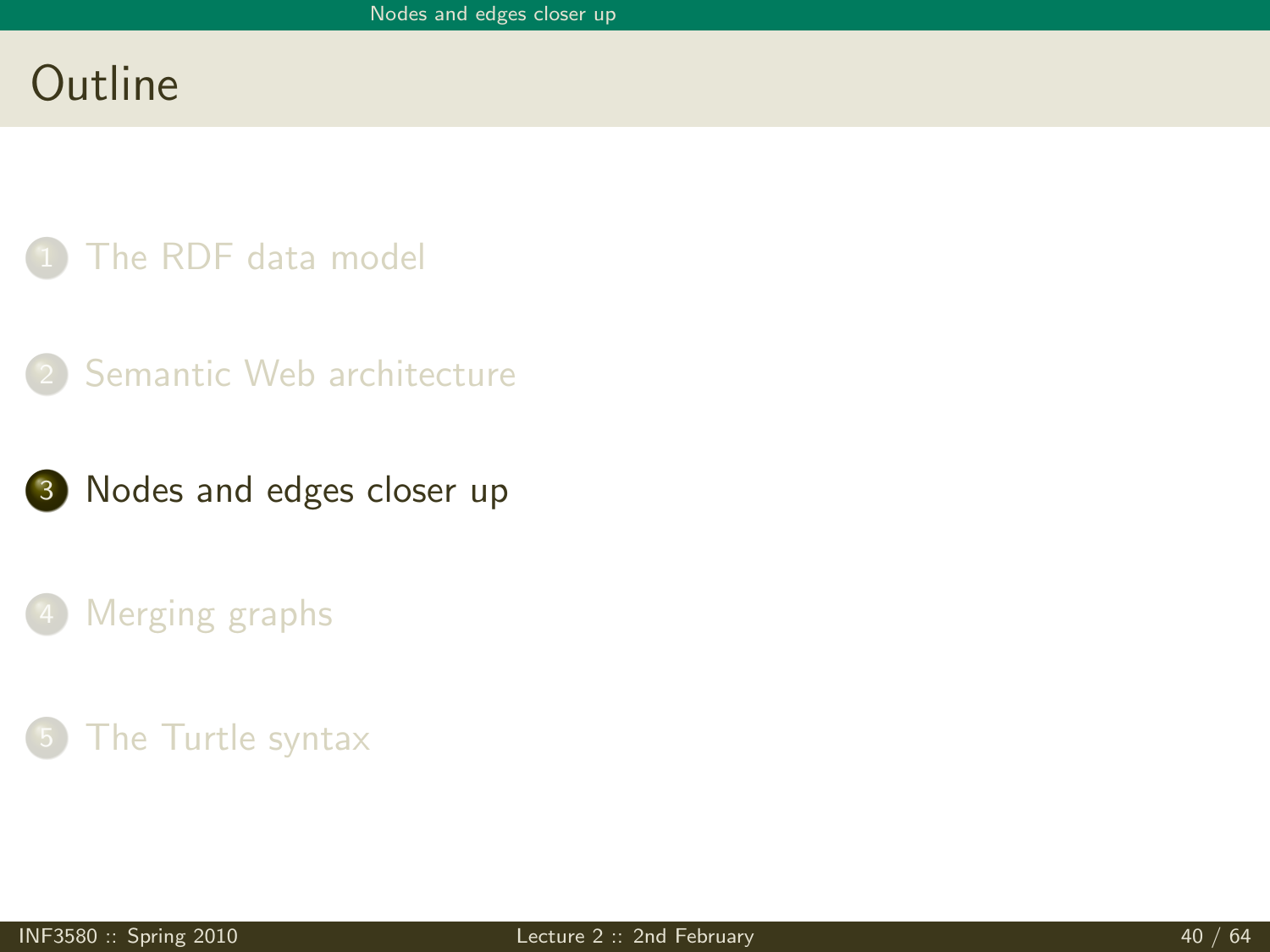### The variety of nodes

In the principal case nodes and edges in RDF are all URIs. However other forms are allowed, notably:

- Literal values for 'raw' data such as numbers and strings
- Blank nodes when the identity of a node is not an issue

They are usually drawn as follows:

Blank nodes **Literals** 

:blank1 "Laura Palmer"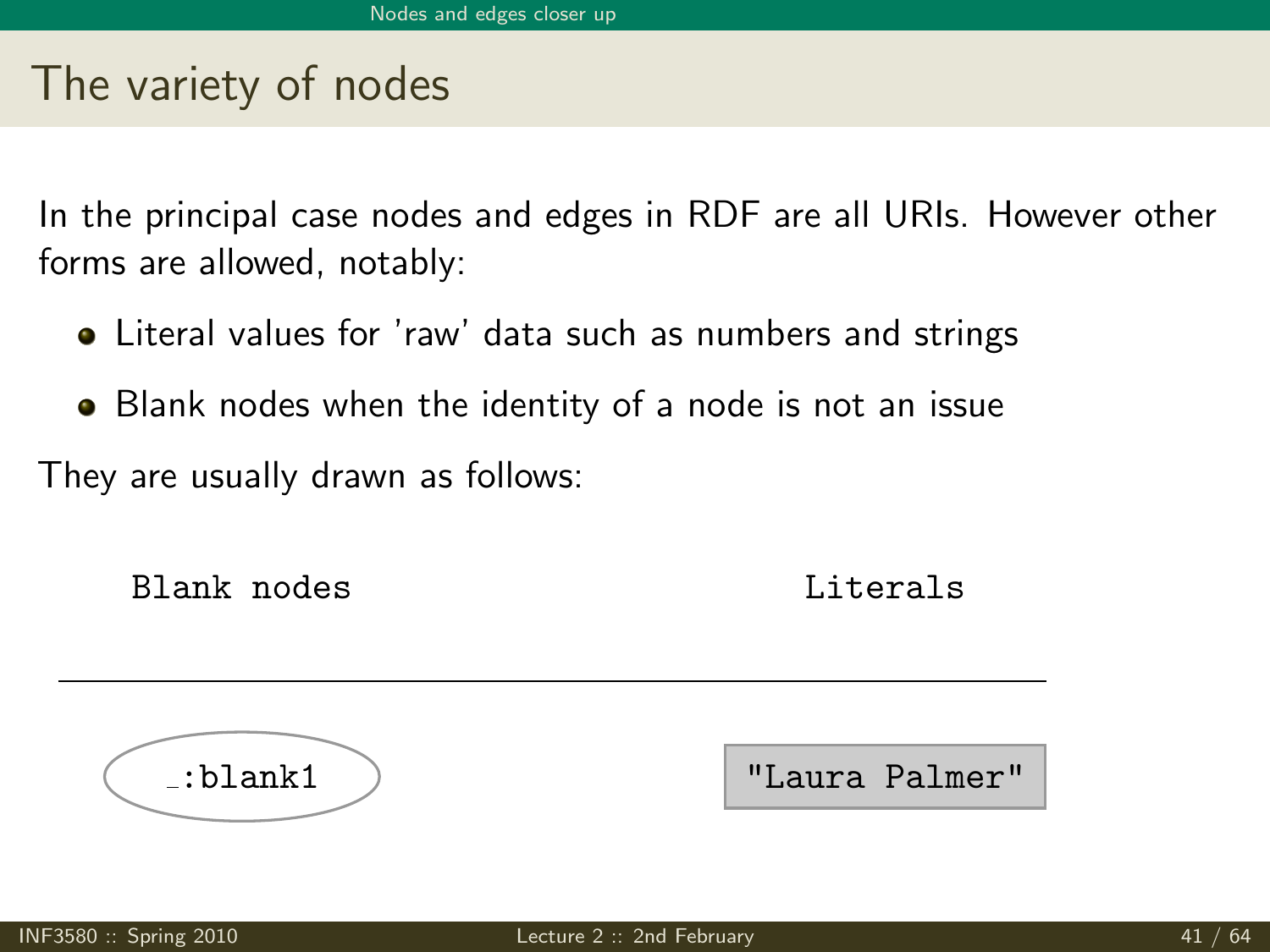# Blank nodes—what are they for?

We use blank nodes whenever:

- We wish to group together related objects (instead of using e.g. rdf:Bag).
- We need to assert the existence of an object, but do not care about its name.
- We need to represent a many-valued relationships such as e.g.  $x$ buys y from z'.

We defer many valued relationships until later

or consult <http://www.w3.org/TR/swbp-n-aryRelations>.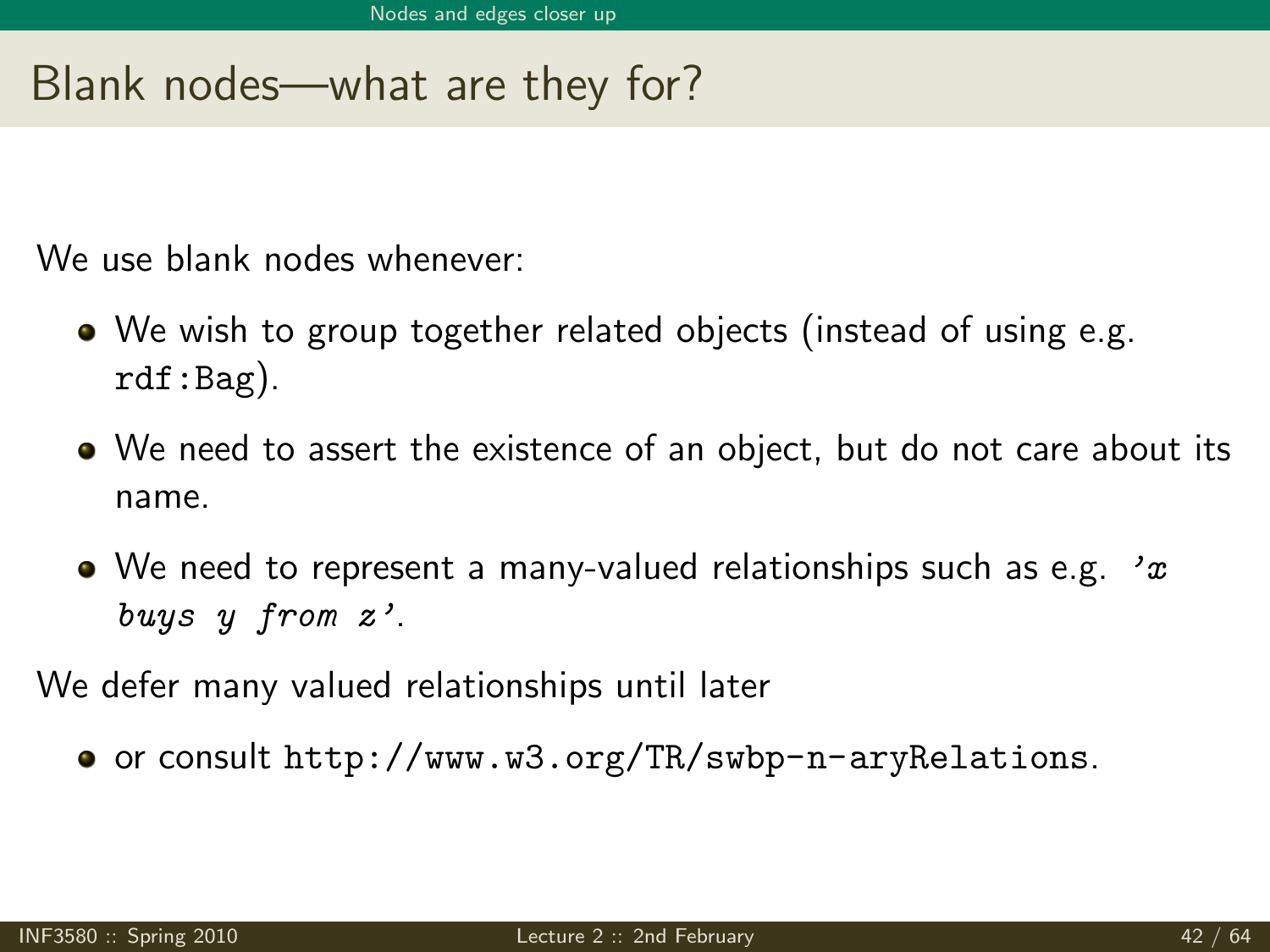### Blank nodes contd.

Ernest shot a lion:



Ernest, Eva and Elton are members of the same family:

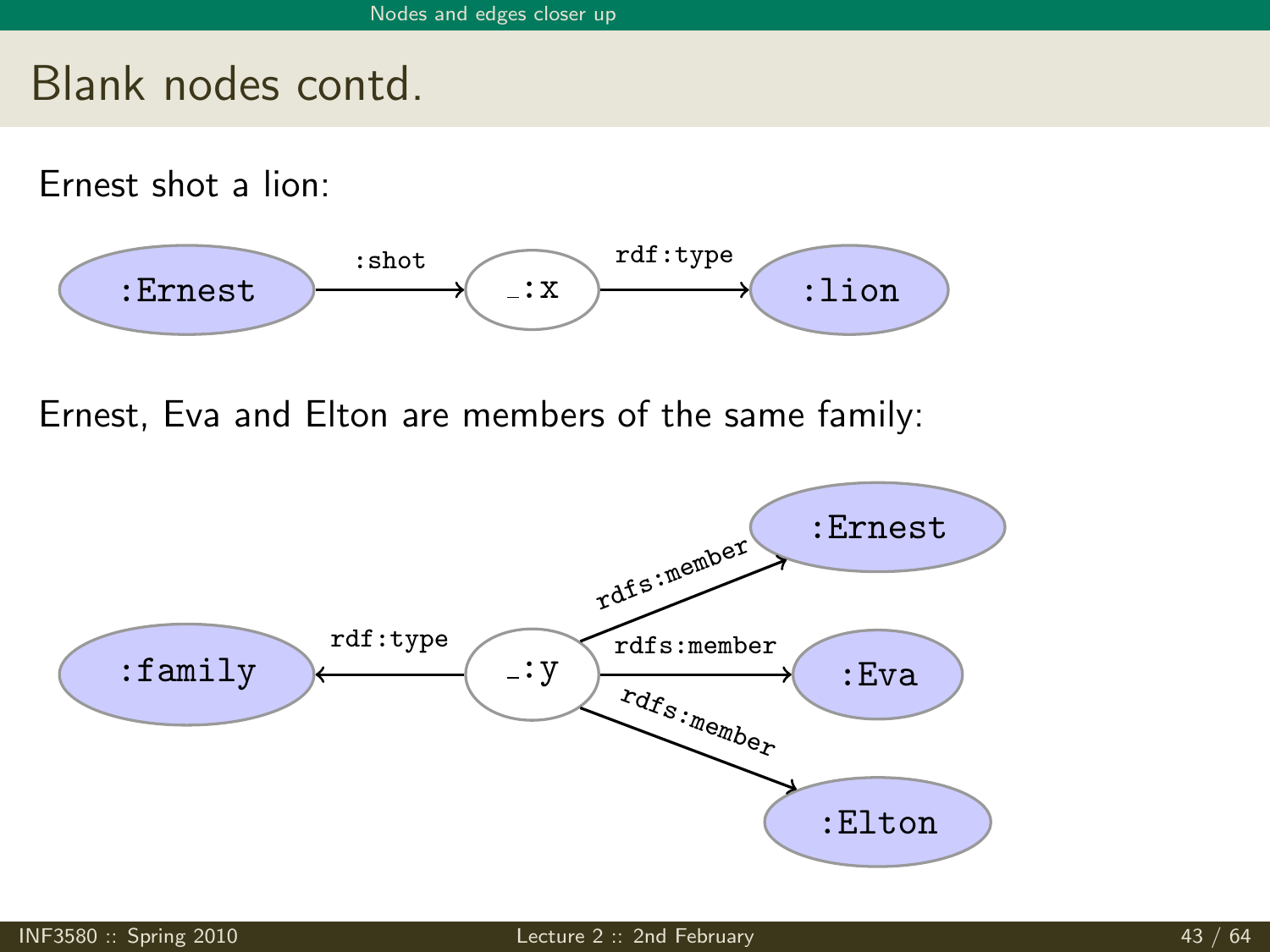# Triple grammar

The rules of triple grammar are simple:

- Only URIs may occur in predicate position
- Literals may only occur in object position
- Blank nodes may occur in subject and object position, but not in predicate position

Capice?

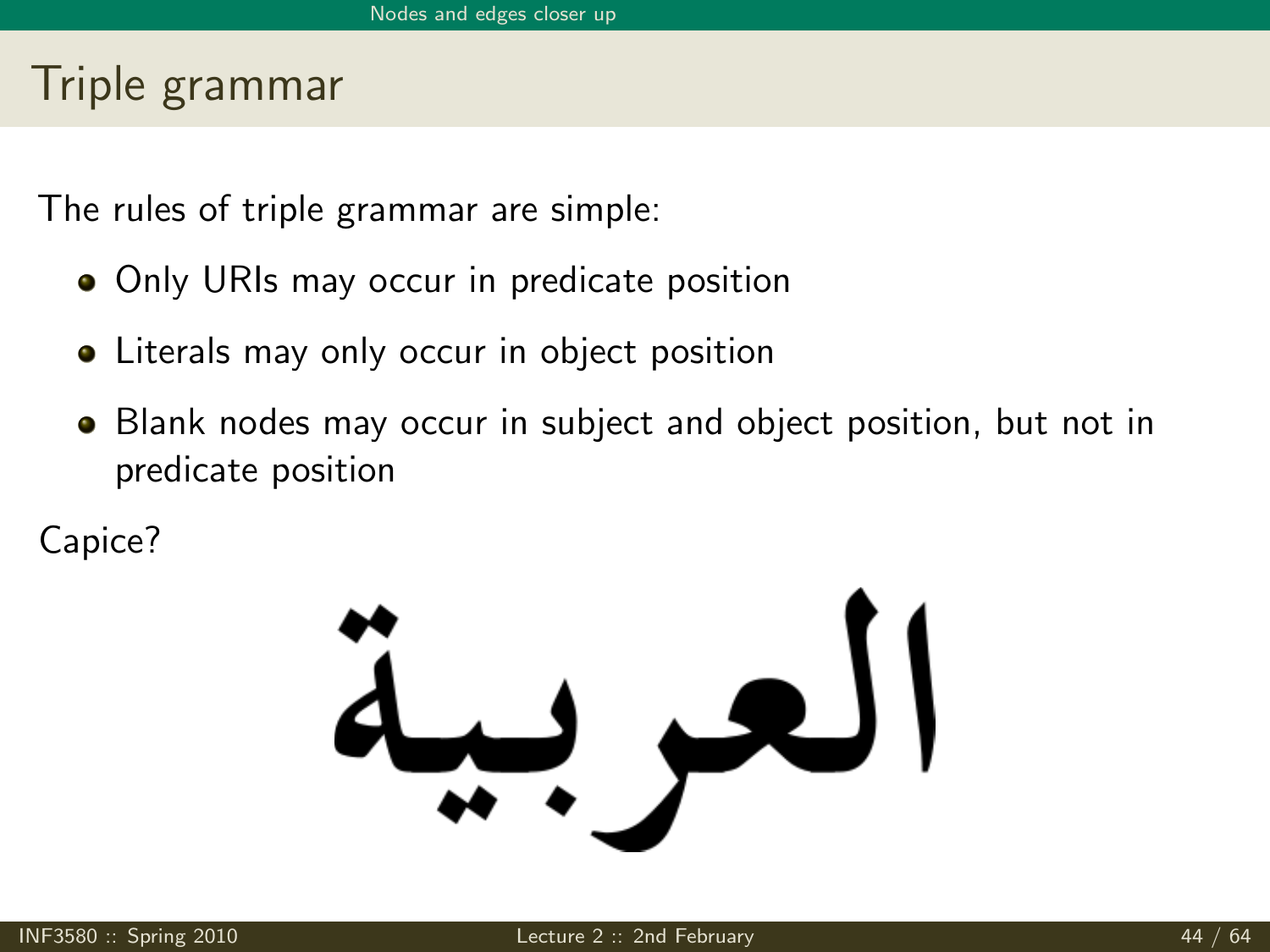### Literal values

Literals in RDF represent data values.

- Untyped literals are always interpreted as strings.
- In general though, a literal value may have either
	- An associated *datatype*, or
	- A *language tag* that specifices the language of the string. but not both.

Knowing the datatype of a literal is knowing its meaning; e.g.

- 42 as a date, vs.
- $\bullet$  "042" as a string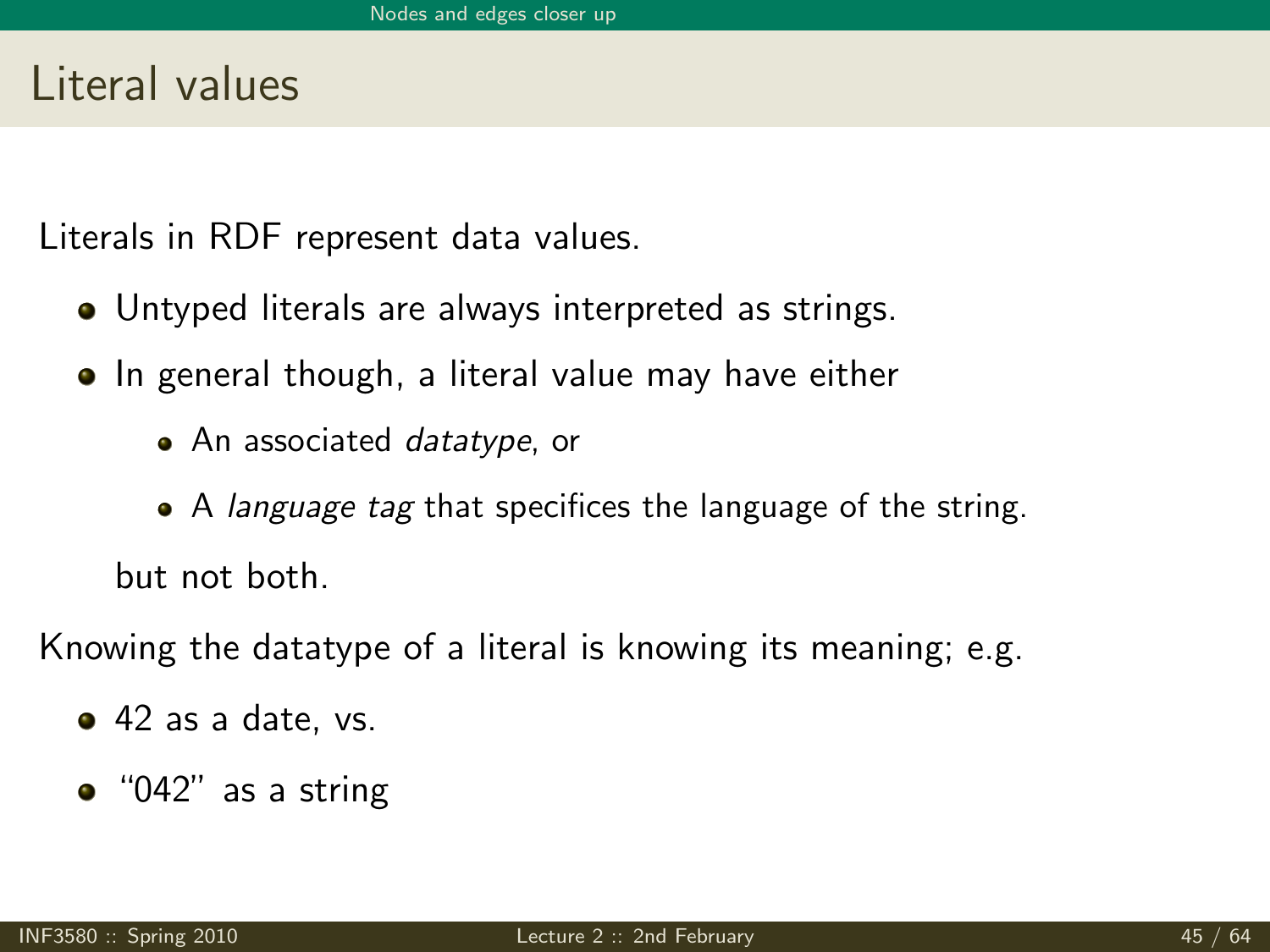Literal values contd.

Double carets are often, again depending on the serialization, appended to strings to associate them with datatypes.

"2010-01-09"^^xsd:date

Whereas language tags are appended in the following manner:

"Mothers of invention"@en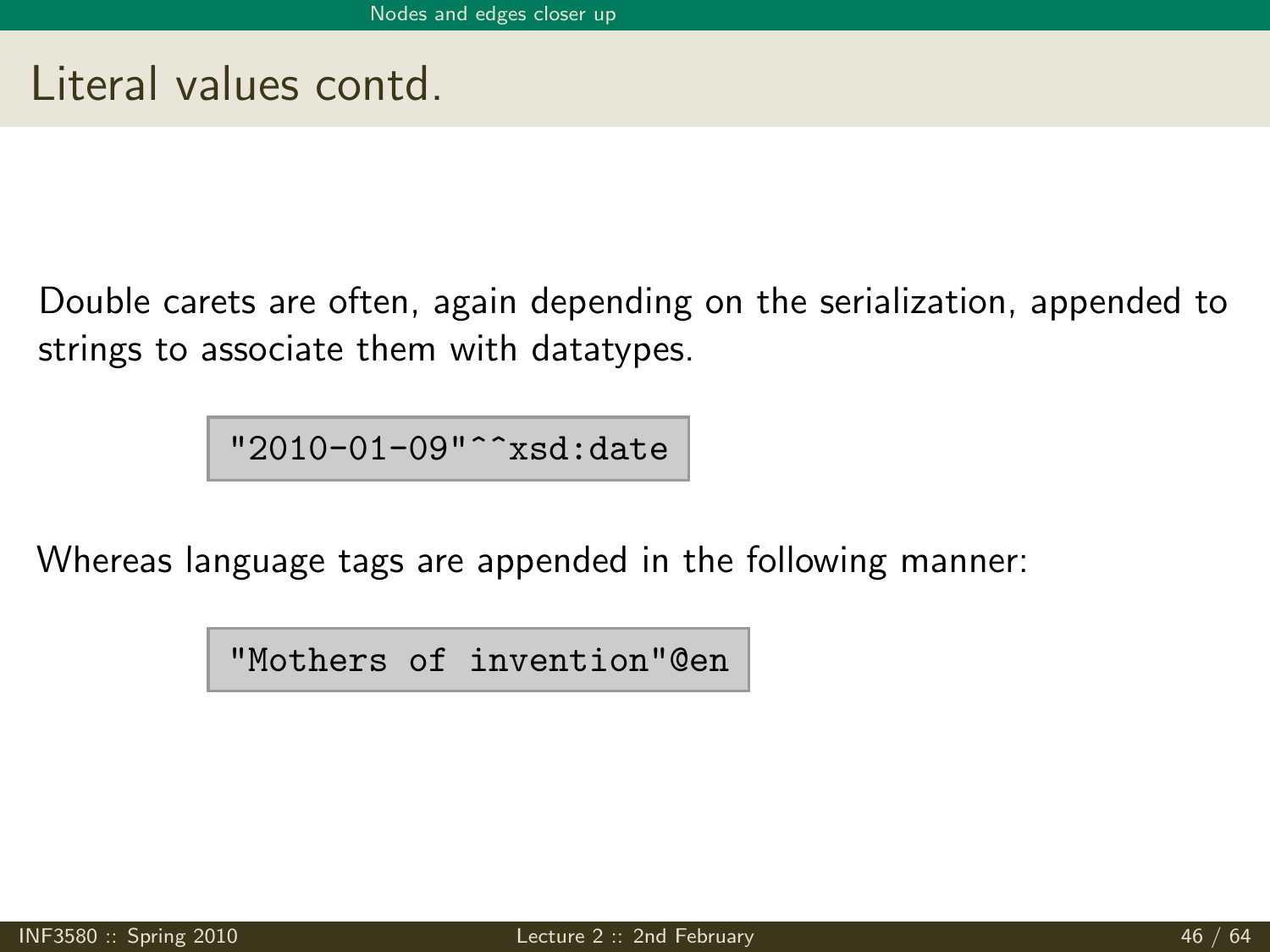# Literal values in Turtle

It is common to use the XML Schema datatypes, and the ISO 639 language tags:

#### In turtle syntax:

```
@prefix xsd: <http://www.w3.org/2001/XMLSchema#> .
@prefix dcterms: <http://purl.org/dc/terms/> .
```

```
<http://www.w3.org/TR/rdf-primer>
     dcterms:title "RDF primer"@en;
     dcterms:issued "2004-02-10"^^xsd:date .
```
The words title and issued are taken from the dublin core vocabulary http://dublincore.org/.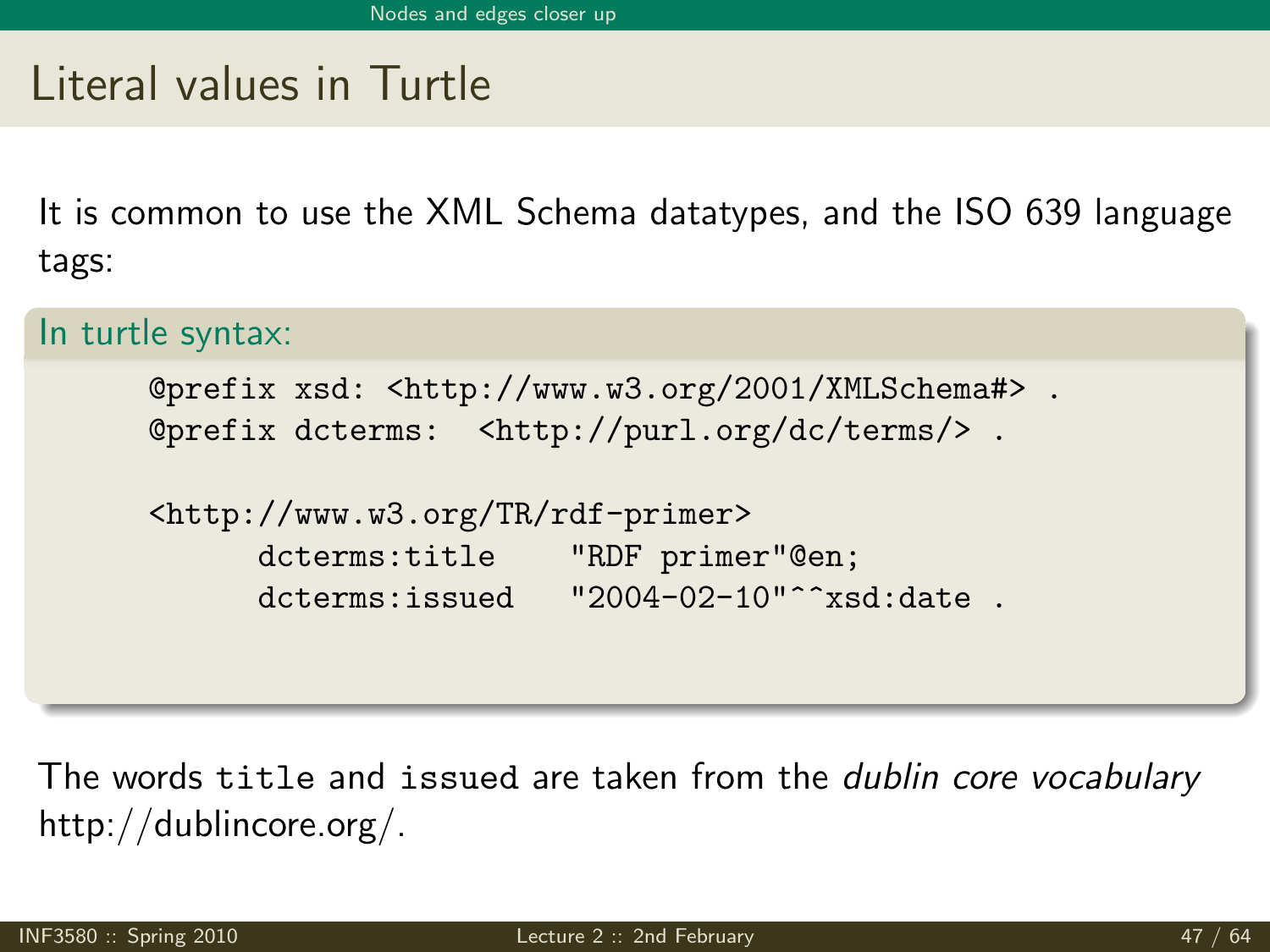# Literal values in RDF/XML (optional)

### In RDF/XML syntax:

```
<rdf:RDF xmlns:rdf="http://www.w3.org/1999/02/22-rdf-syntax-ns#"
         xmlns:dcterms="http://purl.org/dc/terms/">
   <rdf:Description rdf:about="http://www.w3.org/TR/rdf-primer">
     <dcterms:title xml:lang="en">
       RDF Primer
     </dcterms:title>
     <dcterms:issued rdf:datatype="http://www.w3.org/2001/XMLSchema#date">
       2004-02-10
     </dcterms:issued>
   </rdf:Description>
\langle/\mathsf{rdf}\cdot\mathsf{RDF}\rangle
```
Note the use of xml: lang and rdf: datatype instead of @ and ^^.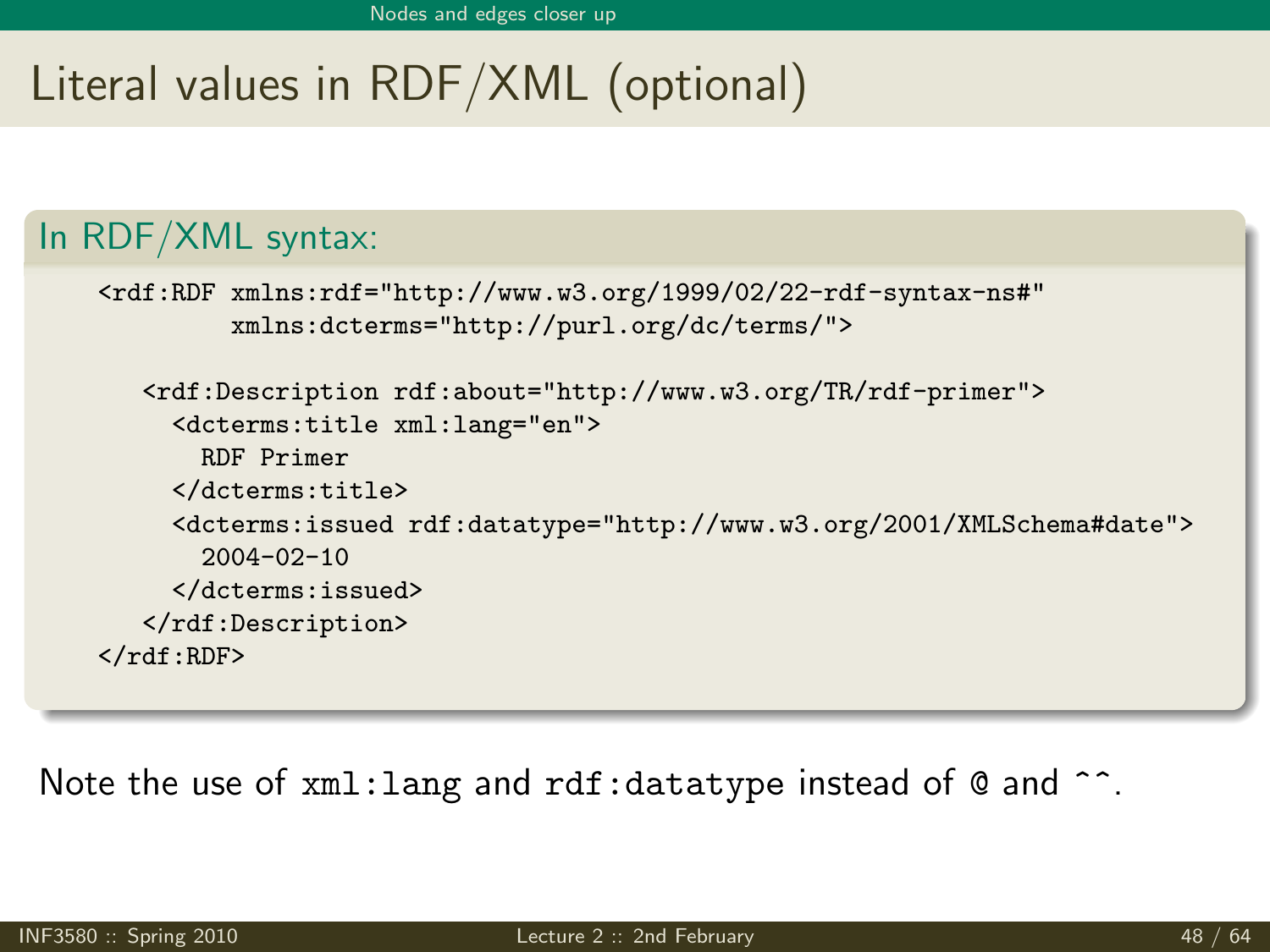# Outline

- [The RDF data model](#page-3-0)
- [Semantic Web architecture](#page-50-0)
- [Nodes and edges closer up](#page-52-0)
- 4 [Merging graphs](#page-61-0)

### <span id="page-61-0"></span>[The Turtle syntax](#page-69-0)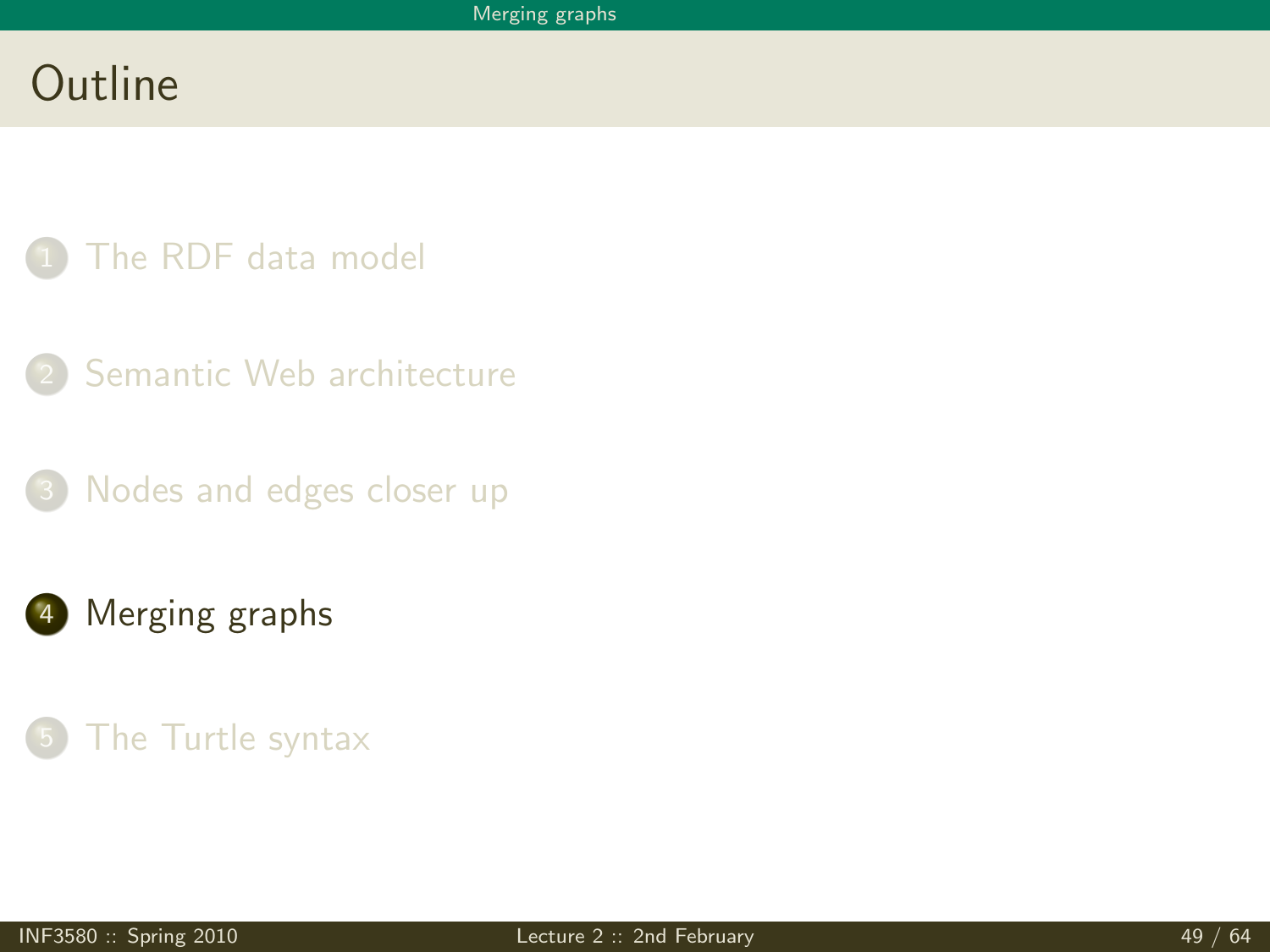# Joining graphs

RDF models are directed graphs (digraphs):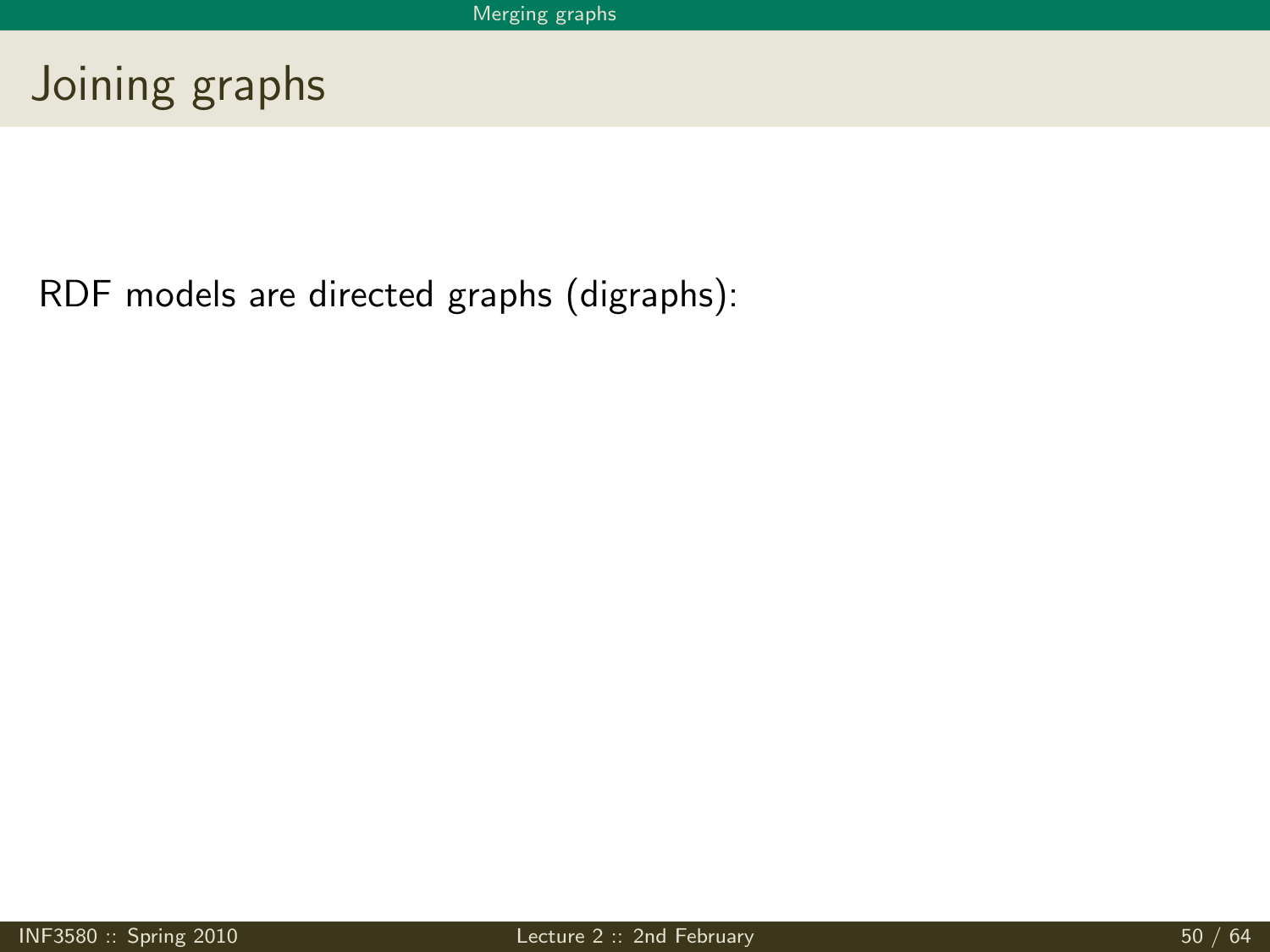# Joining graphs

RDF models are directed graphs (digraphs):



A nice thing about digraphs is that if you add one digraph to another, then you get another digraph.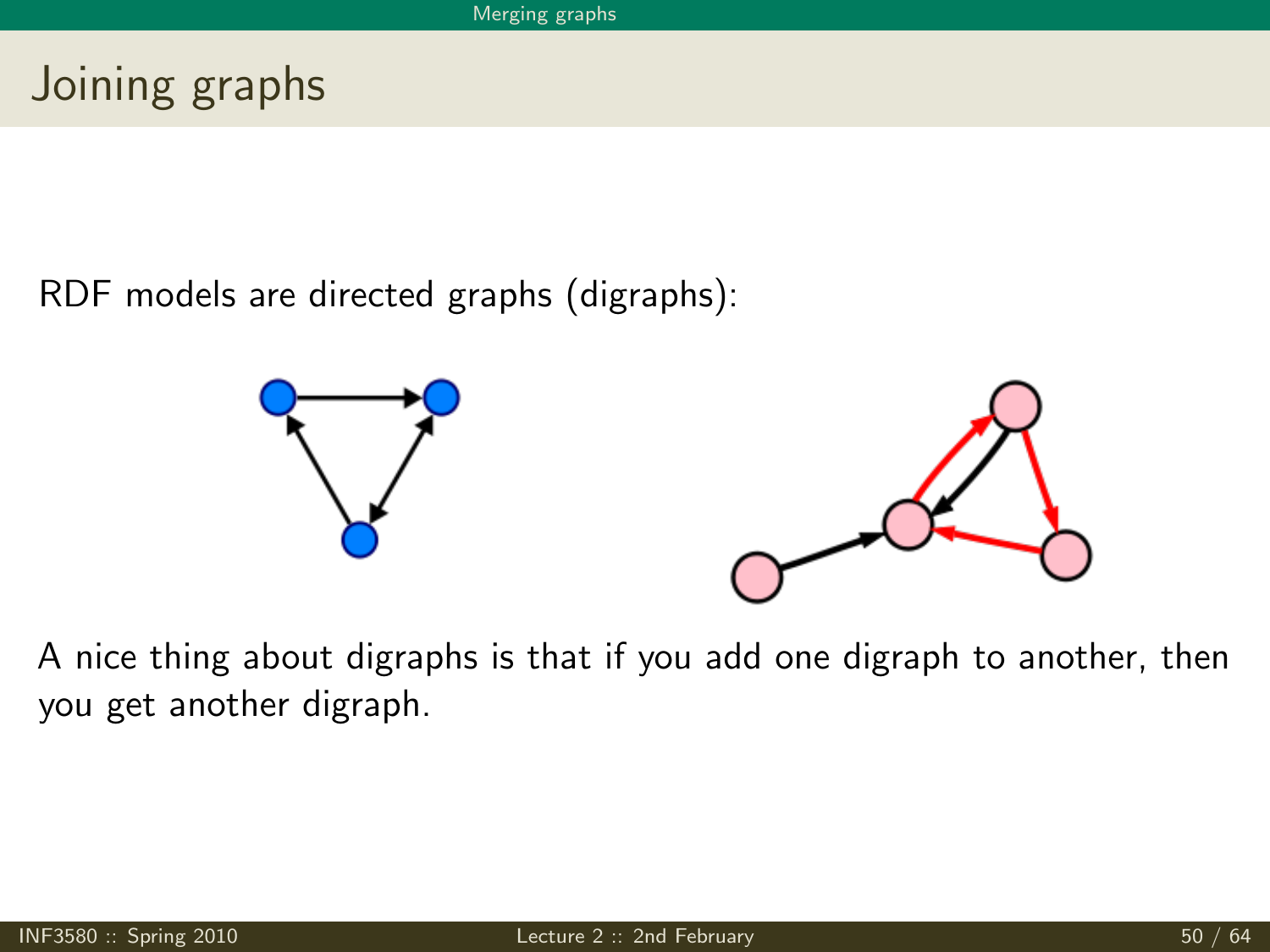# Merging contd.

This contrasts with trees



Which would lack a common root, and therefore not be a tree (note that this requires special steps to be taken whenever an RDF graph is represented in RDF/XML).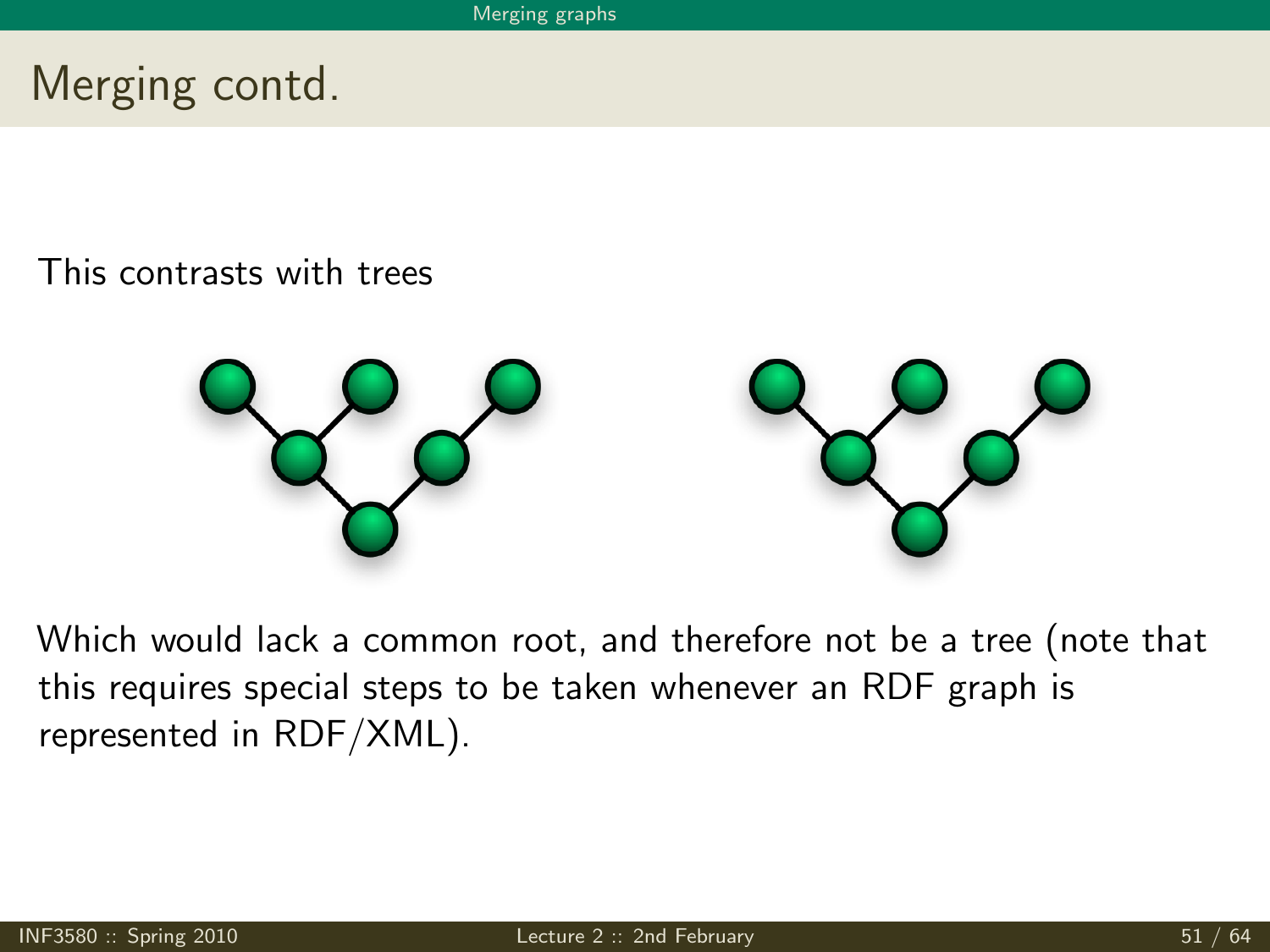# Merging contd.

Thus RDF is a data model optimized for sharing and interchange:

- A triple is a digraph,
- A set of triples is a digraph,
- The union of a set of sets of triples is a digraph, and
- URIs ensure that namespaces will usually not overlap.

Hence, any number of triples (that is, any graph) can be added to any graph without ever violating the RDF data model.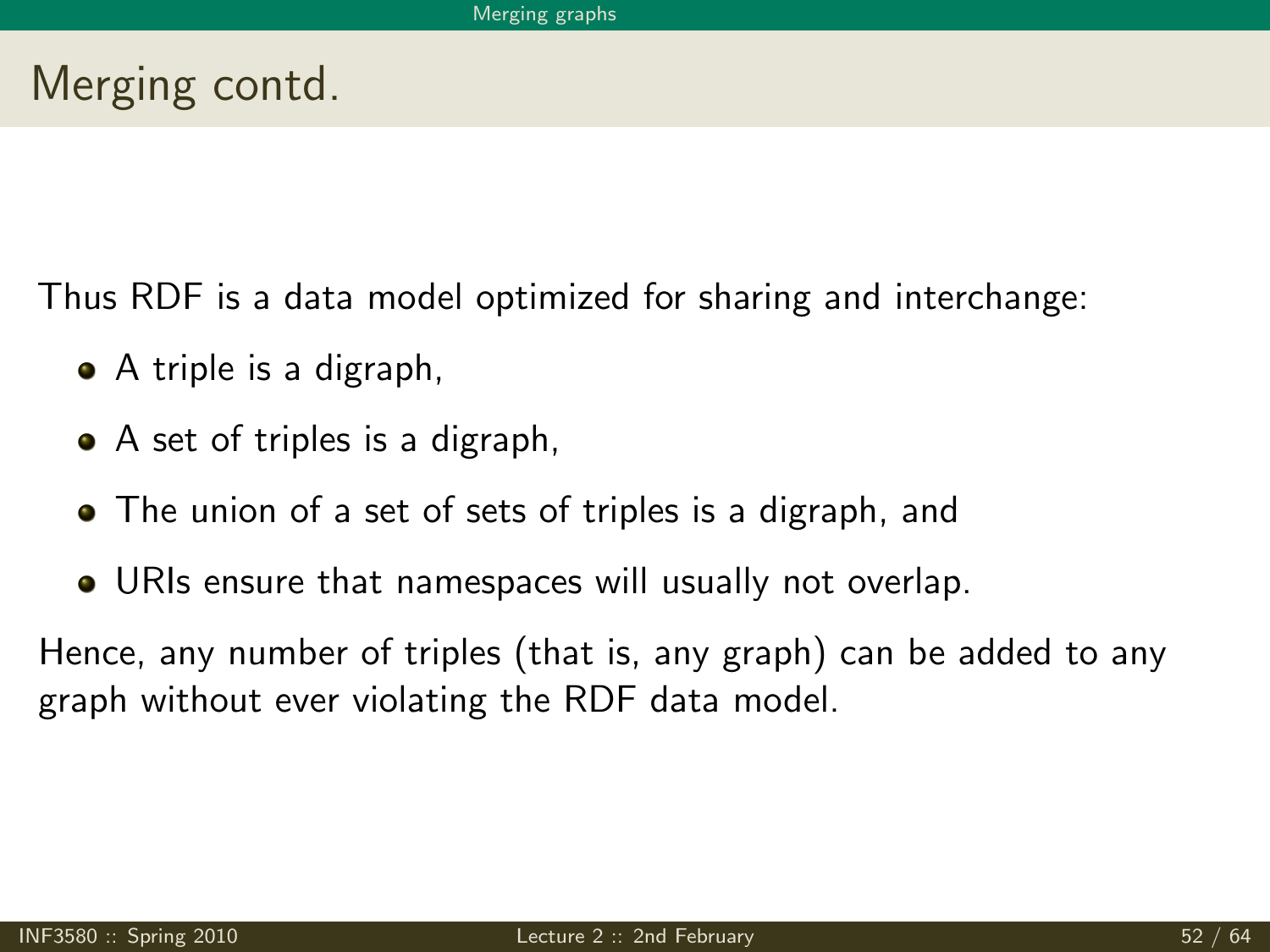# Blank nodes must be renamed



and Ernest loves a girl,

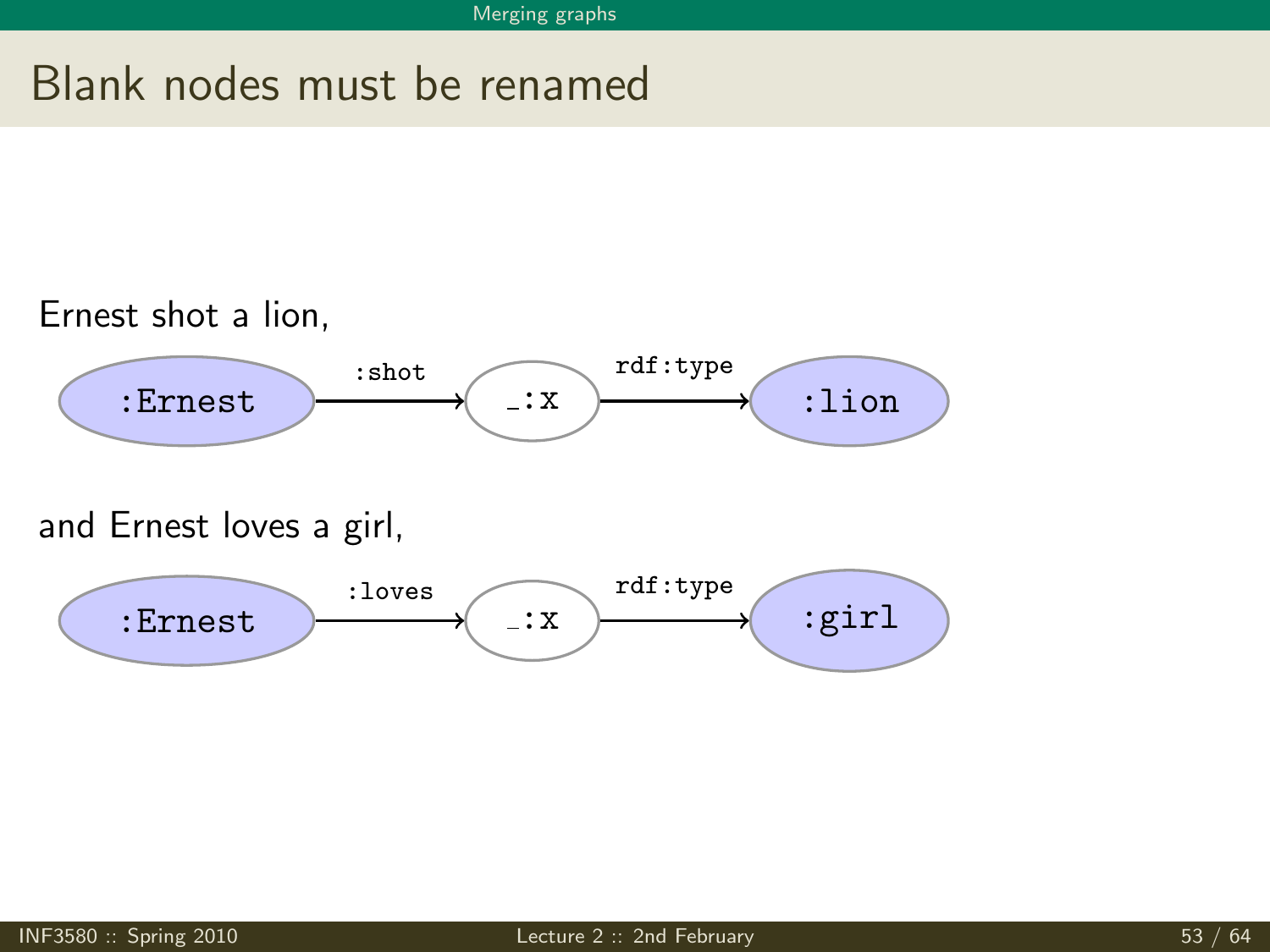# Renaming contd.

But he probably did not shoot a female lion that he loves:

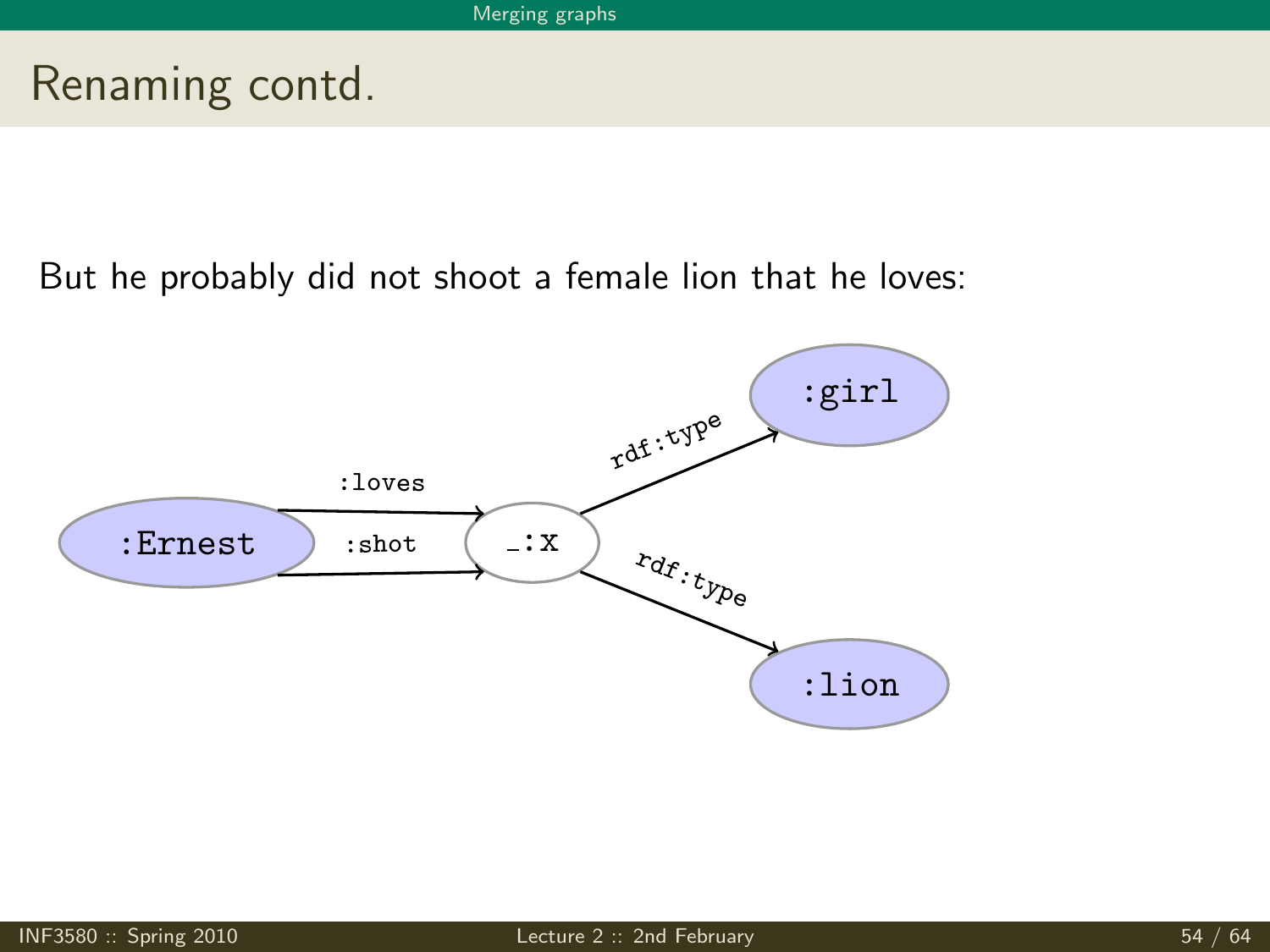# The procedure

Thus, merging becomes a two-step procedure:

- **1** First rename blank nodes, so that no two blanks have the same id,
- **2** next, collapse all other nodes with the same id.

The renaming step stems from the semantics of blank nodes, which behave as existentially quantified variables.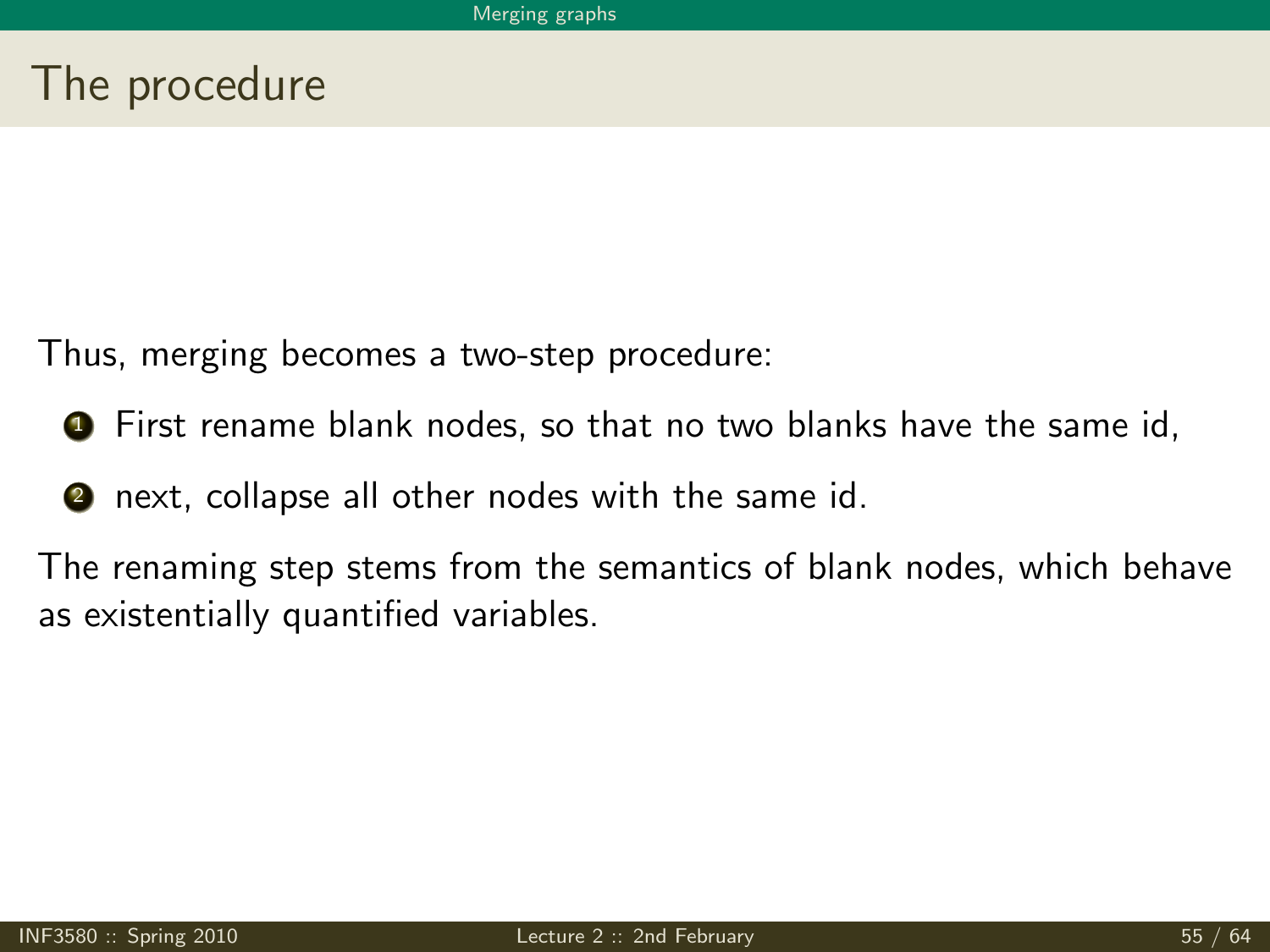# Outline

- [The RDF data model](#page-3-0)
- [Semantic Web architecture](#page-50-0)
- [Nodes and edges closer up](#page-52-0)
- [Merging graphs](#page-61-0)
- <span id="page-69-0"></span>5 [The Turtle syntax](#page-69-0)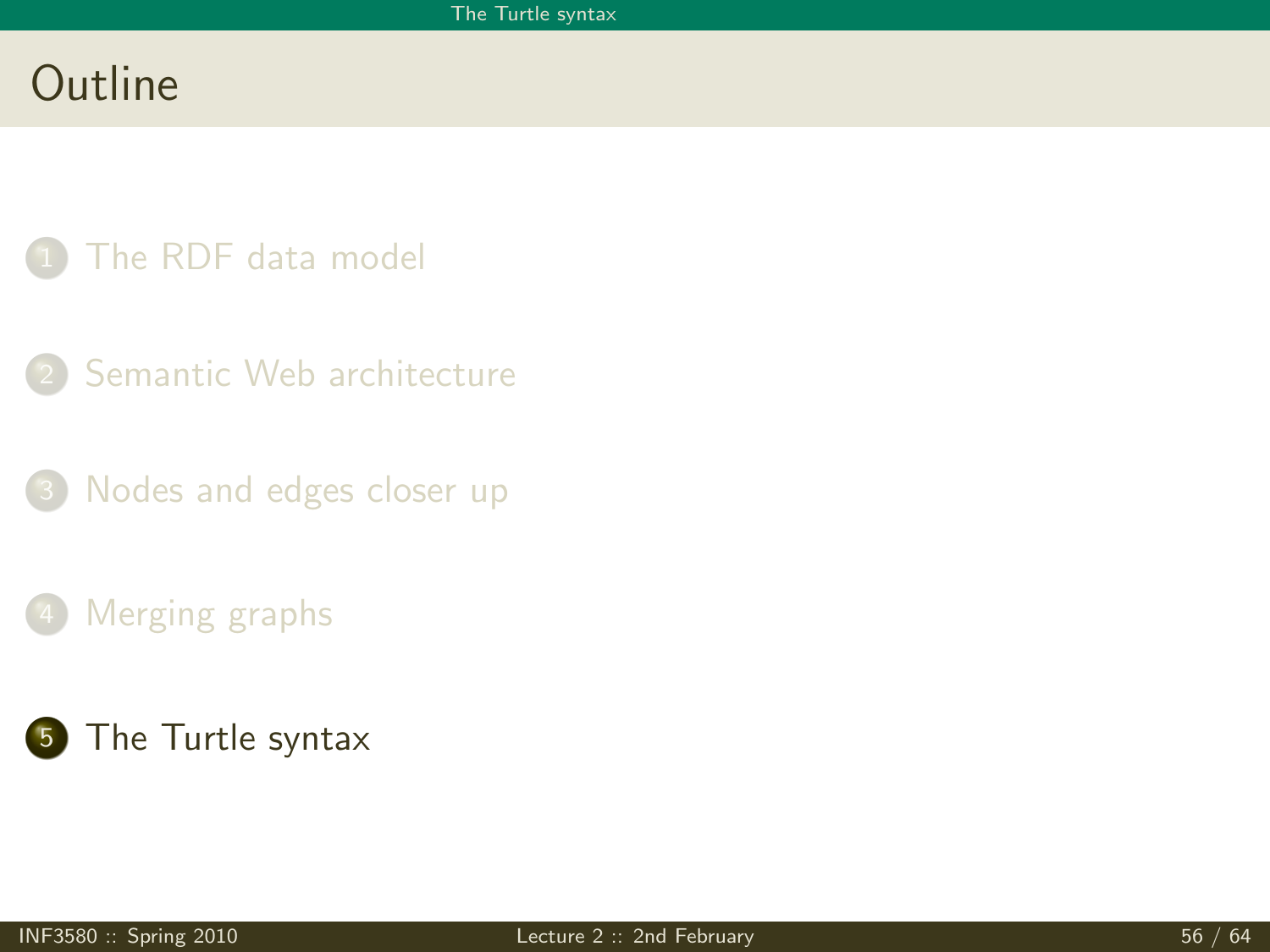# The Turtle syntax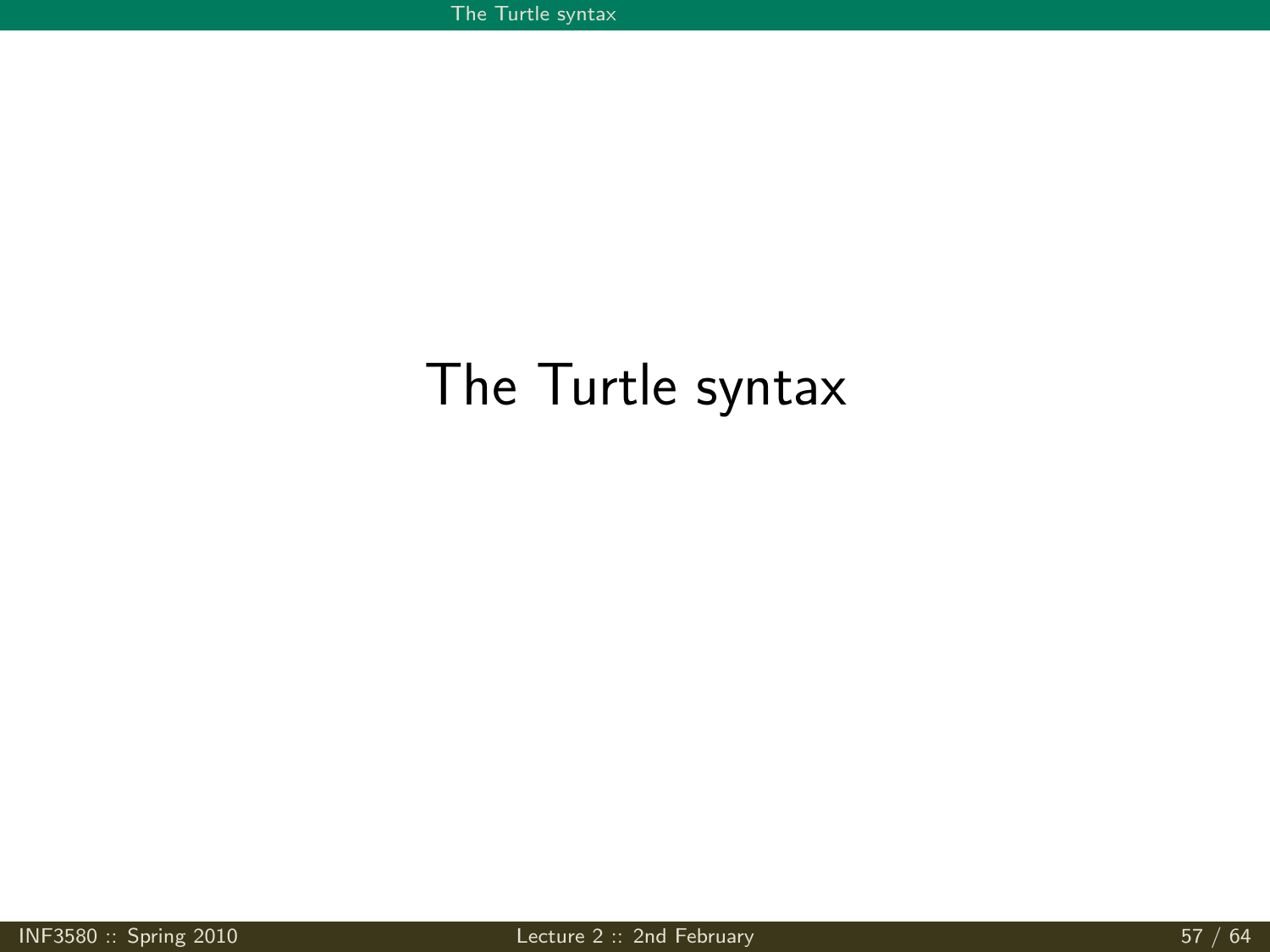# Statements/assertions/triples

#### Statements are triples terminated by a period:

<http://folk.uio.no/> <http://www.w3.org/1999/02/22-rdf-syntax-ns#type> <http://xmlns.com/foaf/1.0/Person/> .

rdf:type may be abbreviated with 'a':

<http://folk.uio.no/audus> a <http://purl.org/dc/terms/foaf/1.0/Person/> .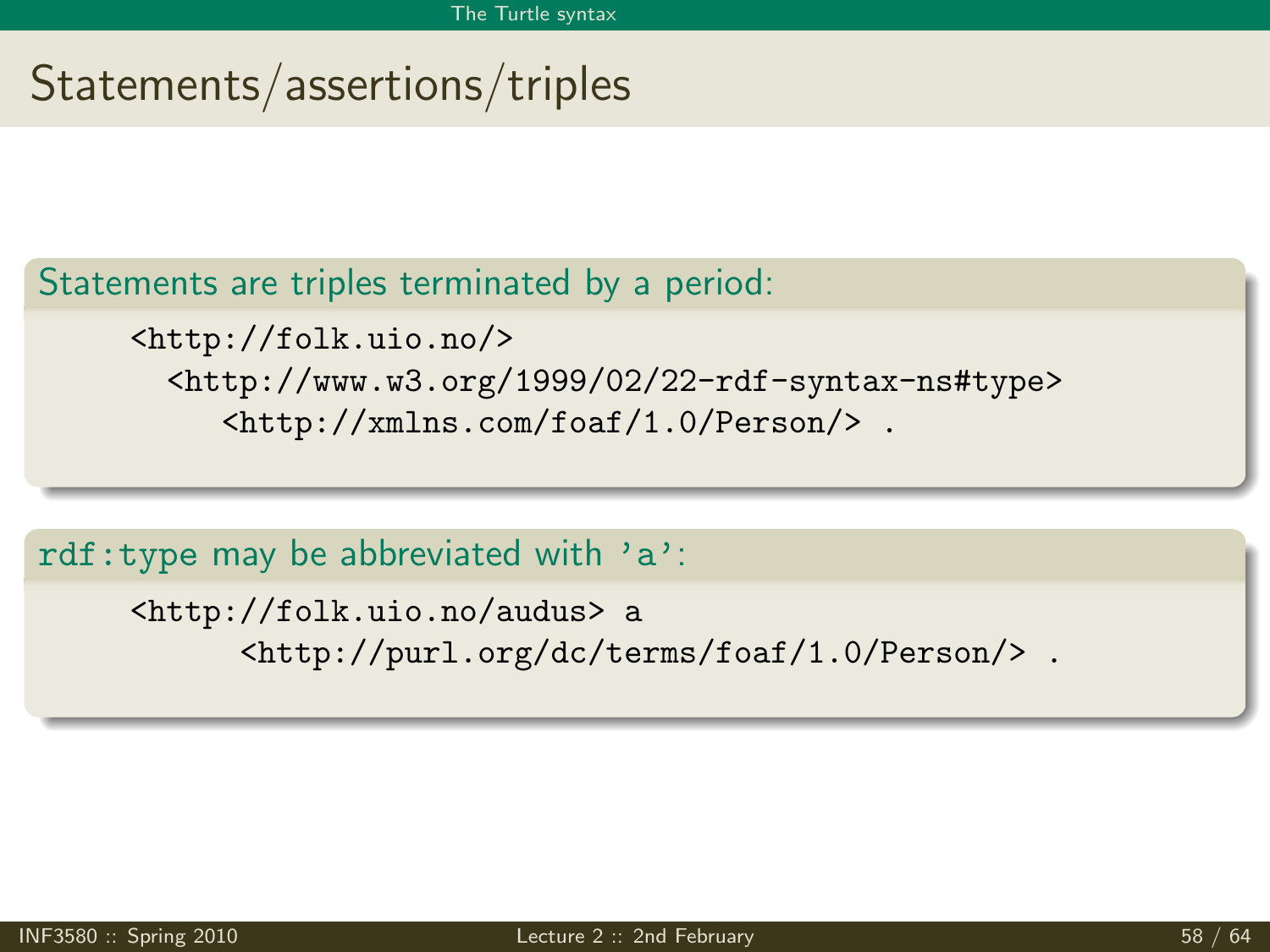### **Namespaces**

Namespace prefixes are declared with @:

@prefix foaf: <http://purl.org/dc/terms/foaf/1.0/Person/> .

<http://folk.uio.no/audus> a foaf:Person .

A base namespace may be declared:

```
@prefix foaf: <http://xmlns.com/foaf/1.0/Person/> .
@prefix : <http://folk.uio.no/> .
```
:audus a foaf:Person .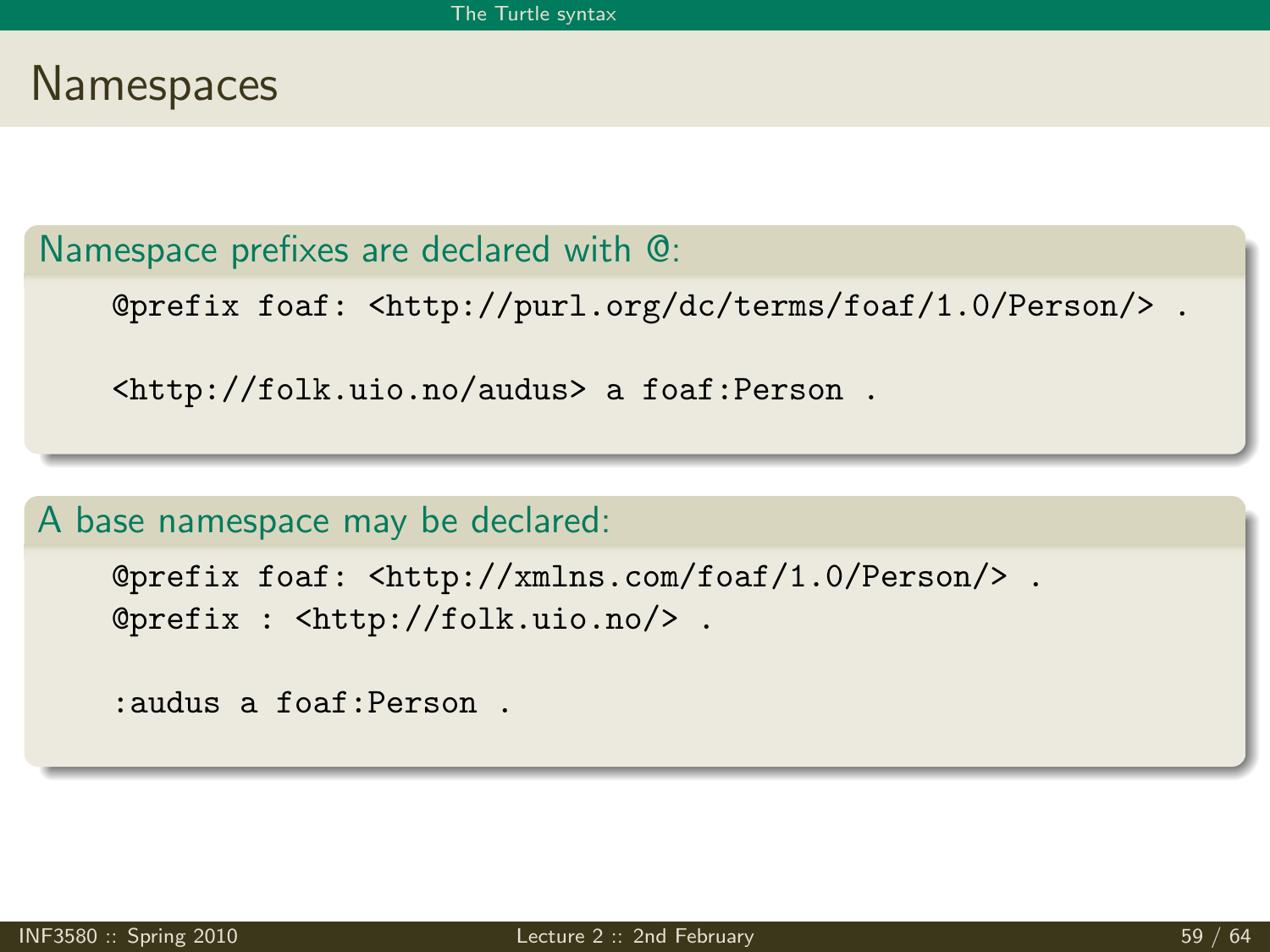## Literals

### Literal values are enclosed in double quotes:

@prefic dcterms: <http://purl.org/dc/terms/> . @prefix : <http://folk.uio.no/> .

:audus dcterms:created "1974-04-15" .

#### Possibly with type and language information:

:audus dcterms:created "1974-04-15"^^xsd:date .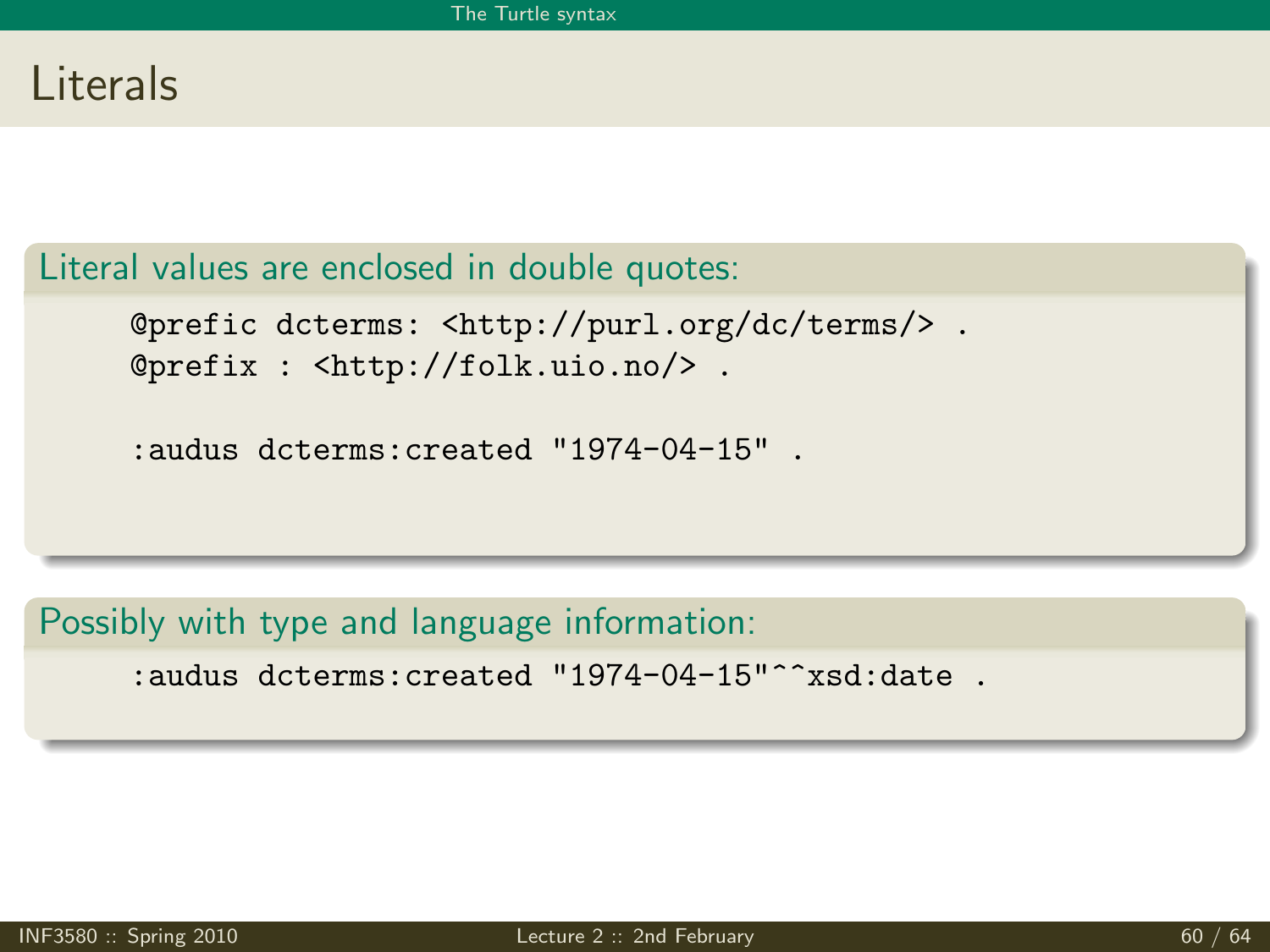## Literals

### Literal values are enclosed in double quotes:

@prefic dcterms: <http://purl.org/dc/terms/> . @prefix : <http://folk.uio.no/> .

:audus dcterms:created "1974-04-15" .

#### Possibly with type and language information:

:audus dcterms:created "1974-04-15"^^xsd:date .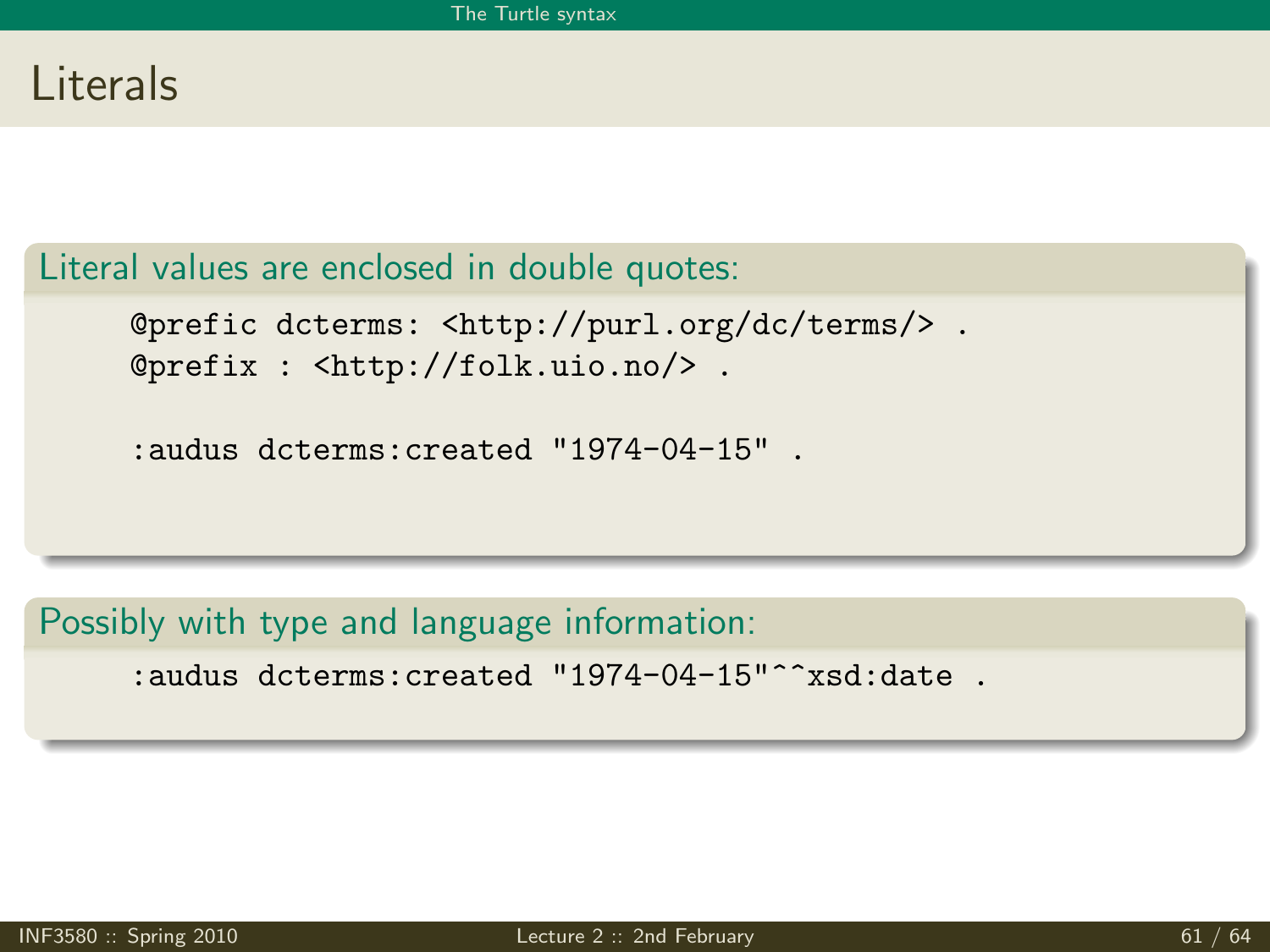# Statements with shared subjects

#### Statements may share a subject with ';'

```
:audus dcterms: created "1974-04-15"^^xsd:date ;
      foaf:firstName "Audun" ;
      foaf:lastName "Stolpe" .
```
#### Objects that share subject and predicate may be listed

:audus foaf:knows :martingi, :martige, :elian .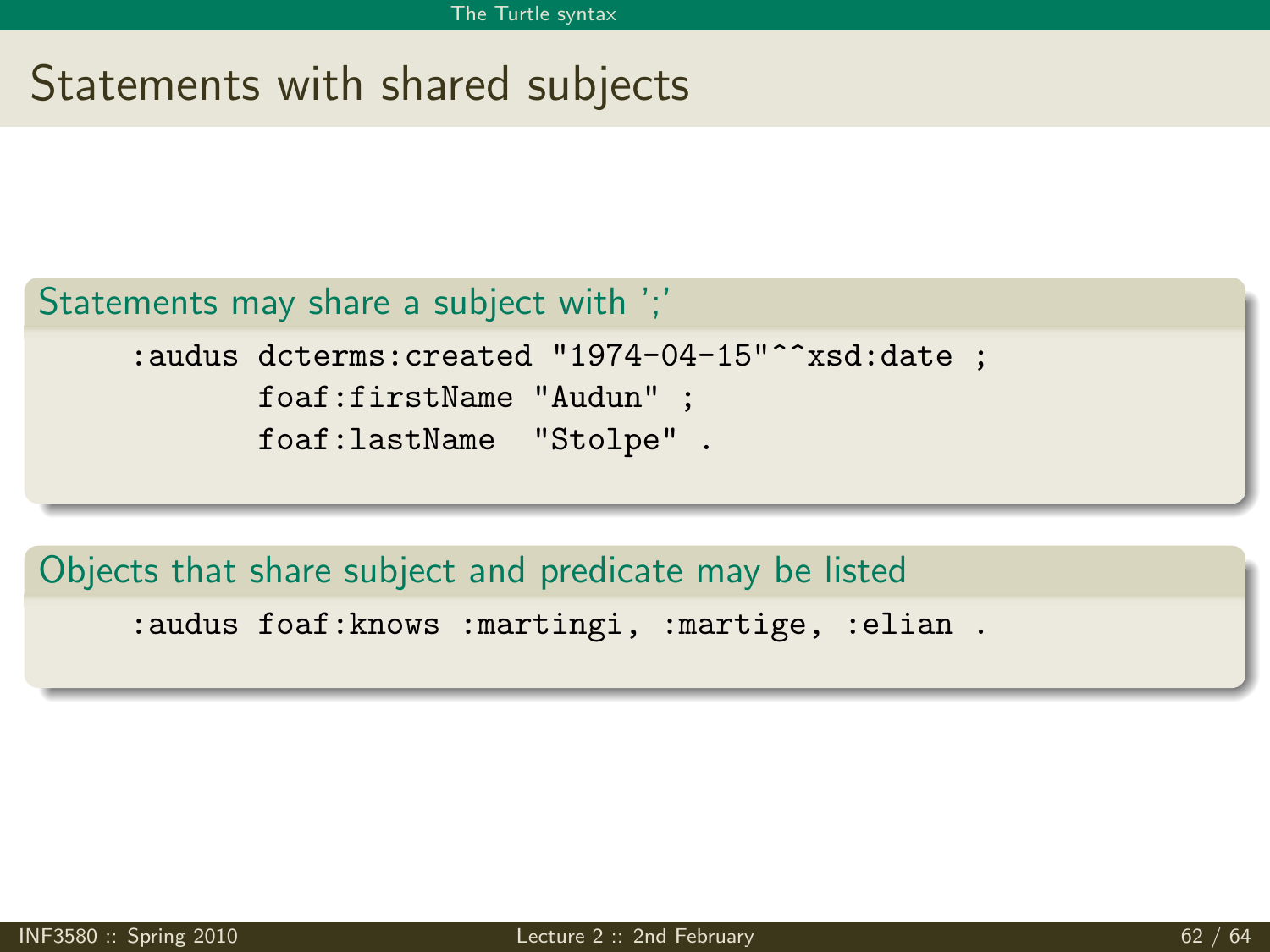## Blank nodes

Blank nodes are designated with underscores:

```
Audun knows a person:
```
:audus foaf:knows \_:someperson . \_:someperson a foaf:Person.

Or, when cross reference is not needed, with []:

Audun knows someone who uses Skype:

:audus foaf:knows \_:someperson . \_:someperson foaf:skypeId [] .